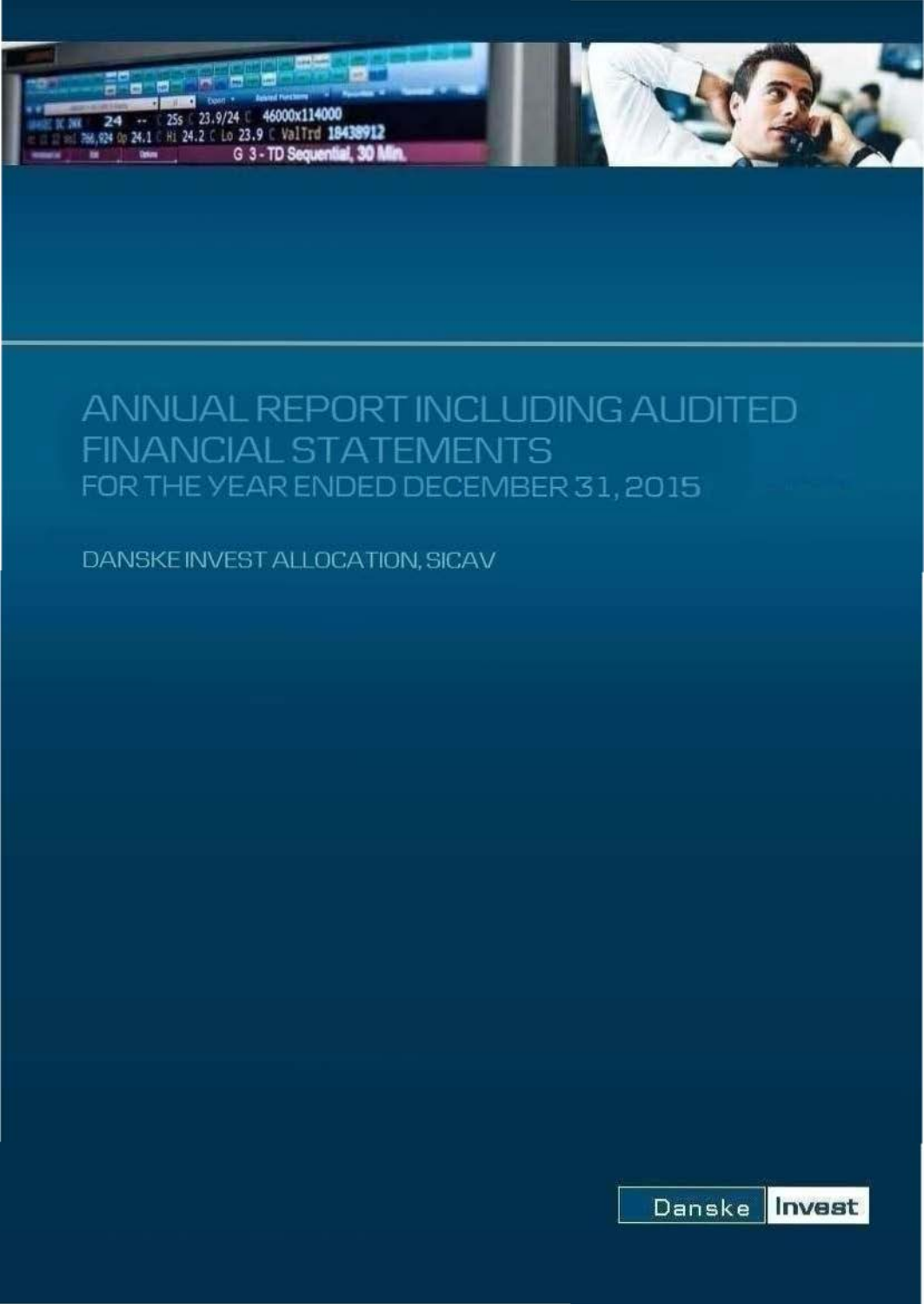# DANSKE INVEST ALLOCATION Société d'Investissement à Capital Variable

Annual Report including Audited Financial Statements

as at December 31, 2015

R.C.S B82717

This Prospectus and the relevant KIID should be read in their entirety before making any investments in the Shares. Subscriptions can only be placed after the relevant KIID has been made available and on the basis of the Prospectus accompanied by the most recent annual and semi-annual reports of the Fund, if any. Such reports are deemed to be an integral part of the Prospectus.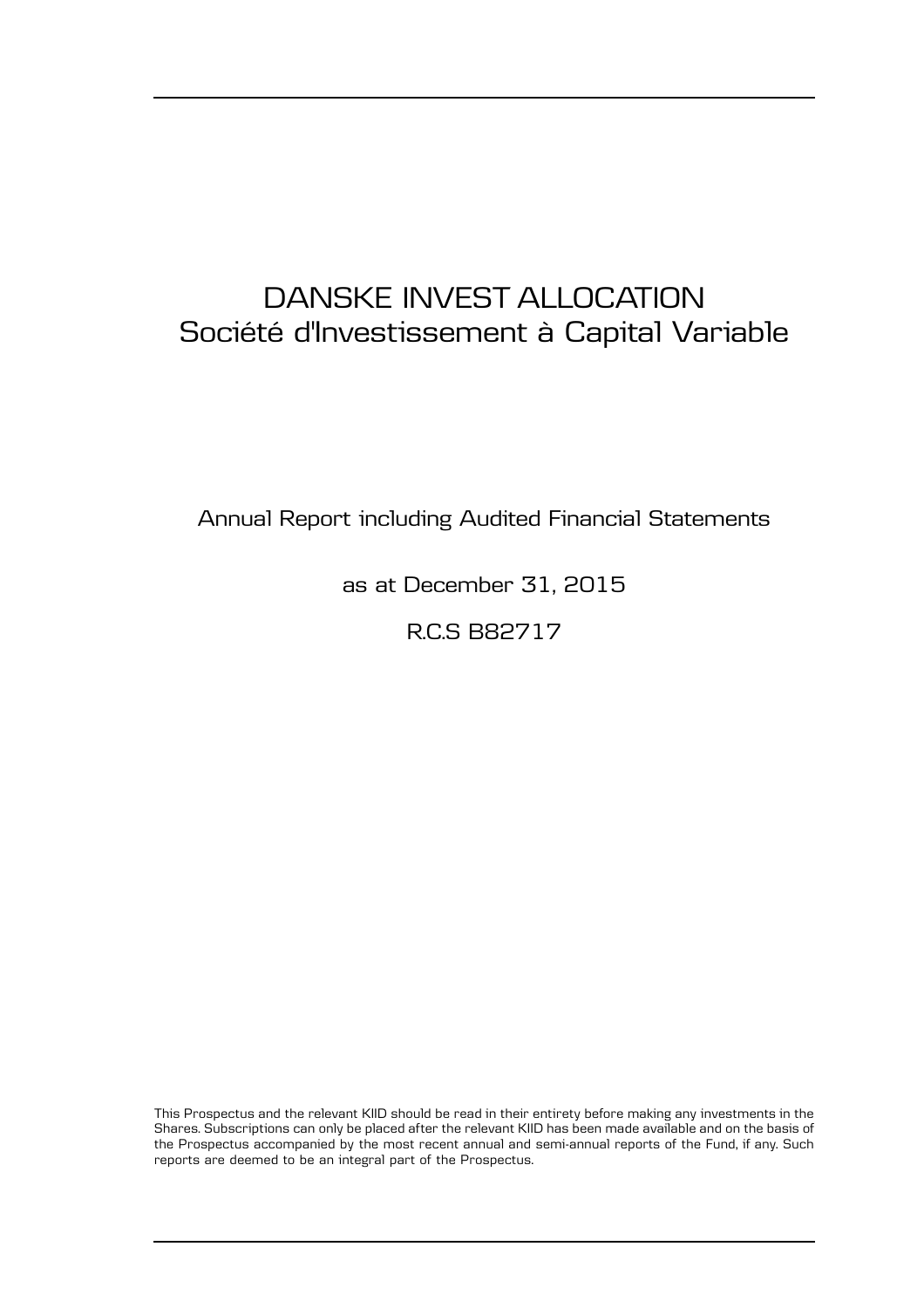### Table of contents

|                                                            | Page |
|------------------------------------------------------------|------|
| Management and Administration                              | 4    |
| Information to Shareholders                                | 5    |
| Directors' Report                                          | 6    |
| Investment Managers' Report                                | 10   |
| Report of the réviseur d'entreprises agréé                 | 13   |
| <b>Combined Statement of Net Assets</b>                    | 15   |
| Combined Statement of Operations and Changes in Net Assets | 16.  |
| Statement of Changes in the Number of Shares               | 17   |
| <b>Statistics</b>                                          | 18   |
| STABLE INCOME (formerly "STABLE") *                        |      |
| Statement of Investments                                   | 19   |
| Geographical and Economic Portfolio Breakdowns             | 26   |
| <b>DYNAMIC</b>                                             |      |
| Statement of Investments                                   | 27   |
| Geographical and Economic Portfolio Breakdowns             | 29   |
| <b>EQUITY OPPORTUNITIES</b>                                |      |
| Statement of Investments                                   | 30   |
| Geographical and Economic Portfolio Breakdowns             | 31   |
| Notes to the Audited Financial Statements                  | 32   |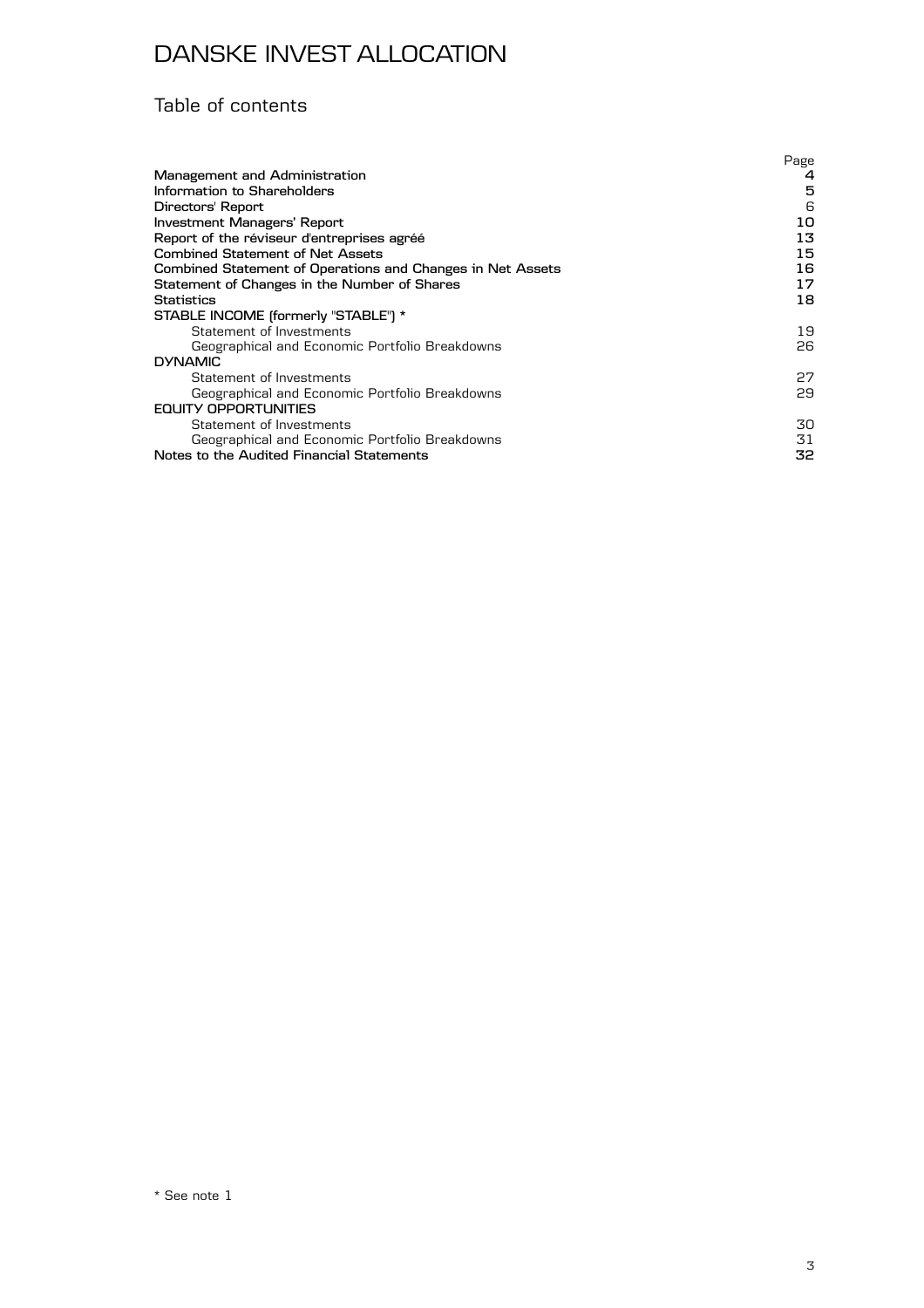### Management and Administration

### **BOARD OF DIRECTORS OF THE FUND**

Robert MIKKELSTRUP (Chairman) Head of Product Management Danske Capital Kongens Lyngby Denmark

Henrik Rye PETERSEN Head of Global Financial Institutions Danske Invest Management A/S Kongens Lyngby Denmark

Morten RASTEN Managing Director Danske Invest Management A/S Kongens Lyngby Denmark

### **MANAGEMENT COMPANY**

Danske Invest Management Company 13, rue Edward Steichen L-2540 Luxembourg Grand Duchy of Luxembourg

#### **BOARD OF DIRECTORS OF THE MANAGEMENT COMPANY**

Morten RASTEN (Chairman) Managing Director Danske Invest Management A/S Kongens Lyngby Denmark

Johnny BISGAARD Head of Private Banking Danske Bank International S.A. Luxembourg Grand-Duchy of Luxembourg

Lone MORTENSEN Member of Executive Board Danske Invest Management A/S Kongens Lyngby Denmark

#### **CUSTODIAN BANK AND PRINCIPAL PAYING AGENT**

RBC Investor Services Bank S.A. 14, Porte de France L-4360 Esch-sur-Alzette Grand Duchy of Luxembourg

### **DELEGATED INVESTMENT MANAGER**

Danske Bank A/S (acting through its division Danske Capital) Parallelvej 17 DK-2800 Kongens Lyngby Denmark

### **CABINET DE RÉVISION AGRÉÉ**

Deloitte Audit, *Société à responsabilité limitée* 560, rue de Neudorf L-2220 Luxembourg Grand Duchy of Luxembourg

#### **DELEGATED CENTRAL ADMINISTRATION AGENT AND REGISTRAR AGENT**

RBC Investor Services Bank S.A. 14, Porte de France L-4360 Esch-sur-Alzette Grand Duchy of Luxembourg

#### **REGISTERED OFFICE**

13, rue Edward Steichen L-2540 Luxembourg Grand Duchy of Luxembourg

### **DOMICILIARY AGENT**

Danske Invest Management Company 13, rue Edward Steichen L-2540 Luxembourg Grand Duchy of Luxembourg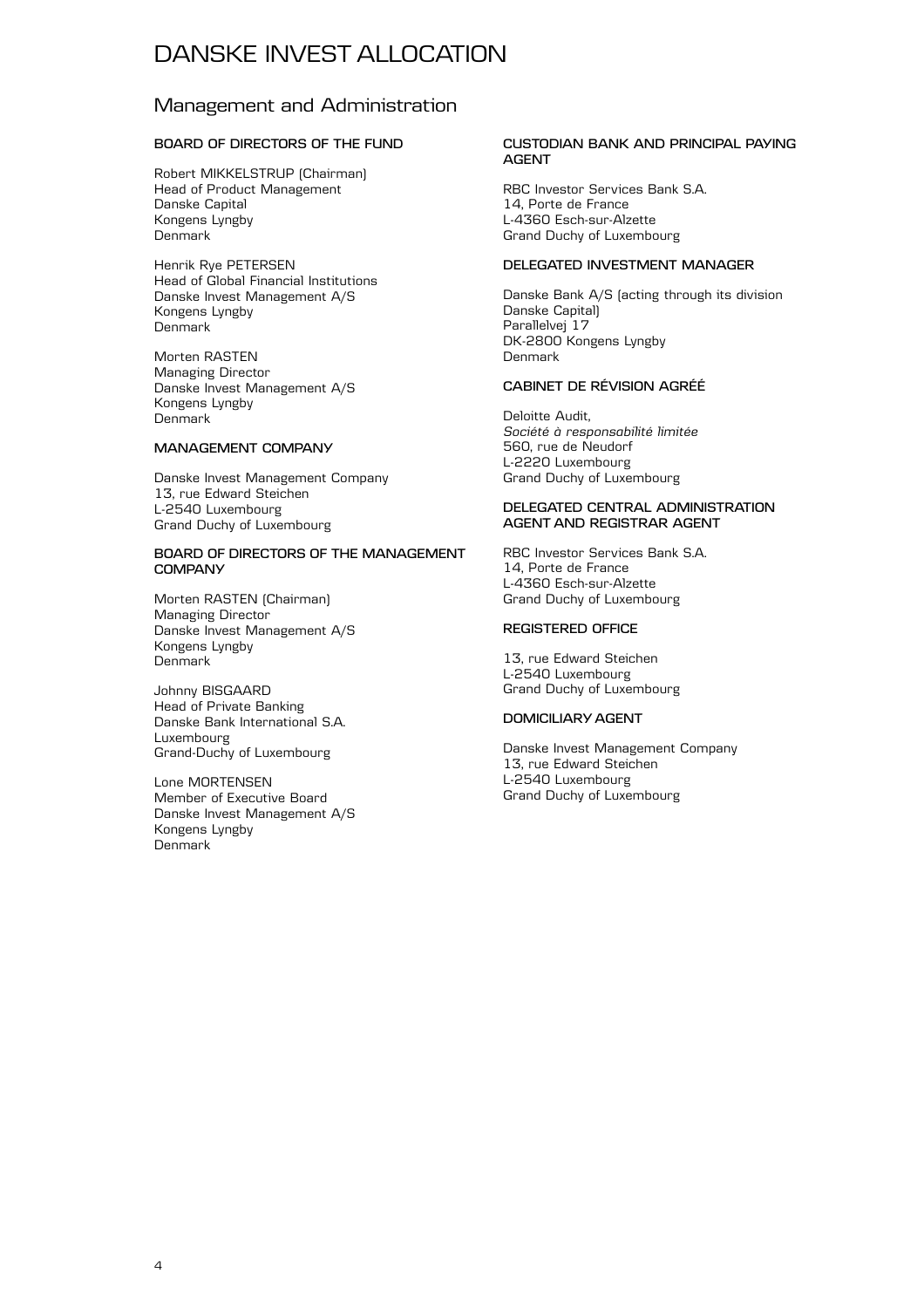### Information to Shareholders

Information about the Net Asset Value of the shares of each Sub-Fund and about the subscription and redemption prices is available at all times at the registered office of the Fund.

Copies of the annual and semi-annual reports may be obtained by holders of shares from the registered office of the Fund.

A detailed schedule of portfolio changes is available free of charge upon request at the registered office of the Fund.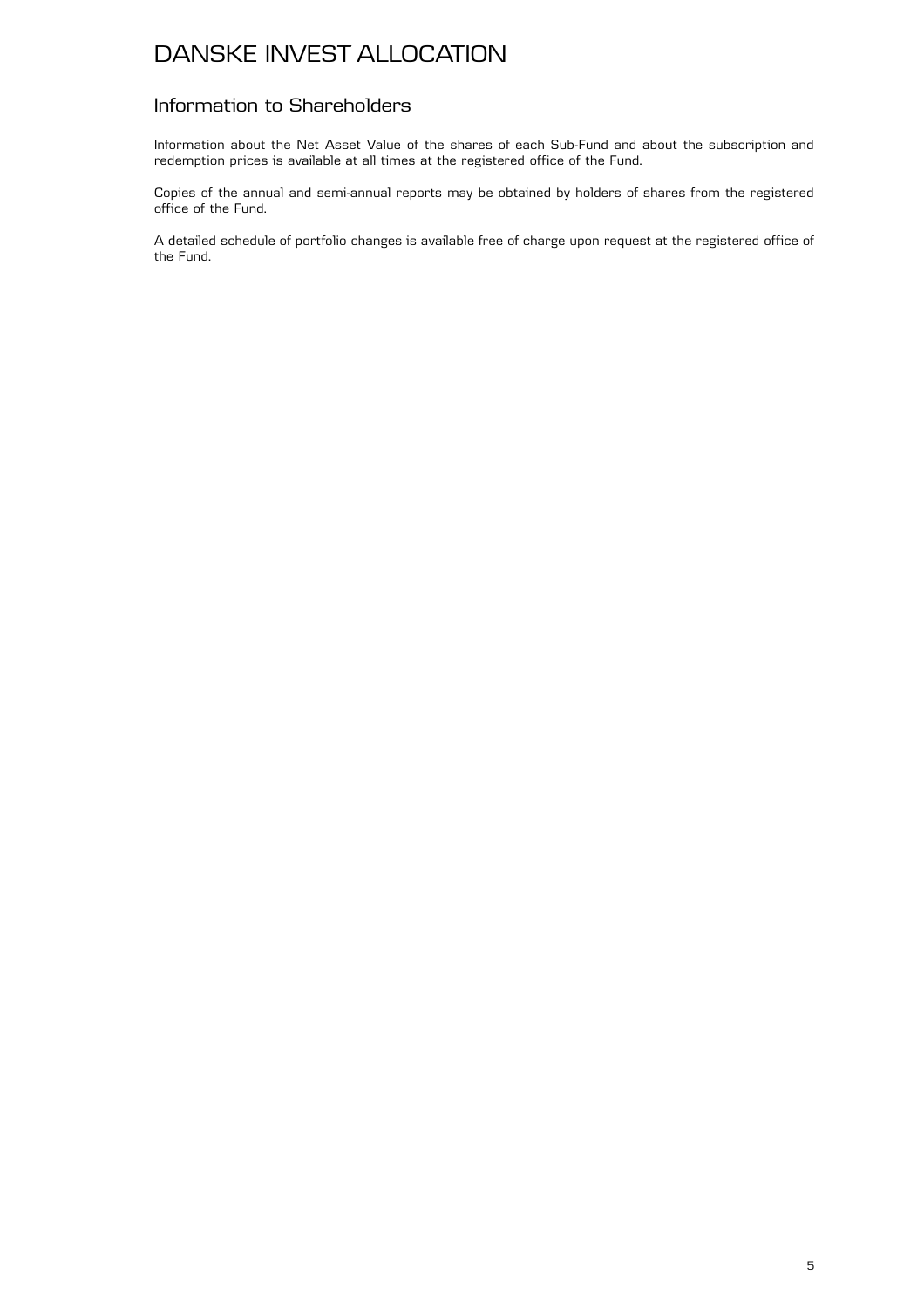### Directors' Report

### **Significant events during the year 2015:**

### Board of Directors

The Annual General Meeting of Danske Invest Allocation took place on March 3, 2015.

The General Assembly noted the resignation of Mr. Andre Vatsgar as of July 14, 2014 and ratified the cooption of Mr. Morten Rasten to the Board. The General Assembly noted the expiry of the mandate for all the current Board Members as of March 3, 2015 and noted that there is no remuneration fee for Board Members from Danske Bank Group. The Board noted that the following Board Members - Mr. Robert Mikkelstrup, Mr. Morten Rasten and Mr. Henrik Rye Petersen were elected for a one year period until the next Annual General Meeting which will be held in 2016.

Deloitte Audit Société à responsabilité limitée was elected as Statutory Auditor for another one year term until the next Annual General Meeting which will be held in 2016.

#### **Mandates held by the current Board of Directors of Danske Invest Allocation**

**Mr. Robert Mikkelstrup** has the following mandates in addition to the Director mandate and Chairman of Danske Invest Allocation:

Board membership: Danske Invest SICAV and Danske Invest SICAV-SIF (Luxembourg.)

**Mr. Henrik Rye Petersen** has the following mandates in addition to the Director mandate of Danske Invest Allocation:

Board membership: Danske Invest SICAV and Danske Invest SICAV-SIF (Luxembourg.)

**Mr. Morten Rasten** has the following mandates and engagements in addition to the Director mandate of Danske Invest Allocation:

Board membership: Danske Invest Fund Management Ltd (Finland), Danske Capital AB (Sweden), Danske Capital AS Norway, Danske Invest SICAV SIF, Danske Invest SICAV and Danske Invest Management Company (Luxembourg).

Management position: Managing Director in Danske Invest Management A/S (Denmark)

#### **Event subsequent to Annual General Meeting**

A circular resolution constituting Mr. Robert Mikkelstrup as Chairman to the Board was made subsequent to the Annual General Meeting.

#### **Notification in Denmark, Finland, Norway and Sweden**

On March 4, 2015 the Danske Invest Allocation Stable Sub-Fund alone was notified for marketing in the following countries: Denmark, Finland, Norway and Sweden.

#### **Danske Invest Allocation Prospectus update September 2015**

The Danske Invest Allocation Prospectus was updated in September 2015 mainly to reflect changes to the Stable Sub-Fund. The main changes to the Prospectus are listed below:

- Update of the Glossary
- . Enhanced definition of share classes
- . Update of the securities lending section to reflect that equity can now be considered as eligible collateral if they fulfill some detailed requirements
- . Update of the Risk Factor section to reflect new risks linked to new investment types
- . Fees section details the 3 types of fee regime: Administrative expenses / Operating and Administrative expenses / Case where neither Administrative expenses nor Operating and Administrative expenses
- . In the **Dynamic** / **Equity Opportunities Sub-Funds**: update text on maximum level of management fees when investing in other UCITS / UCIs.
- . The **Stable** sub-fund will change its name to be called "Stable Income" and its investment policy will change. This sub-fund will have a daily Net Asset Value calculation and will use the VaR approach. This sub-fund will have a fixed TER (being management fee, marketing fee and operating and admin fee). All target funds must have a fixed TER which will be fully rebated. In addition, a marketing fee will be added and the performance fees are updated.

The changes above necessitated both a shareholder letter with one month's notice to be issued to the investors in the Stable Sub-Fund and an update to the Risk Management Process to reflect the changes to the Stable Income Sub-Fund and that Danske Capital will now be a daily VaR report provider for this Sub-Fund.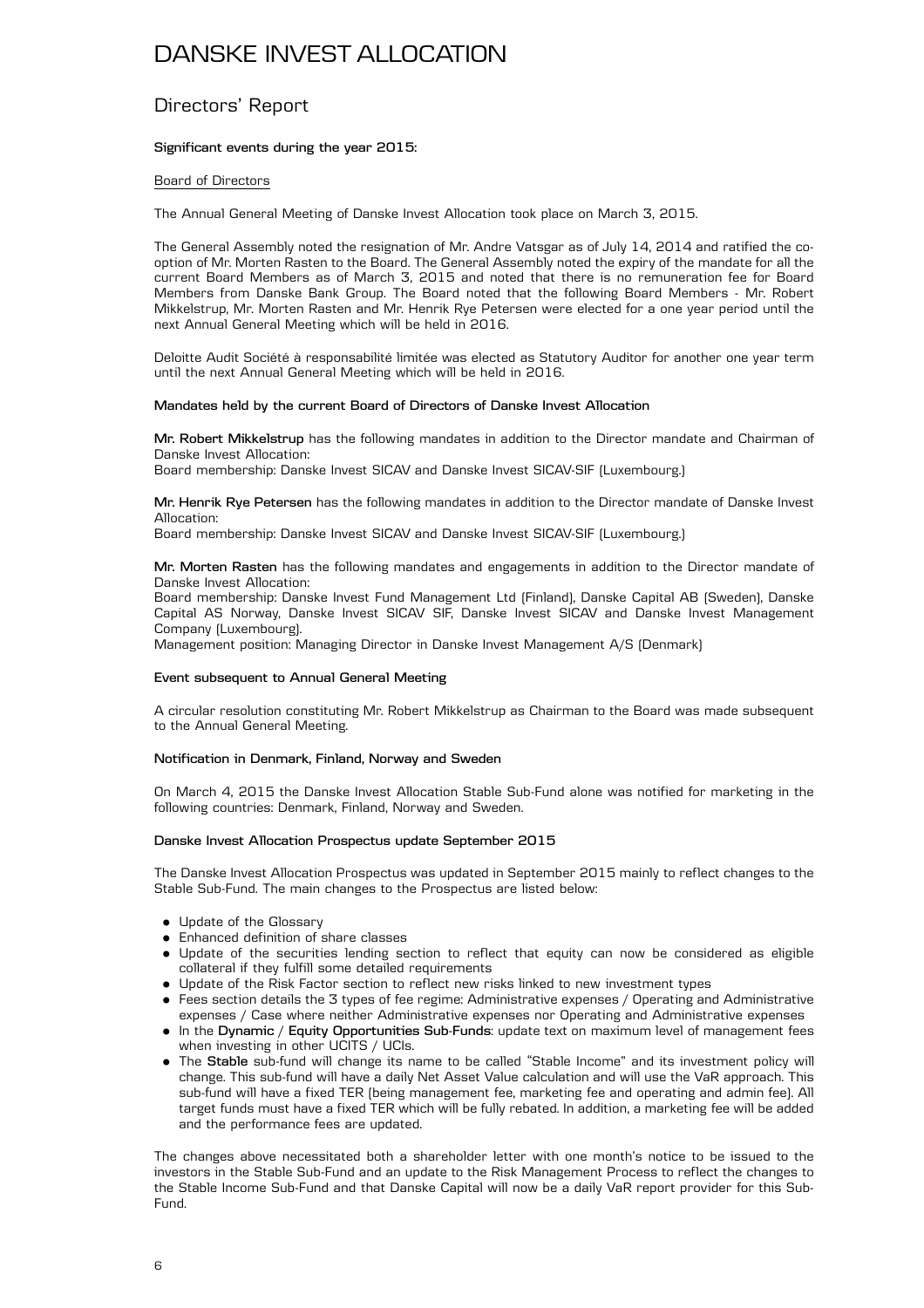### Directors' Report (continued)

On September 28, 2015 the CSSF issued the visa stamped Prospectus for the fund together with a letter approving the changes to be made to the Stable Sub-Fund.

On October 1, 2015 a one month shareholder letter was issued to the investors in the Stable Sub-Fund and the effective date for the changes to the Stable Sub-Fund was November 2, 2015.

#### **Launch of new share class - Stable Income class A- sek hp**

The share class A-sek hp in the Stable Income Sub-Fund was launched on November 2, 2015 (initial subscription date) at the initial issue price of SEK 100 and the first published NAV calculation of this share class took place on November 3, 2015.

### **Sales Activities 2015**

In accordance with the current Prospectus of Danske Invest Allocation SICAV, the Management Company handles the marketing and the promotion of the Danske Invest Allocation SICAV Sub-Funds. The total number of Sub-Funds activated in Danske Invest Allocation SICAV as per end 2015 was three.

The Management Company has entered into a Global Distribution Agreement with Danske Bank A/S and, covering the global distribution of Sub-Funds of Danske Invest FCP, Danske Fund of Funds FCP and Danske Invest SICAV. This agreement was approved by CSSF on May 12, 2015. The executed agreement is effective from January 1, 2015, and was updated November 2, 2015 to include Danske Invest Allocation SICAV.

The Distribution Agreements that the Management Company had entered into with Danske Bank Group companies as well as external financial institutions located in EEA countries which are regulated by the supervisory authorities and subject to identification obligations equivalent to CSSF Circular 08/387 prior to the completion of the Global Distribution Agreement, have either been terminated or the rights and duties of the Management Company have been transferred to Danske Bank A/S.

The Prospectus, Articles of Incorporation and KIIDs are available on the website www.danskeinvest.com. The web-site www.danskeinvest.com, which is operated by Danske Bank A/S, will be continuously developed to be used as the major marketing / investor information tool in all our areas of distribution.

### **Outlook 2016**

In 2016 Danske Capital will – on behalf of the Management Company - support the distribution activities of Danske Invest Allocation SICAV in the markets where the fund is notified for marketing.

In November 2015 Danske Invest Group announced an ambition to merge existing UCITS funds domiciled in Sweden into Danske Invest SICAV and Danske Invest Allocation SICAV. The first step of this merger project is to create the Swedish Sub-Funds in the Danske Invest SICAV and Danske Invest Allocation Prospectuses and to obtain CSSF approval of these Sub-Funds. The filing of draft Prospectuses with CSSF took place on January 27, 2016. The second step will be to obtain both the Swedish FSA and CSSF approval to the merger plan. The third step will be to carry out the actual merger, which – subject to approvals under first and second step – is expected to take place around September 2016.

### **Risk Management**

The Management Company employs a risk management process which enables it to monitor and measure at any time the risk of the positions and their contribution to the overall risk profile of the portfolio and a process for accurate and independent assessment of the value of OTC financial derivative instruments. The risk management function monitors the Fund's compliance with the investment restrictions as well as global exposure and counterparty risk.

Global exposure is calculated on a daily basis by using the commitment approach or the VaR approach (representing the maximum loss not exceeded with a given probability defined as the confidence level, over a given period of time) to monitor the global exposure relating to derivative instruments) or other advanced risk measurement methodologies as may be appropriate in compliance with any relevant circular or regulation issued by the CSSF.

### **Danske Invest Allocation – Stable Income**

The Sub-Fund Stable Income uses a VaR approach (representing the maximum loss not exceeded with a given probability defined as the confidence level, over a given period of time) to monitor the portfolio's global exposure in particular relating to derivative instruments. On a daily basis, the absolute VaR over a monthly time horizon on all positions in the Sub-Fund's portfolio cannot exceed 6.5% of Net Asset Value with a 99% confidence interval.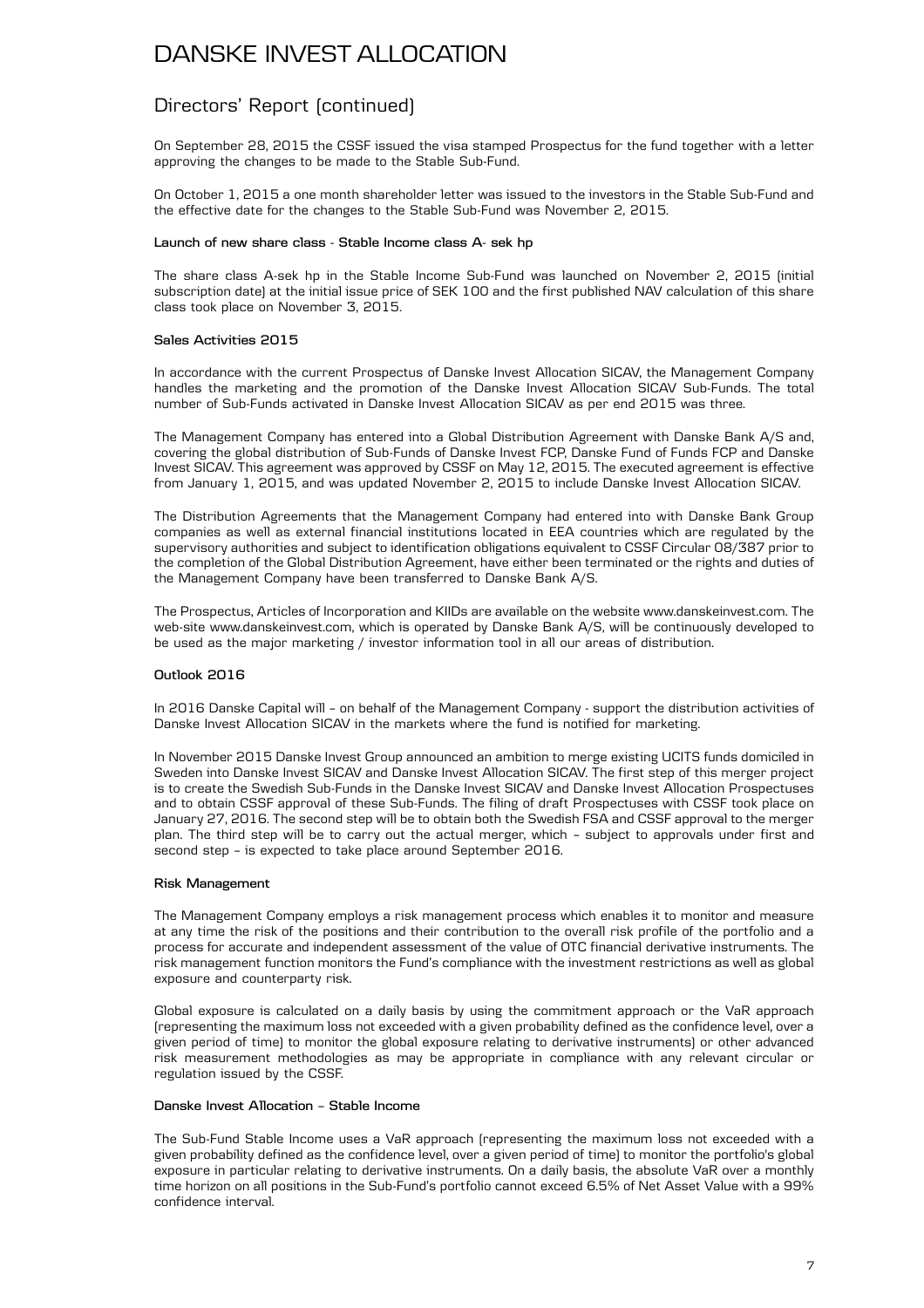### Directors' Report (continued)

The use of financial derivative instruments generates a possibility of leverage in the Sub-Fund. Leverage is measured by using the sum of notional approach and is not expected to exceed 500%. Usually the expected level of leverage is 95-225%. The level of leverage may vary over time. The Sub-Fund is using forward exchange transactions (FETs) for Share Class hedging purpose. FETs used in Share Class hedging purposes do not add any incremental exposure, leverage and/or other market risks.

#### Value at Risk (VaR) approach:

For this sub-fund using VaR approach we use the Monte Carlo methodology with one (1) month time horizon and 99% confidence interval.

Below is the VaR history for Stable Income since November 2, 2015:

| Average VaR% | 3.75%                         |
|--------------|-------------------------------|
| Minimum VaR% | 3.37% as per December 4, 2015 |
| Maximum VaR% | 4.95% as per November 6, 2015 |

Below are the historical Leverage levels for Stable Income since November 2, 2015:

### Leverage (including FET hedging)

| Average | 107.42%                          |
|---------|----------------------------------|
| Minimum | 65.53% as per November 3, 2015   |
| Maximum | 167.35% as per December 14, 2015 |

Leverage (excluding FET hedging)

| Average | 43.37%                          |  |
|---------|---------------------------------|--|
| Minimum | 32.59% as per November 13, 2015 |  |
| Maximum | 94.86% as per December 14, 2015 |  |

#### **Performance 2015**

At the year-end the Fund managed a total of three Sub-Funds and the performance for the year 2015 for each Sub-Fund below is based on the financial year end reporting Net Asset Value calculations:

- . Stable Income (formerly "Stable")
- **.** Dynamic
- **.** Equity Opportunities;

#### **Stable Income:**

The net asset value per share of this Sub-Fund Class A p increased from EUR 30.622 to EUR 32.286 at the year-end. The yield for 2015 is 5.43%.

The net asset value per share of this Sub-Fund Class A-sek hp increased from SEK 100 to SEK 100.52 at the year-end. The yield for 2015 is 0.52%.

#### **Dynamic:**

The net asset value per share of this Sub-Fund increased from EUR 31.463 to EUR 33.722 at the year-end. The yield for 2015 is 7.18%.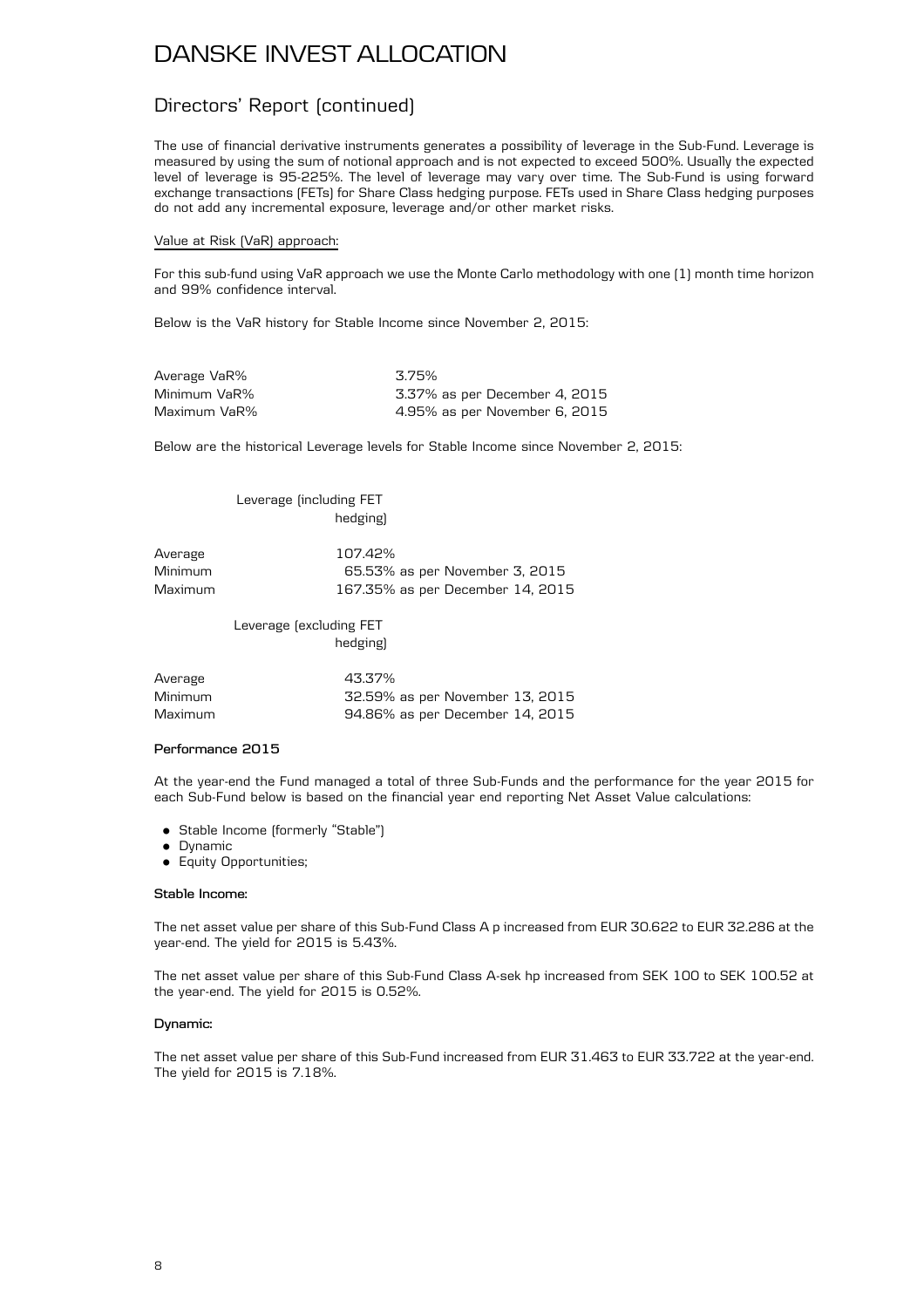### Directors' Report [continued]

#### Equity Opportunities:

The net asset value per share of this Sub-Fund Class A increased from EUR 27.227 to EUR 30.242 at the year-end. The yield for 2015 is 11.07%.

The net asset value per share of this Sub-Fund Class PM increased from EUR 32.733 to EUR 36.762 at the year-end. The yield for 2015 is 12.31%.

Bonds in general recorded slightly negative performances for 2015. whereas the performances in the equities markets were mixed, with favourable performance in most financial markets - except for Emerging Markets, China and India.

At the year-end aggregate net assets amounted to EUR 168.71 million. The net increase in net assets amounted to EUR 3.94 million.

Due to the prevailing market conditions during the year. the Fund Board of Directors considers the performance to be satisfactory.

glade p

Luxembourg, February 29. 2016 The Board of Directors of the Fund

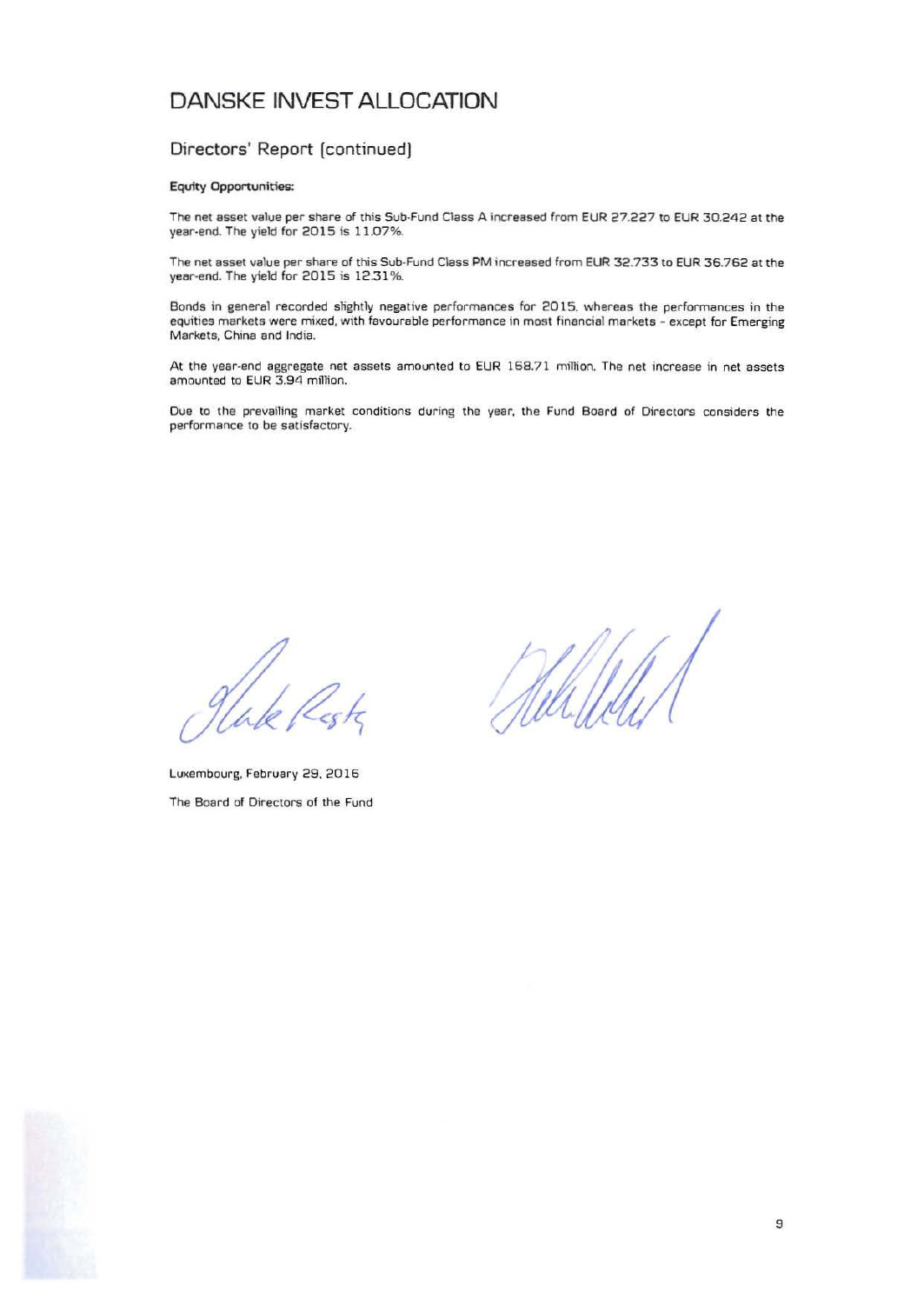### Investment Managers' Report for the year ended December 31, 2015

### **Stable Income (formerly "Stable")**

#### *Return*

The return for the Sub-Fund was 5.43%. The Sub-Fund has no benchmark.

#### *Market*

From an economic perspective, 2015 will be remembered as the year when the United States delivered the first rate hike in nine years. Europe benefited from looser monetary policy, lower Euro and a falling unemployment rate and China's economy continued to grow despite concerns about past construction boom and lending party. The Japanese government and central bank continued to support the economy activity in combination with the implementation of structural reforms.

But 2015 will also be remembered for the big geopolitical events that left their mark on the markets. Greece was nearly smoked out of the euro, Russia launched unilaterally bombings in the Middle East and Europe struggled with terror attacks and the largest refugee influxes in decades. Furthermore falling oil and commodity prices made life particularly difficult for the already beleaguered new markets and corporate bond markets in the US and Europe.

Even though these events from time to time dragged the market down, global equities rose by more than 8% in 2015. The US market as well as the European and Japanese markets delivered positive returns. The markets rose despite lacklustre earnings developments, but stable global economies combined with a lack of attractive alternatives made it another positive year for global equities. The main explanation was stronger currencies versus the Euro. Equities within Emerging markets lacked developed markets and had negative returns.

The bond market was to some extend determined by the development in the oil price. In particular the US high yield market was negatively affected by lower oil prices, due to increasing default risk among oil producing companies.

#### *Performance*

Due to the strong equity and bond markets the fund did well in the first quarter. End of March we changed the strategy in order to reduce the dependency on general market developments. The reason for this was that we think general market returns in the coming years will be much lower compared to recent years. In addition, market fluctuations will be larger, i.e. the risk of outright losses will increase. Some pockets in the market still offer good returns, but in order to decrease the risk of negative returns it is crucial to reduce the funds dependency on the general market development. Therefore we invested in several strategies which are expected to deliver returns above the general market return, and in addition we used financial instruments to reduce the funds dependency on the general market. Since the change of the strategy end of March the broad equity and bond market returns have been very low or even negative. The fund, on the other hand, had a return close to zero.

#### *Specific risks for 2016*

The fund is invested in US and European high dividend paying companies and companies where the payout ratio has been rising. In addition, the fund is invested in companies with a low level of price fluctuation, i.e. typically companies with stable earnings growth. The sensitivity to the general market is hedged. If the broad market outperforms the chosen companies the fund performance will be hurt.

A minor part is invested in European and Emerging market corporate bonds. The interest rate sensitivity is hedged. What is left is the default risk for these companies. If the default risk increases, the fund return will decrease.

#### *Market outlook and Strategy*

At the entry of 2016, the decline in oil and commodity prices are in the driver seat. Lower commodity prices affects financial markets directly through earnings and growth prospects for commodity producing companies. In addition, it leads to a higher degree of financial instability due to bankruptcies in the energy sector. Due to the dependency of emerging countries on commodities emerging markets are also at risk. In the short term financial markets will therefore be affected by developments in commodity prices. We draw a picture of a commodity market, which continues to be under pressure and affect the financial markets negatively.

But if we take a step back, we are nevertheless caution to paint an overly negative picture of 2016. Both falling oil and commodity prices are good news, especially for Europe and Japan, but also for a number of large developing economies such as China. Most companies - but especially consumers in the United States – also benefit from lower oil prices, which is positive news for future growth. Therefore, we are in the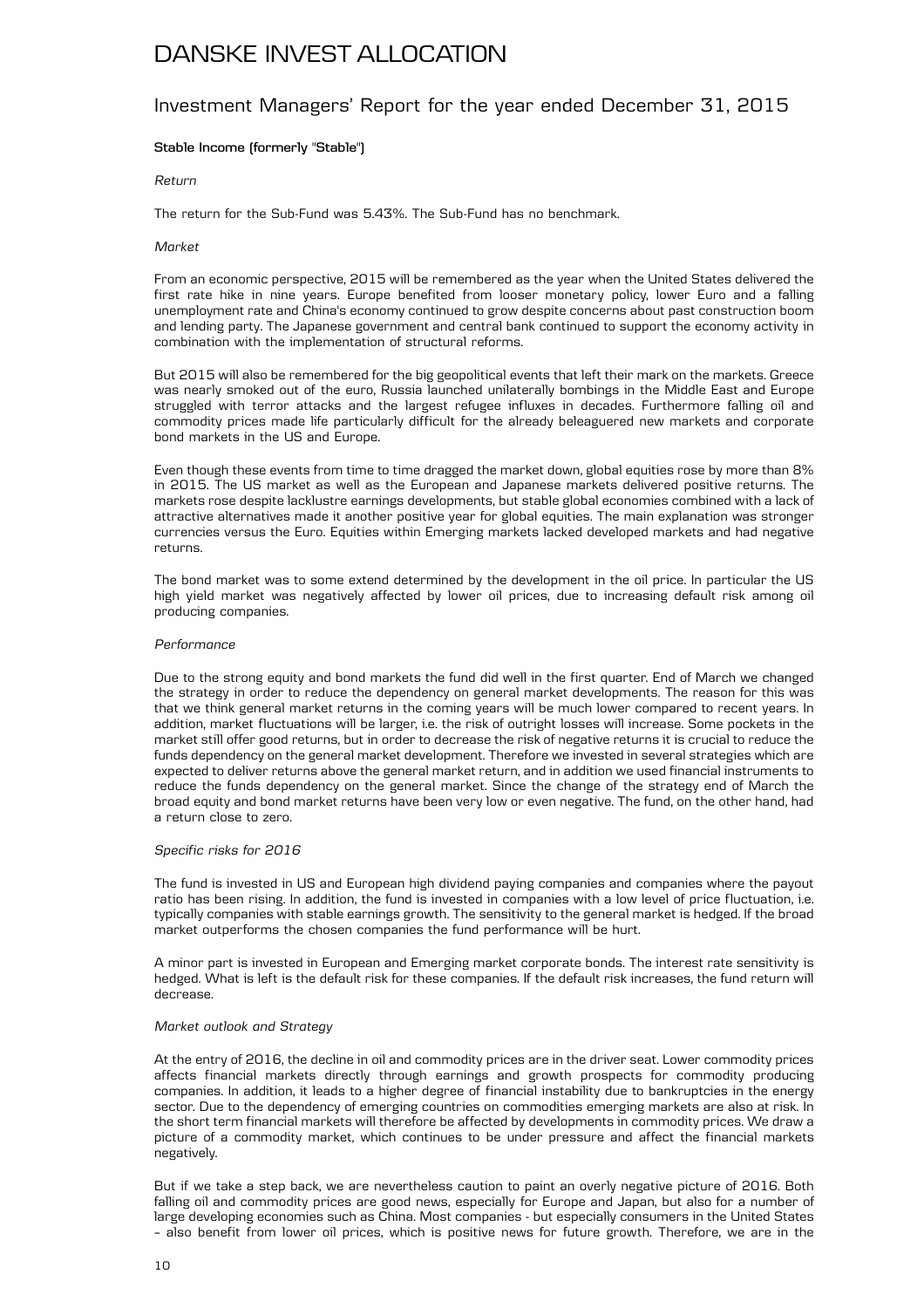### Investment Managers' Report for the year ended December 31, 2015 (continued)

paradoxical situation where commodity prices in the short term is bad for financial markets, but good for the economy in the medium to longer run.

Until further notice the fund will be invested in high dividend paying companies, companies where the payout ratio has been increasing, and in companies with a low level of price fluctuation. In addition, the fund will continue to pursue a strategy where the dependency on general market developments is low.

### **Dynamic**

### *Return*

The return for the Sub-Fund was 7.18%. The sub-fund has no benchmark.

#### *Market*

Equity markets in developed economies delivered positive returns measured in Euro but 2015 was a year marked by considerable volatility. The year started on a positive note as global equity markets performed strongly in January and February. Especially European equities rose helped by a significant easing of monetary policy and positive economic news. Over the summer markets were more stable although the crisis in Greece gave some bumps along the way. August proved to be serious for equity markets. Fear of a hard landing in China caused equity markets to drop significantly although these fears subsided in October and markets rebounded. In December equity markets suffered another setback due to uncertainty caused by a sharp fall in oil prices.

#### *Performance*

Equities were the largest contributor to return. Equity long/short funds also performed very well in 2015. The return contribution from credit bonds was close to zero as global high yield bonds were a drag on return.

In July we sold equities to reduce risk as we expected rate hikes in the US, decreasing growth in Europe and additional focus on declining growth in emerging markets. Although the US rate hike came later than we expected, equity markets declined in August and September as uncertainty about Chinese growth increased.

In the beginning of September we increased the allocation to equities again. We believed the turbulence in financial markets were out of step with the underlying positive development in global economy and the setback in the markets were overdone and provided an opportunity for a rebound.

For reference, the year-to-date return for the BC Euro Aggregate Treasury 3-5 year index and EFFAS Germany 3-5 year (bonds) was 1.40% and 0.66% respectively as per the end of 2015. MSCI Europe increased 8.22% and MSCI World AC was up 8.76%.

#### *Specific risks in connection with the market trends in 2016*

The sub-fund is invested mostly in equities with additional allocations to credit bonds and other bonds. Consequently, the risk of the fund is affected by the overall equity market, credit risk associated with corporate bonds and bonds in emerging market countries and the development in interest rates and currencies.

The decline in oil and commodity prices is a risk going into 2016. Falling oil prices affect the US high yield market due to a relatively high proportion of energy related issuers. Renewed price falls in commodity prices is also a risk to several emerging market countries that are already facing low growth or even recession. Falling commodity prices directly impact financial markets via earnings- and growth prospects and indirectly via concerns about financial instability driven by possible bankruptcies in the US energy sector and possible crisis in emerging markets. The slow-down in China can also impact emerging markets. Another risk factor for 2016 is the pace of rate hikes from the US Central Bank.

#### *Market outlook and Strategy*

Falling oil and commodity prices is good news for especially Euroland and Japan but also some of the larger developing economies such as China. Most companies and especially consumers in the US also benefit from lower oil prices. We are thus in a paradoxical situation where commodity prices in the short term are negative for financial markets but positive for the economy and where it can take some time before the advantages of lower commodity prices manifest itself in the form of lower unemployment, higher consumption and an improvement in earnings for companies whose costs are reduced.

This is one of the reasons why we expect continued robust growth in the global economy in 2016. In the US the housing market continue to improve, fiscal policy is eased somewhat and monetary policy continues to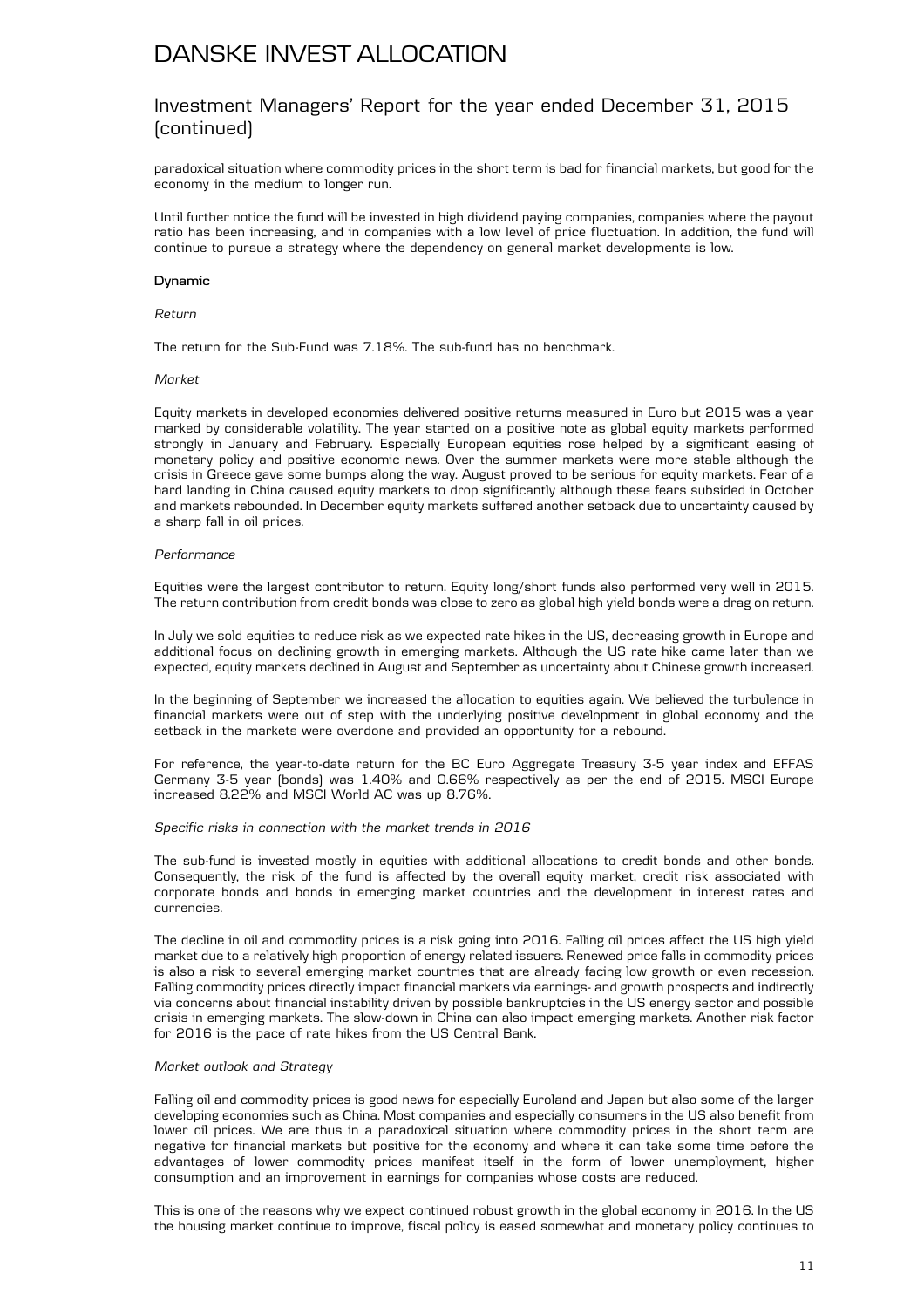### Investment Managers' Report for the year ended December 31, 2015 (continued)

be easy despite further rate hikes. We expect 2.5-3% growth in 2016. In Euroland growth should be around 2%.

We enter 2016 with a moderate overweight in risky assets given our optimistic outlook on global growth. However, we expect developed market equity returns to be relatively modest in 2016.

#### **Equity Opportunities**

#### *Return*

The return for the Sub-Fund was 11.07% in 2015 while the benchmark return was 8.72%.

#### *Market*

Equity markets in developed economies delivered positive returns measured in Euro but 2015 was a year marked by considerable volatility. The year started on a positive note as global equity markets performed strongly in January and February. Especially European equities rose helped by a significant easing of monetary policy and positive economic news. Over the summer markets were more stable although the crisis in Greece gave some bumps along the way. August proved to be serious for equity markets. Fear of a hard landing in China caused equity markets to drop significantly although these fears subsided in October and markets rebounded. In December equity markets suffered another setback due to uncertainty caused by a sharp fall in oil prices.

#### *Performance*

The largest contributions to performance were attributable to the two biggest positions, DI Global Stockpicking and DI Europe, which both outperformed the overall market. Long/short equity funds were also significant contributors.

In July we sold all emerging market equities due to concerns about earnings growth, valuation and impending rate hikes from the US Central Bank. The proceeds were primarily allocated to European equities.

In September and October we have gradually reduced US equity exposure and increased the allocation to European equities. The reduction in US equities is partly due to valuation (long-run) and partly because we expected growth to fall slightly in the short run driven primarily by the manufacturing sector on the back of a stronger USD and the drop in the oil price.

#### *Specific risks in connection with the market trends in 2016*

Renewed declines in commodity prices is a risk to several emerging market countries that are already facing low growth or even recession. Falling commodity prices directly impact financial markets via earnings- and growth prospects and indirectly via concerns about financial instability driven by possible bankruptcies in the US energy sector and possible crisis in emerging markets. The slow-down in China can also impact emerging markets. Another risk factor for 2016 is the pace of rate hikes from the US Central Bank.

#### *Market outlook and Strategy*

Falling oil and commodity prices is good news for especially Euroland and Japan but also some of the larger developing economies such as China. Most companies and especially consumers in the US benefits from lower oil prices. We are thus in a paradoxical situation where commodity prices in the short term are negative for financial markets but positive for the economy and where it can take some time before the advantages of lower commodity prices manifest itself in the form of lower unemployment, higher consumption and an improvement in earnings for companies whose costs are reduced.

This is one of the reasons why we expect continued robust growth in the global economy in 2016. In the US the housing market continues to improve, fiscal policy is eased somewhat and monetary policy continues to be easy despite further rate hikes. We expect 2.5%-3% growth in 2016. In Euroland growth should be around 2%.

We enter 2016 with a an optimistic outlook on global growth and a preference for European equities. However, we expect developed market equity returns to be relatively modest in 2016.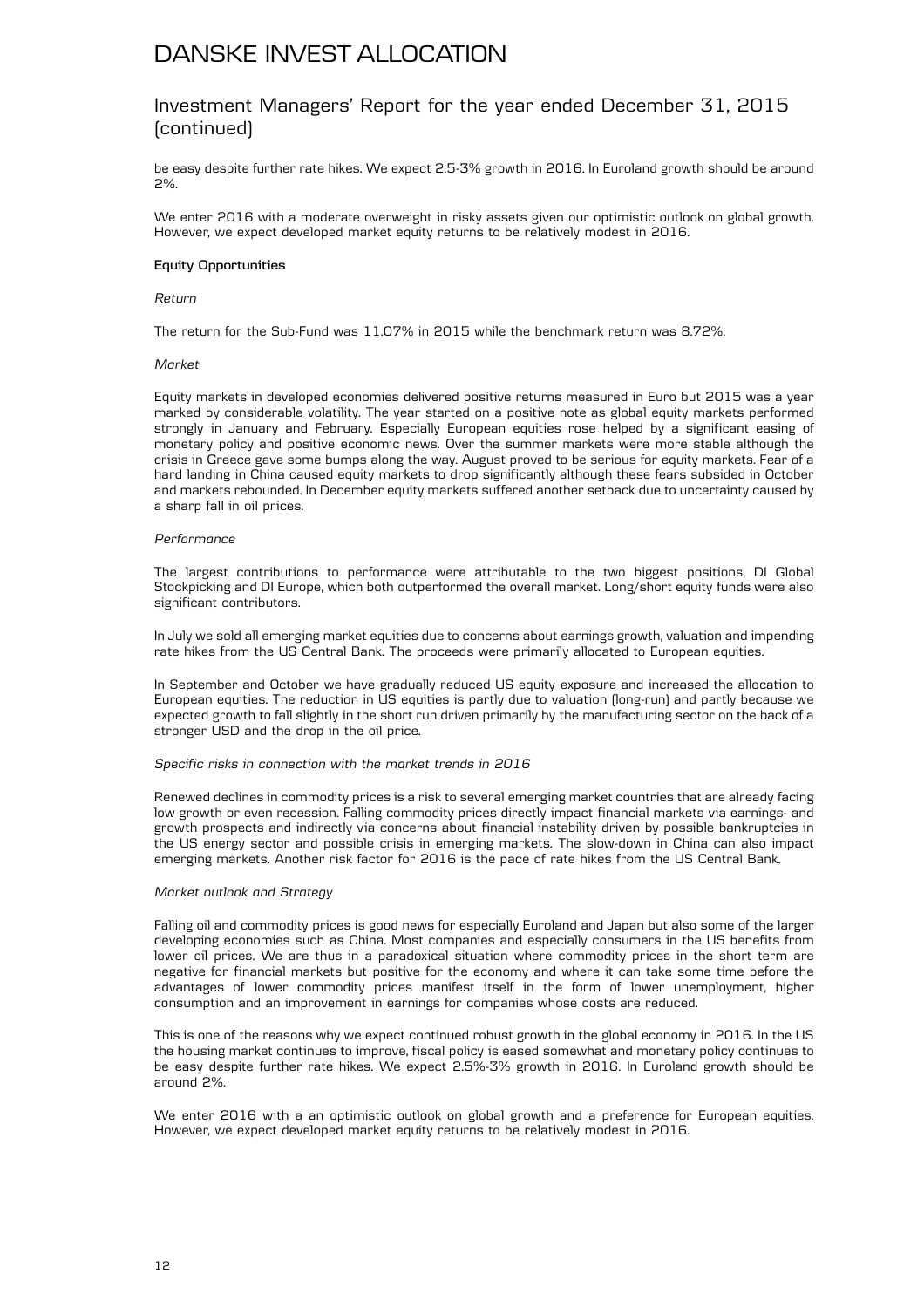# **Deloitte.**

Deloitte Audit Société à responsabilité limitée

560, rue de Neudorf L-2220 Luxembourg BP 1173 L-1011 Luxembourg

Tel: +352 451 451 Fax: +352 451 452 992 www.delo1tte.lu

### **Report of the réviseur d'entreprises agréé**

To the Shareholders of Danske Invest Allocation 13, rue Edward Steichen L - 2540 Luxembourg Grand Duchy of Luxembourg

Following our appointment by the Annual General Meeting of the Shareholders dated March 3, 2015, we have audited the accompanying financial statements of Danske Invest Allocation, (the "Fund") and of each of its Sub-Funds which comprise the Statement of Net Assets and the Statement of Investments as at December 31, 2015 and the Statement of Operations and Changes in Net Assets for the year then ended, and a summary of significant accounting policies and other explanatory notes to the audited financial statements.

### Responsibility of the Board of Directors of the Fund for the financial statements

The Board of Directors of the Fund is responsible for the preparation and fair presentation of these financial statements in accordance with Luxembourg legal and regulatory requirements relating to the preparation of the financial statements and for such internal control as the Board of Directors of the Fund determines is necessary to enable the preparation of financial statements that are free from material misstatement, whether due to fraud or error.

### Responsibility of the réviseur d'entreprises agréé

Our responsibility is to express an opinion on these financial statements based on our audit. We conducted our audit in accordance with International Standards on Auditing as adopted for Luxembourg by the Commission de Surveillance du Secteur Financier. Those standards require that we comply with ethical requirements and plan and perform the audit to obtain reasonable assurance whether the financial statements are free from material misstatement.

An audit involves performing procedures to obtain audit evidence about the amounts and disclosures in the financial statements. The procedures selected depend on the réviseur d'entreprises agréé's judgement, including the assessment of the risks of material misstatement of the financial statements, whether due to fraud or error. In making those risk assessments, the réviseur d'entreprises agréé considers internal control relevant to the entity's preparation and fair presentation of the financial statements in order to design audit procedures that are appropriate in the circumstances, but not for the purpose of expressing an opinion on the effectiveness of the entity's internal control. An audit also includes evaluating the appropriateness of accounting policies used and the reasonableness of accounting estimates made by the Board of Directors of the Fund, as well as evaluating the overall presentation of the financial statements.

We believe that the audit evidence we have obtained is sufficient and appropriate to provide a basis for our audit opinion.

### Opinion

In our opinion, the financial statements give a true and fair view of the financial position of Danske Invest Allocation and of each of its Sub-Funds as at December 31, 2015, and of the results of their operations and changes in their net assets for the year then ended in accordance with the Luxembourg legal and regulatory requirements relating to the preparation of the financial statements.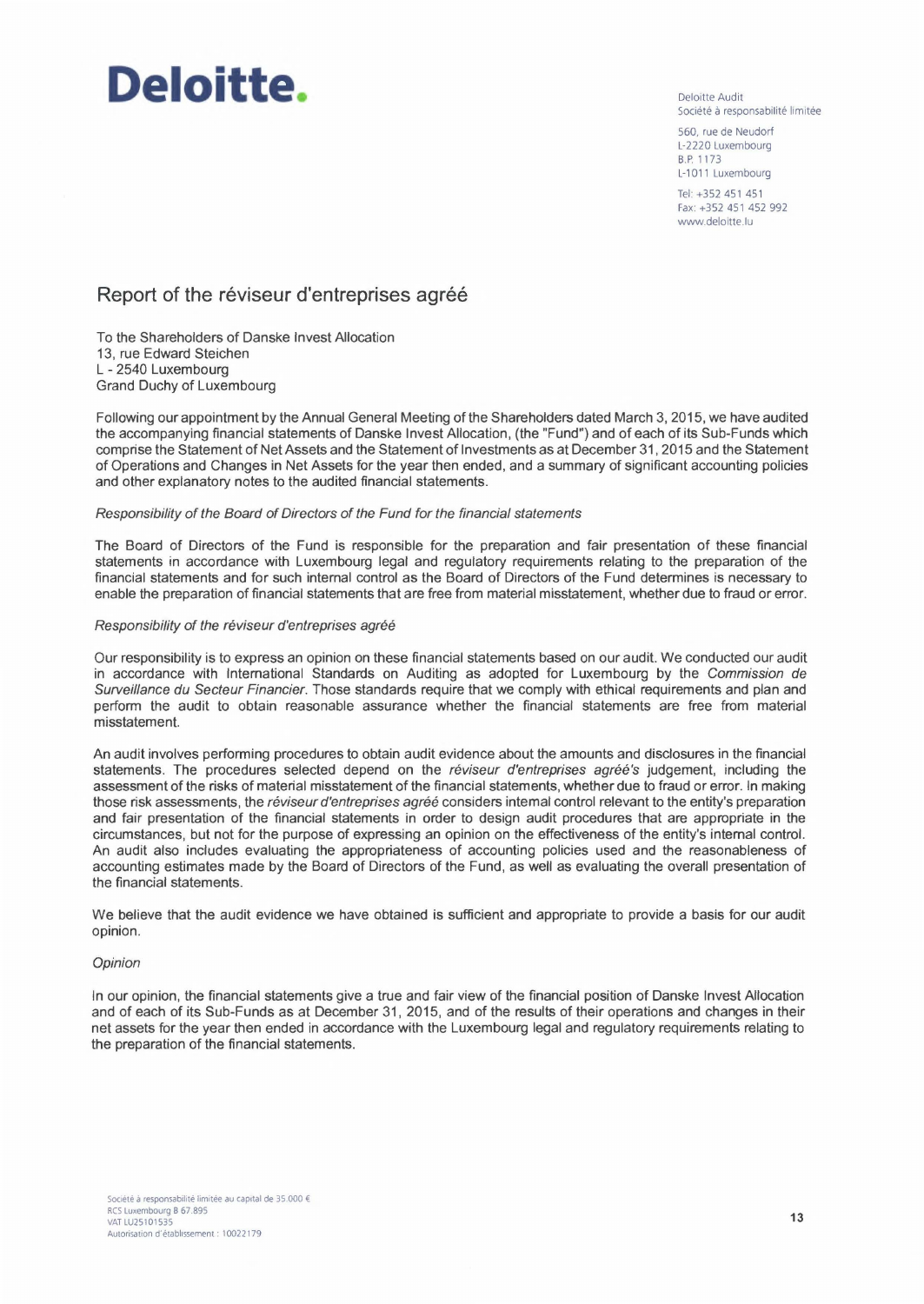# **Deloitte.**

#### Other matter

Supplementary information included in the annual report has been reviewed in the context of our mandate but has not been subject to specific audit procedures carried out in accordance with the standards described above. Consequently, we express no opinion on such information. However, we have no observation to make concerning such information in the context of the financial statements taken as a whole.

For Deloitte Audit, cabinet de révision agréé

Benjamin Lam, Réviseur d'entreprises agréé Partner

February 29, 2016 Luxembourg

Société à responsabilité limitée au capital de 35.000 EUR RCS Luxembourg B 67.895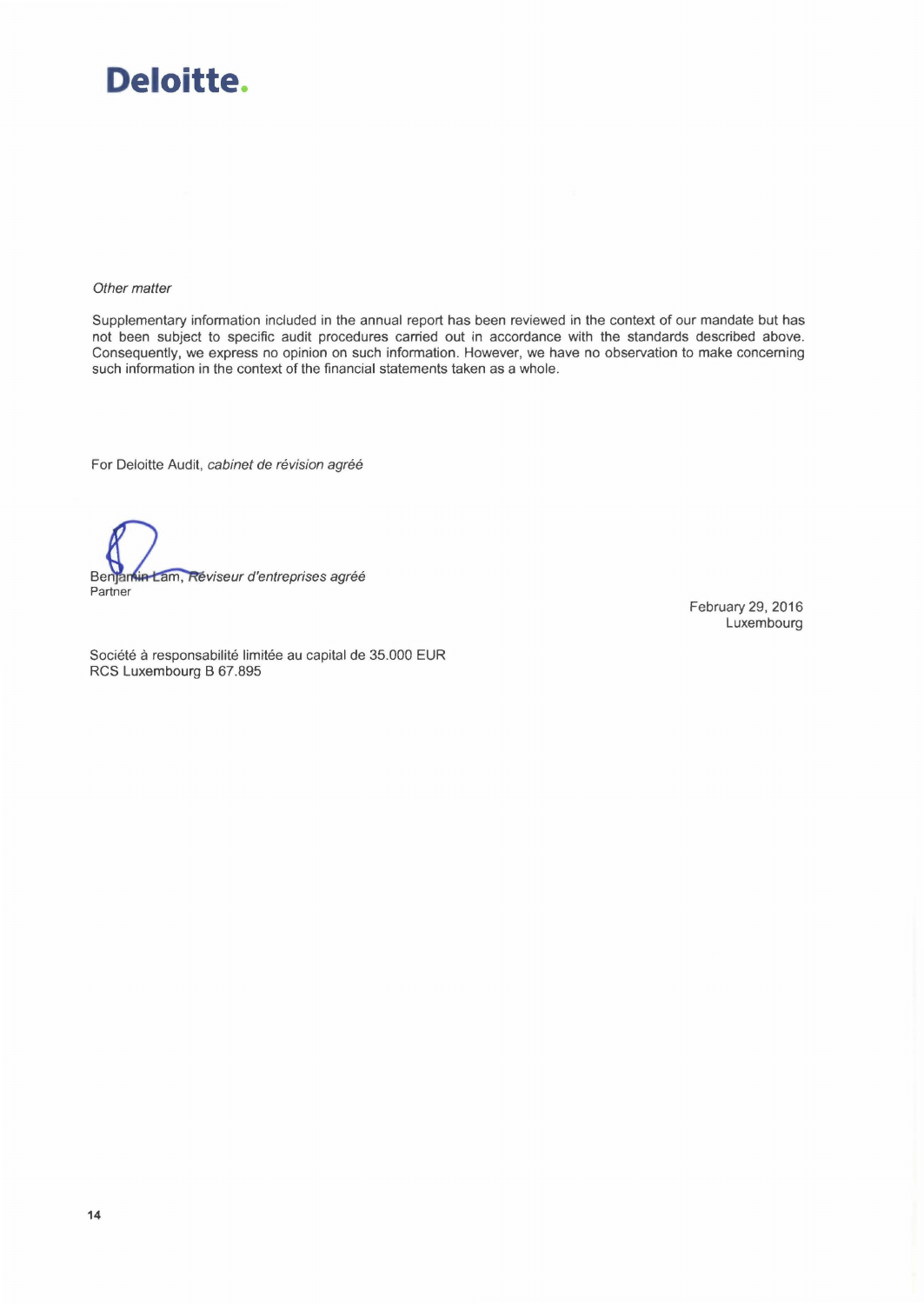### Combined Statement of Net Assets as at December 31, 2015

|                                          |        | Stable Income<br>(formerly<br>"Stable") * | Dynamic      | Equity<br>Opportunities | Combined    |
|------------------------------------------|--------|-------------------------------------------|--------------|-------------------------|-------------|
|                                          | Note   | <b>EUR</b>                                | <b>EUR</b>   | <b>EUR</b>              | <b>EUR</b>  |
| <b>ASSETS</b>                            |        |                                           |              |                         |             |
| Investment portfolio at market value     | [2]    | 112,869,403                               | 28,554,099   | 20,288,812              | 161,712,314 |
| Cash at bank                             |        | 7,442,575                                 | 928,557      | 26,636                  | 8,397,768   |
| Amounts receivable on subscriptions      |        | 202,254                                   |              |                         | 202,254     |
| Interest and dividends receivable        |        | 65,258                                    | 18,597       |                         | 83,855      |
| Net unrealised profit on forward foreign |        |                                           |              |                         |             |
| exchange contracts                       | (11)   | 455,811                                   |              |                         | 455,811     |
| Other assets                             | $[16]$ | 183,913                                   | 46,718       | 38,349                  | 268,980     |
| <b>TOTAL ASSETS</b>                      |        | 121,219,214                               | 29,547,971   | 20,353,797              | 171,120,982 |
| <b>LIABILITIES</b>                       |        |                                           |              |                         |             |
| Interest payable                         |        | 1,988                                     | 174          | 17                      | 2,179       |
| Amounts payable on redemptions           |        | 45,485                                    |              |                         | 45,485      |
| Net unrealised loss on futures contracts | (12)   | 881,951                                   |              |                         | 881,951     |
| Investment management fee payable        | (3)    | 60,085                                    | 21,943       | 20,845                  | 102,873     |
| Performance commission payable           | (9)    | 737,530                                   | 578,455      |                         | 1,315,985   |
| Taxes and expenses payable               | $[10]$ | 41,810                                    | 8,428        | 5,635                   | 55,873      |
| <b>TOTAL LIABILITIES</b>                 |        | 1,768,849                                 | 609,000      | 26,497                  | 2,404,346   |
| <b>TOTAL NET ASSETS</b>                  |        | 119,450,365                               | 28,938,971   | 20,327,300              | 168,716,636 |
| Net asset value per share                |        |                                           |              |                         |             |
| <b>Accumulation Class A</b>              |        |                                           |              | 30.242                  |             |
| <b>Accumulation Class AP</b>             |        | 32.286                                    | 33.722       |                         |             |
| <b>Accumulation Class A-Sek-Hp</b>       |        | 100.520                                   |              |                         |             |
| <b>Accumulation Class PM</b>             |        |                                           |              | 36.762                  |             |
| Number of shares outstanding             |        |                                           |              |                         |             |
| Accumulation Class A                     |        |                                           |              | 416,094.6487            |             |
| <b>Accumulation Class AP</b>             |        | 3,699,427.4081                            | 858,160.5290 |                         |             |
| <b>Accumulation Class A-Sek-Hp</b>       |        | 1,000.0000                                |              |                         |             |
| Accumulation Class PM                    |        |                                           |              | 210,642.4789            |             |

\* See note 1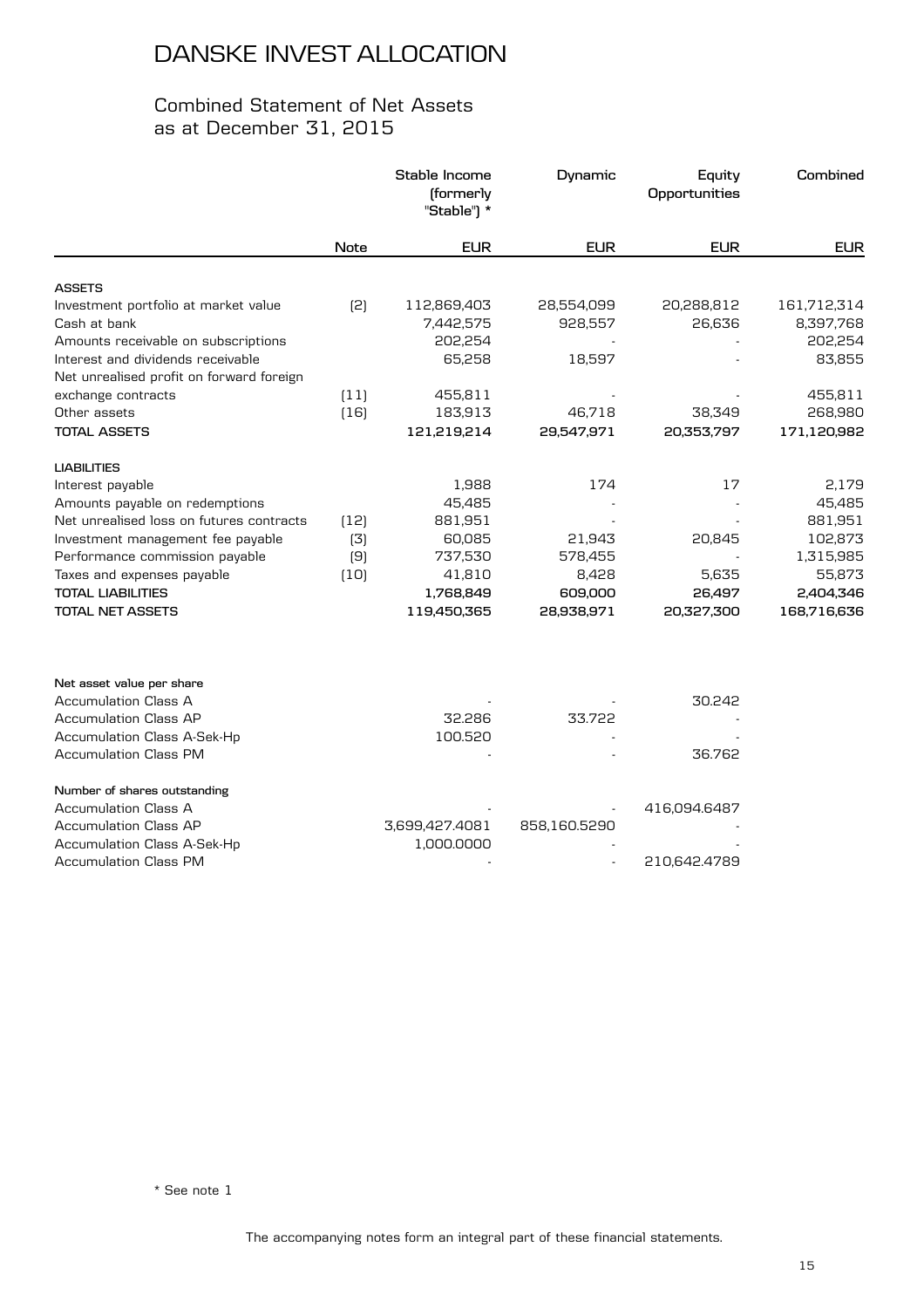### Combined Statement of Operations and Changes in Net Assets for the Year ended December 31, 2015

|                                                                                                                                                                                                                                                                                                                                                                                                                                          |                                 | Stable Income<br>(formerly<br>"Stable") *                                                          | Dynamic                                                          | Equity<br>Opportunities                                 | Combined                                                                                            |
|------------------------------------------------------------------------------------------------------------------------------------------------------------------------------------------------------------------------------------------------------------------------------------------------------------------------------------------------------------------------------------------------------------------------------------------|---------------------------------|----------------------------------------------------------------------------------------------------|------------------------------------------------------------------|---------------------------------------------------------|-----------------------------------------------------------------------------------------------------|
|                                                                                                                                                                                                                                                                                                                                                                                                                                          | Note                            | <b>EUR</b>                                                                                         | <b>EUR</b>                                                       | <b>EUR</b>                                              | EUR                                                                                                 |
| TOTAL NET ASSETS AT THE BEGINNING OF<br><b>THE YEAR</b>                                                                                                                                                                                                                                                                                                                                                                                  |                                 | 118,221,299                                                                                        | 24,880,166                                                       | 21,672,890                                              | 164,774,355                                                                                         |
| <b>INCOME</b><br>Dividends, net<br>Interest on bonds, net<br>Bank interest, net<br>Other income<br><b>TOTAL INCOME</b>                                                                                                                                                                                                                                                                                                                   | $\left[2\right]$<br>(2)<br>(15) | 68,816<br>327,816<br>319<br>651,693<br>1,048,644                                                   | 1,920<br>33,928<br>51<br>179,784<br>215,683                      | 4<br>156,142<br>156,146                                 | 70,736<br>361,744<br>374<br>987,619<br>1,420,473                                                    |
| <b>EXPENSES</b><br>Investment management fees<br>Performance commission<br>Domiciliary agent fees                                                                                                                                                                                                                                                                                                                                        | (3)<br>(9)<br>(4)               | 721,574<br>737,530<br>172,138                                                                      | 247,320<br>578,455<br>39,797                                     | 247,763<br>33,779                                       | 1,216,657<br>1,315,985<br>245,714                                                                   |
| Central administration, custodian fees,<br>compliance fees, and transfer agent fees<br>Audit, printing and publication expenses<br>Subscription tax<br>Marketing, Operating and Administrative fees [7], [8]<br>Bank charges and correspondent fees<br>Bank interest<br>Other charges<br><b>TOTAL EXPENSES</b>                                                                                                                           | (5)<br>[6]<br>(14)              | 18.174<br>16,452<br>13,586<br>62,574<br>27,574<br>20,716<br>9,723<br>1,800,041                     | 13,383<br>5,601<br>2,062<br>514<br>2,319<br>2,450<br>891,901     | 10,019<br>4,377<br>30<br>169<br>336<br>1,977<br>298,450 | 41.576<br>26,430<br>15,678<br>62,574<br>28,257<br>23,371<br>14,150<br>2,990,392                     |
| NET INCOME (LOSS) FROM INVESTMENTS                                                                                                                                                                                                                                                                                                                                                                                                       |                                 | (751, 397)                                                                                         | [676, 218]                                                       | [142,304]                                               | (1,569,919)                                                                                         |
| Net realised profit on sale of investments<br>Net realised profit/(loss) on forward foreign<br>exchange contracts<br>Net realised profit on futures contracts<br>Net realised profit/(loss) on foreign exchange<br><b>NET REALISED PROFIT</b><br>Change in net unrealised appreciation /<br>(depreciation) on:<br>- investments<br>- forward foreign exchange contracts<br>- futures contracts<br>NET INCREASE IN NET ASSETS AS A RESULT | [2]                             | 17,589,414<br>84.743<br>1,107,675<br>108,012<br>18,138,447<br>(11,460,709)<br>455,811<br>[881,951] | 1,236,544<br>$\left(1\right)$<br>(6,747)<br>553,578<br>1,199,178 | 2,620,932<br>[32, 965]<br>2,445,663<br>62,713           | 21,446,890<br>84,742<br>1,107,675<br>68,300<br>21,137,688<br>(10, 198, 818)<br>455,811<br>[881,951] |
| OF OPERATIONS<br>MOVEMENTS IN CAPITAL<br>Subscriptions of shares<br>Redemption of shares<br>TOTAL NET ASSETS AT THE END OF THE<br><b>YEAR</b>                                                                                                                                                                                                                                                                                            |                                 | 6,251,598<br>35,780,742<br>[40,803,274]<br>119,450,365                                             | 1,752,756<br>8,593,112<br>[6,287,063]<br>28,938,971              | 2,508,376<br>843,796<br>[4,697,762]<br>20,327,300       | 10,512,730<br>45,217,650<br>[51,788,099]<br>168,716,636                                             |

\* See note 1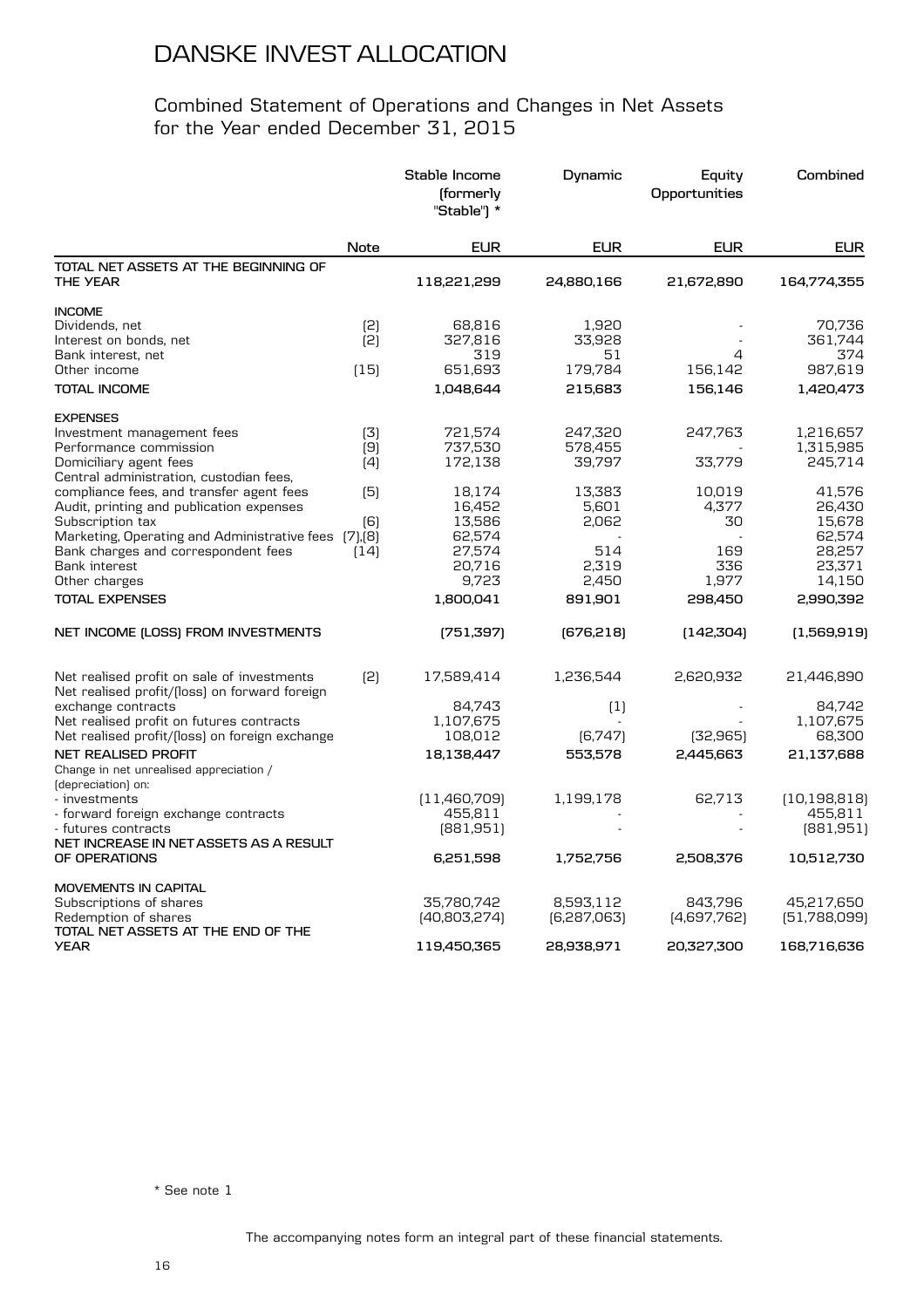### Statement of Changes in the Number of Shares for the Year ended December 31, 2015

|                                                                                                                                                            | Stable Income<br>(formerly<br>"Stable") *            | Dynamic                                        | Equity<br>Opportunities                      |
|------------------------------------------------------------------------------------------------------------------------------------------------------------|------------------------------------------------------|------------------------------------------------|----------------------------------------------|
|                                                                                                                                                            |                                                      |                                                |                                              |
| <b>Accumulation Class A</b><br>Number of shares outstanding at the<br>beginning of the year<br>Number of shares issued<br>Number of shares redeemed        |                                                      |                                                | 439,092.6675<br>28,336.8252<br>(51,334.8440) |
| Number of shares outstanding at the end<br>of the year                                                                                                     |                                                      |                                                | 416,094.6487                                 |
| <b>Accumulation Class AP</b><br>Number of shares outstanding at the<br>beginning of the year<br>Number of shares issued<br>Number of shares redeemed       | 3,860,701.2462<br>1.111.167.9895<br>[1,272,441.8276] | 790,782.0280<br>251.843.8868<br>(184,465.3858) |                                              |
| Number of shares outstanding at the end<br>of the year                                                                                                     | 3,699,427.4081                                       | 858,160.5290                                   |                                              |
| <b>Accumulation Class A-Sek-Hp</b><br>Number of shares outstanding at the<br>beginning of the year<br>Number of shares issued<br>Number of shares redeemed | 1,000.0000                                           |                                                |                                              |
| Number of shares outstanding at the end<br>of the year                                                                                                     | 1,000.0000                                           |                                                |                                              |
| <b>Accumulation Class PM</b><br>Number of shares outstanding at the<br>beginning of the year<br>Number of shares issued<br>Number of shares redeemed       |                                                      |                                                | 296,881.2889<br>(86,238.8100)                |
| Number of shares outstanding at the end<br>of the year                                                                                                     |                                                      |                                                | 210,642.4789                                 |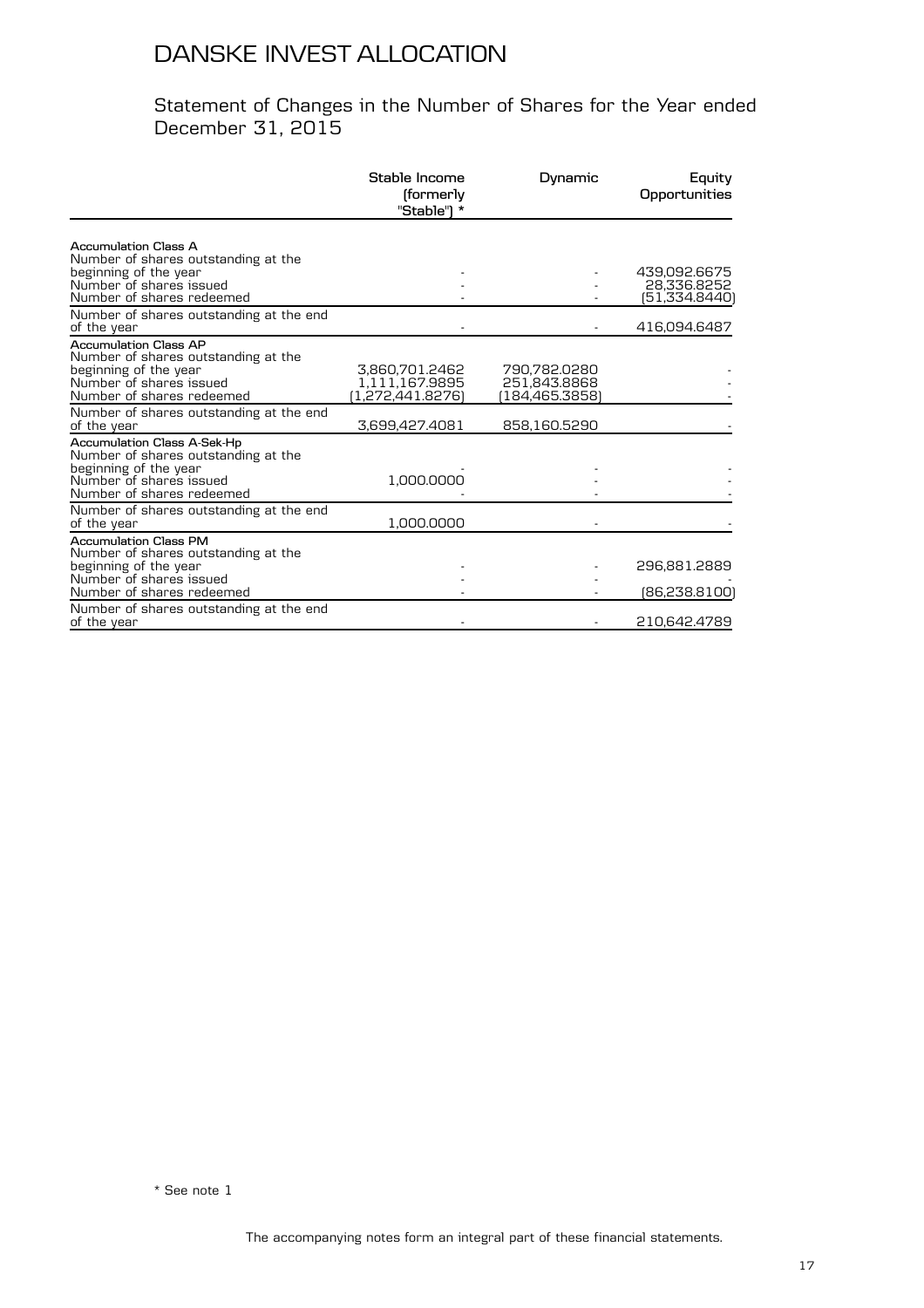### **Statistics**

|                                                                                                                                                                          | Stable Income<br>(formerly<br>"Stable") * | Dynamic                                | Equity<br>Opportunities                |
|--------------------------------------------------------------------------------------------------------------------------------------------------------------------------|-------------------------------------------|----------------------------------------|----------------------------------------|
|                                                                                                                                                                          | <b>EUR</b>                                | <b>EUR</b>                             | EUR.                                   |
| <b>Total Net Asset Value</b><br>December 31, 2015<br>December 31, 2014<br>December 31, 2013                                                                              | 119,450,365<br>118.221.299<br>107,658,789 | 28.938.971<br>24,880,166<br>20,551,472 | 20,327,300<br>21,672,890<br>23,307,471 |
| NAV per unit at the end of the Year<br>December 31, 2015<br>Accumulation Class A<br>Accumulation Class AP<br>Accumulation Class A-Sek-Hp<br><b>Accumulation Class PM</b> | 32.286<br>100.520                         | 33.722                                 | 30.242<br>36.762                       |
| December 31, 2014<br>Accumulation Class A<br><b>Accumulation Class PM</b>                                                                                                | 30.622                                    | 31.463                                 | 27.227<br>32.733                       |
| December 31, 2013<br>Accumulation Class A<br>Accumulation Class PM                                                                                                       | 29.170                                    | 29.658                                 | 25.132<br>29.885                       |

\* See note 1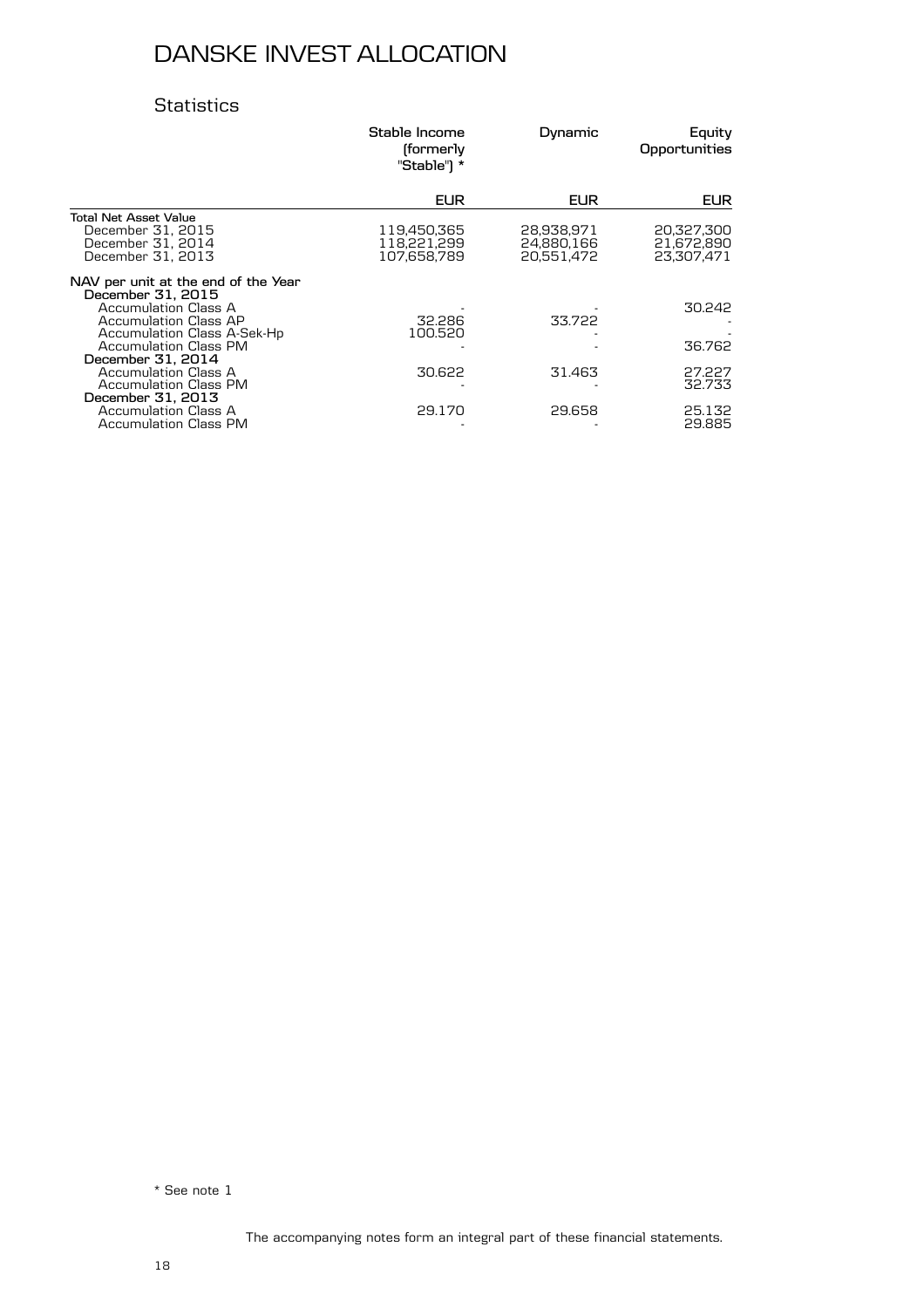# Stable Income (formerly "Stable") \*

### Statement of Investments as at December 31, 2015

(expressed in EUR)

| Description                                                            | Quantity / Face Currency<br>Value |            | Cost               | Evaluation % net   | assets       |
|------------------------------------------------------------------------|-----------------------------------|------------|--------------------|--------------------|--------------|
| Transferable securities admitted to an official stock exchange listing |                                   |            |                    |                    |              |
| <b>Bonds</b>                                                           |                                   |            |                    |                    |              |
| The Netherlands                                                        |                                   |            |                    |                    |              |
| Petrobras 2.75% 14-15.01.18                                            | 1,100,000                         | <b>EUR</b> | 967,450<br>967,450 | 902,363<br>902,363 | 0.76<br>0.76 |
| Total - Bonds                                                          |                                   |            | 967,450            | 902,363            | 0.76         |
| Shares                                                                 |                                   |            |                    |                    |              |
| Belgium                                                                |                                   |            |                    |                    |              |
| Anheuser-Bush Inbev Sa                                                 | 3,721                             | <b>EUR</b> | 429,332            | 431,636            | 0.36         |
| Etab Colruyt                                                           | 3,604                             | <b>EUR</b> | 163,969            | 174,037            | 0.15         |
| Gbl                                                                    | 2,325                             | <b>EUR</b> | 175,596            | 182,559            | 0.15         |
| Kinepolis Group Sa                                                     | 5,067                             | <b>EUR</b> | 199,212            | 210,711            | 0.18         |
| Melexis Nv leper                                                       | 4,549                             | <b>EUR</b> | 210,898            | 230,953            | 0.19         |
|                                                                        |                                   |            | 1,179,007          | 1,229,896          | 1.03         |
| Bermuda Islands                                                        |                                   |            |                    |                    |              |
| Arch Capital Gp Ltd Bermuda                                            | 2,485                             | USD        | 170,441            | 160,847            | 0.14         |
| Everest Reinsurance Group Ltd                                          | 1,073                             | <b>USD</b> | 183,917            | 182,932            | 0.15         |
| Partnerre Ltd Bermuda                                                  | 1,341                             | <b>USD</b> | 175,121            | 171,853            | 0.14         |
| Renaissancere HId Ltd                                                  | 1,687                             | <b>USD</b> | 174,010            | 177,426            | 0.15         |
| Validus Holdings                                                       | 4,165                             | <b>USD</b> | 181,342            | 178,797            | 0.15         |
|                                                                        |                                   |            | 884,831            | 871,855            | 0.73         |
| Curaçao                                                                |                                   |            |                    |                    |              |
| Schlumberger Ltd                                                       | 2,347                             | <b>USD</b> | 167,616            | 149,764            | 0.13         |
|                                                                        |                                   |            | 167,616            | 149,764            | 0.13         |
| <b>Denmark</b>                                                         |                                   |            |                    |                    |              |
| Coloplast -B-                                                          | 3,033                             | <b>DKK</b> | 222,723            | 226,403            | 0.19         |
| Danske Bank As                                                         | 2,085                             | <b>DKK</b> | 52,936             | 51,749             | 0.04         |
| Dsv A/S                                                                | 5.330                             | <b>DKK</b> | 192,341            | 194,076            | 0.16         |
| <b>Gn Great Nordic Ltd</b>                                             | 5,686                             | <b>DKK</b> | 98,017             | 95,480             | 0.08         |
| Novo Nordisk A/S /-B-                                                  | 5,213                             | <b>DKK</b> | 269,150            | 279,380            | 0.24         |
| Novozymes Shs -B-                                                      | 5,212                             | <b>DKK</b> | 231,639            | 230,921            | 0.19         |
|                                                                        |                                   |            | 1,066,806          | 1,078,009          | 0.90         |
| France                                                                 |                                   |            |                    |                    |              |
| Aeroports De Paris Adp                                                 | 1,773                             | EUR        | 199,884            | 192,016            | 0.16         |
| Air Liquide                                                            | 938                               | <b>EUR</b> | 112,675            | 97,927             | 0.08         |
| Bic                                                                    | 1,382                             | <b>EUR</b> | 209,055            | 211,377            | 0.18         |
| Biomerieux                                                             | 2,445                             | <b>EUR</b> | 266,492            | 268,828            | 0.22         |
| Dassault Systemes Sa                                                   | 864                               | <b>EUR</b> | 63,843             | 63,841             | 0.05         |
| Groupe Danone                                                          | 3,136                             | EUR        | 201,960            | 197,411            | 0.17         |
| Hermes International                                                   | 585                               | <b>EUR</b> | 190,725            | 183,602            | 0.15         |
| Ingenico group act.                                                    | 1,725                             | <b>EUR</b> | 192,715            | 200,359            | 0.17         |

\* See note 1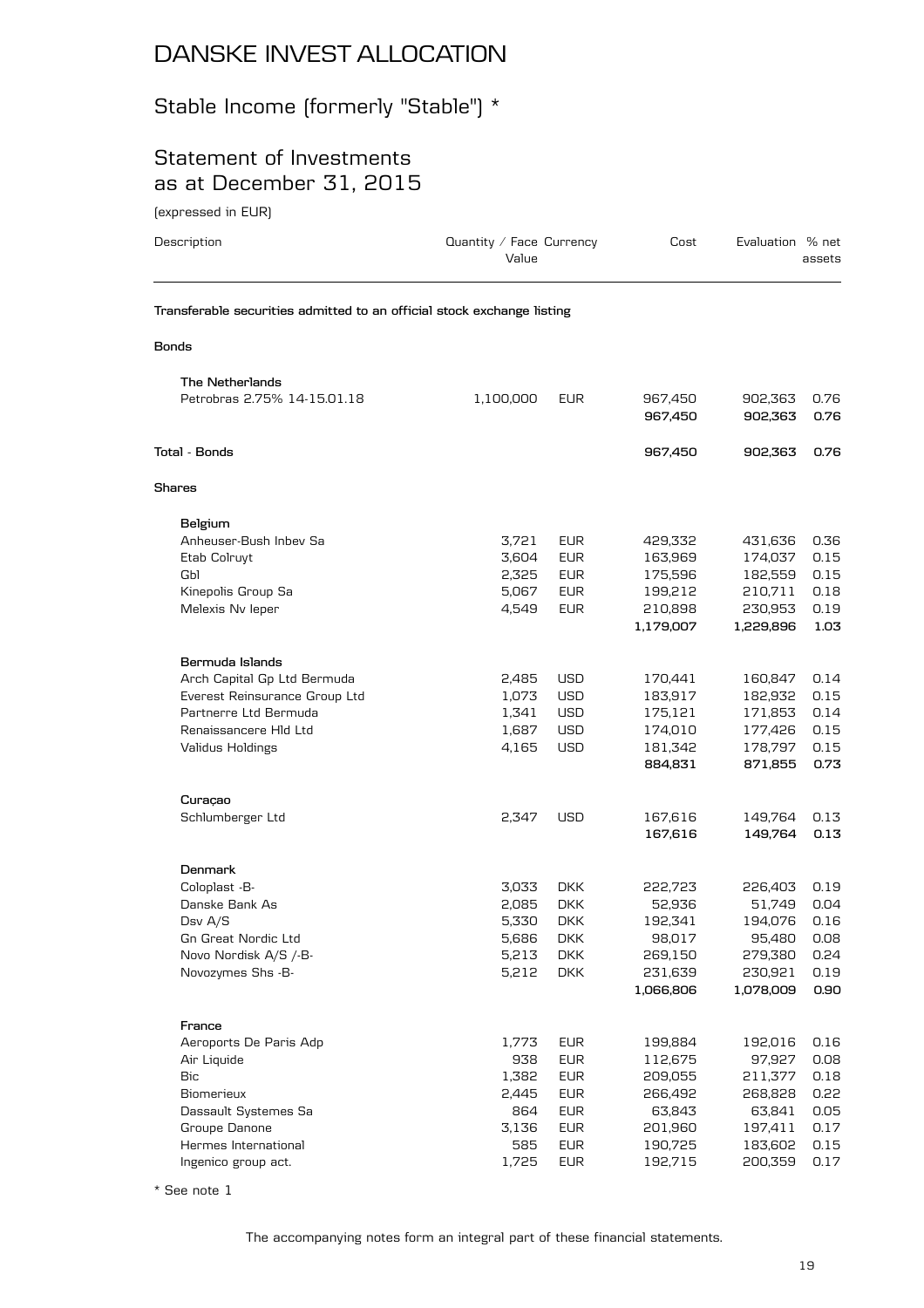# Stable Income (formerly "Stable") \*

# Statement of Investments (continued) as at December 31, 2015

(expressed in EUR)

| Description                           | Quantity / Face Currency |                   | Cost               | Evaluation % net   |              |
|---------------------------------------|--------------------------|-------------------|--------------------|--------------------|--------------|
|                                       | Value                    |                   |                    |                    | assets       |
| Lvmh Moet Hennessy                    | 1,217                    | <b>EUR</b>        | 190,773            | 177,317            | 0.15         |
| Plastic Omnium                        | 8,102                    | <b>EUR</b>        | 217,720            | 237,874            | 0.20         |
| Sanofi-Aventis                        | 1,825                    | <b>EUR</b>        | 153,560            | 144,157            | 0.12         |
| Total Sa                              | 3,925                    | <b>EUR</b>        | 178,501            | 161,926            | 0.14         |
| Vivendi                               | 8,249                    | <b>EUR</b>        | 165,964            | 163,619            | 0.14         |
|                                       |                          |                   | 2,343,867          | 2,300,254          | 1.93         |
| Germany                               |                          |                   |                    |                    |              |
| Basf Namen-Akt.                       | 1,448                    | <b>EUR</b>        | 110,160            | 102,359            | 0.09         |
| Bertrandt Ag                          | 1,863                    | <b>EUR</b>        | 201,050            | 209,075            | 0.17         |
| Cts Eventim Ag.Bremen                 | 5,709                    | <b>EUR</b>        | 199,714            | 209,263            | 0.18         |
| Deutsche Telekom / Nam.               | 14,444                   | <b>EUR</b>        | 243,292            | 241,070            | 0.20         |
| Duerr Ag                              | 2,951                    | <b>EUR</b>        | 228,812            | 216,881            | 0.18         |
| Fielmann Ag                           | 3,134                    | <b>EUR</b>        | 202,794            | 213,676            | 0.18         |
| Freenet Ag Namens-Aktien              | 6,736                    | <b>EUR</b>        | 212,249            | 211,025            | 0.18         |
| Fuchs Petrolub Vz. A.                 | 4,625                    | <b>EUR</b>        | 202,699            | 203,639            | 0.17         |
| Hugo Boss                             | 2,190                    | <b>EUR</b>        | 180,417            | 168,192            | 0.14         |
| Kabel Deutschland Holding Ag          | 1,721                    | <b>EUR</b>        | 192,794            | 198,862            | 0.17         |
| Man Ag                                | 2,275                    | <b>EUR</b>        | 214,016            | 208,618            | 0.17         |
| Rhoen Klinikum Ag                     | 7,786                    | <b>EUR</b>        | 212,897            | 213,881            | 0.18         |
| Sap Ag                                | 3,215                    | <b>EUR</b>        | 237,557            | 237,566            | 0.20         |
| Siemens Ag /Nam.                      | 1,792                    | <b>EUR</b>        | 165,472            | 161,187            | 0.13         |
|                                       |                          |                   | 2,803,923          | 2,795,294          | 2.34         |
| Great Britain                         |                          |                   |                    |                    |              |
| Admiral Group Plc                     | 7,883                    | GBP               | 182,635            | 178,283            | 0.15         |
| Ashtead Group Plc                     | 15,115                   | <b>GBP</b>        | 226,327            | 230,086            | 0.19         |
| Ass.British Foods Plc                 | 4,668                    | <b>GBP</b>        | 226,368            | 214,380            | 0.18         |
| Astrazeneca Plc                       | 3,516                    | <b>GBP</b>        | 211,017            | 220,826            | 0.18         |
| Aveva Group                           | 6,763                    | <b>GBP</b>        | 191,848            | 147,346            | 0.12         |
| Aviva Plc                             | 8,258                    | <b>GBP</b>        | 57,038             | 57,915             | 0.05         |
| Booker Group Plc                      | 78,163                   | GBP               | 199,561            | 191,860            | 0.16         |
| British American Tobacco (25p)        | 7,621                    | <b>GBP</b>        | 410,112            | 391,740            | 0.33         |
| <b>British Sky Broadcasting Group</b> | 13,143                   | <b>GBP</b>        | 206,147            | 200,211            | 0.17<br>0.18 |
| Bt Group Plc                          | 34,244                   | GBP<br><b>GBP</b> | 228,680            | 219,192<br>182,060 | 0.15         |
| Burberry Group Plc<br>Capita Plc      | 11,172<br>11,216         | <b>GBP</b>        | 196,085<br>196,055 | 185,521            | 0.15         |
| Centrica Plc                          | 37,813                   | <b>GBP</b>        | 115,636            | 113,219            | 0.09         |
| Compass Group Plc                     | 13,246                   | GBP               | 200,899            | 214,238            | 0.18         |
| Croda Intl Plc                        | 5,064                    | <b>GBP</b>        | 205,312            | 210,335            | 0.18         |
| Diageo Plc                            | 7,931                    | GBP               | 211,468            | 202,814            | 0.17         |
| Diploma Plc                           | 22,239                   | GBP               | 220,363            | 228,357            | 0.19         |
| Direct Line                           | 42,426                   | <b>GBP</b>        | 238,353            | 237,744            | 0.20         |
| Domino S Pizza Group Plc              | 13,837                   | GBP               | 207,336            | 201,041            | 0.17         |
| Glaxosmithkline Plc                   | 10,937                   | <b>GBP</b>        | 212,593            | 205,508            | 0.17         |
| Hsbc Holdings Plc                     | 28,277                   | <b>GBP</b>        | 210,803            | 205,998            | 0.17         |
| Imp Tobacco                           | 4,548                    | GBP               | 224,570            | 221,757            | 0.19         |
| Intertek Group Plc                    | 5,450                    | GBP               | 207,604            | 205,998            | 0.17         |
| Lloyds Banking Group Plc              | 145,888                  | <b>GBP</b>        | 150,509            | 144,724            | 0.12         |
| National Grid Plc                     | 17,605                   | GBP               | 228,255            | 225,351            | 0.19         |
| Next Plc                              | 2,970                    | <b>GBP</b>        | 323,669            | 293,263            | 0.25         |

\* See note 1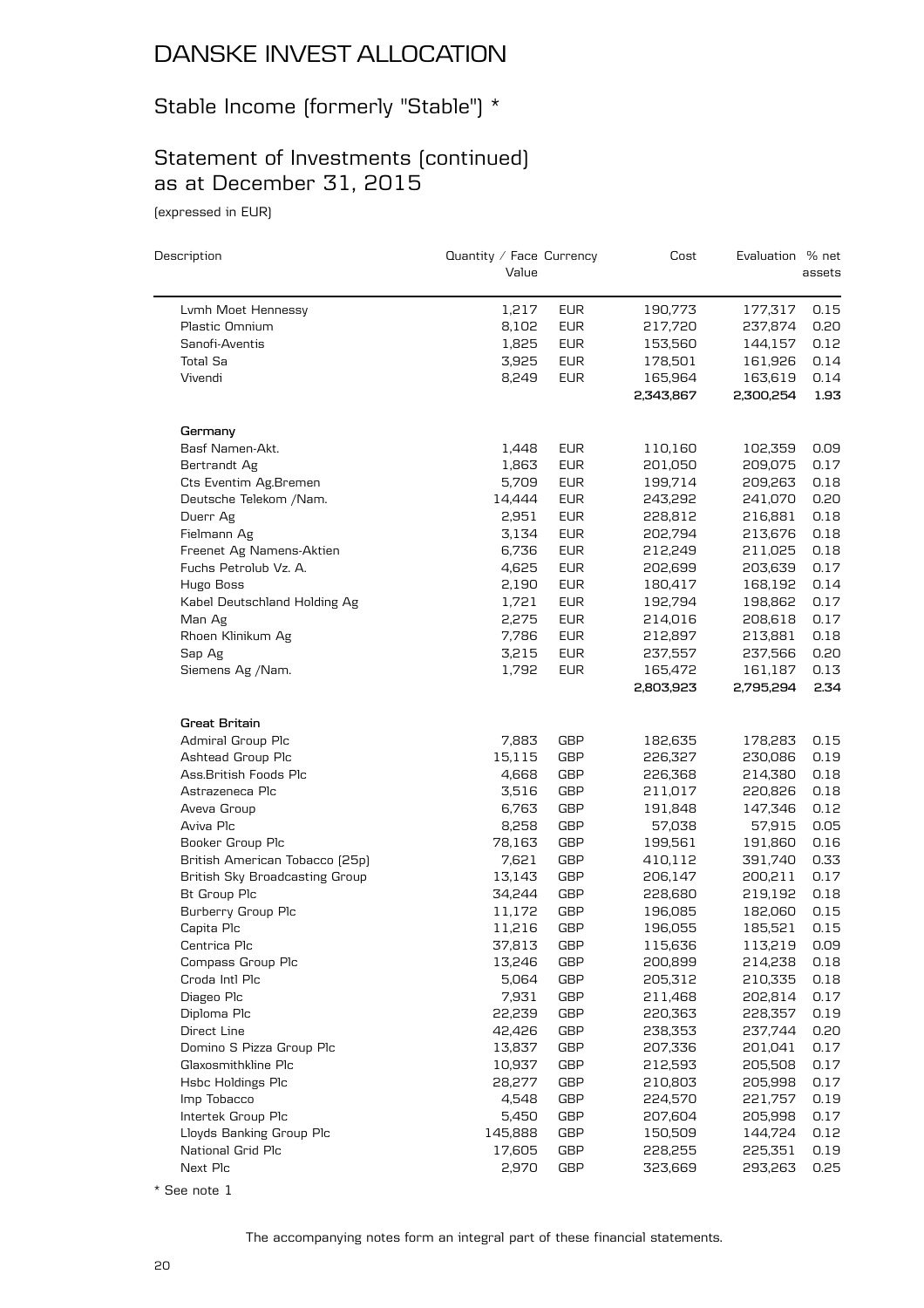# Stable Income (formerly "Stable") \*

### Statement of Investments (continued) as at December 31, 2015

(expressed in EUR)

| Description                    | Quantity / Face Currency<br>Value |            | Cost               | Evaluation % net   | assets       |
|--------------------------------|-----------------------------------|------------|--------------------|--------------------|--------------|
| Pace Plc                       | 37,192                            | GBP        | 206,990            | 209,981            | 0.18         |
| Pennon Group Plc               | 9,558                             | <b>GBP</b> | 108,806            | 113,279            | 0.09         |
| Reckitt Benckiser Group Plc    | 4,683                             | <b>GBP</b> | 415,341            | 402,196            | 0.34         |
| Restaurant Group Plc           | 20,007                            | <b>GBP</b> | 188,157            | 187,491            | 0.16         |
| Royal Dutch Shell /-B-         | 5,962                             | <b>GBP</b> | 138,205            | 125,762            | 0.11         |
| Sage Grp                       | 26,911                            | <b>GBP</b> | 216,247            | 223,296            | 0.19         |
| Scottish & Southern Energy Plc | 9,409                             | <b>GBP</b> | 196,076            | 195,019            | 0.16         |
| Ted Baker Plc London           | 4,901                             | <b>GBP</b> | 238,022            | 199,435            | 0.17         |
| United Utilities Group Plc     | 16,801                            | <b>GBP</b> | 224,277            | 214,991            | 0.18         |
| Victrex Plc                    | 8,015                             | <b>GBP</b> | 213,742            | 198,180            | 0.17         |
| Vodafone Group Plc             | 70,144                            | <b>GBP</b> | 220,807            | 210,167            | 0.18         |
| Wh Smith Plc                   | 8,558                             | <b>GBP</b> | 203,400            | 206,460            | 0.17         |
| Ws Atkins Plc                  | 10,362                            | <b>GBP</b> | 226,918            | 231,109            | 0.19         |
|                                |                                   |            | 8,286,231          | 8,047,133          | 6.74         |
| Ireland                        |                                   |            |                    |                    |              |
| Accenture Plc                  | 1,735                             | <b>USD</b> | 173,298            | 168,294            | 0.14         |
| Kerry Group A                  | 2,769                             | <b>EUR</b> | 206,278            | 214,016            | 0.18         |
| Paddy Power Plc                | 1,890                             | <b>EUR</b> | 224,409            | 233,037            | 0.19         |
|                                |                                   |            | 603,985            | 615,347            | 0.51         |
| Italy                          |                                   |            |                    |                    |              |
| Ansaldo Sts Spa                | 22,494                            | <b>EUR</b> | 219,903            | 222,016            | 0.18         |
| Digital Multimedia Tech. Spa   | 1,792                             | <b>EUR</b> | 101,253            | 106,713            | 0.09         |
| Reply Spa Torino               | 1,880                             | <b>EUR</b> | 227,937<br>549,093 | 236,692<br>565,421 | 0.20<br>0.47 |
|                                |                                   |            |                    |                    |              |
| Jersey<br>Experian Plc         | 5,487                             | GBP        | 94,201             | 89,611             | 0.07         |
|                                |                                   |            | 94,201             | 89,611             | 0.07         |
| Luxembourg                     |                                   |            |                    |                    |              |
| Eurofins Scientific Sa         | 620                               | <b>EUR</b> | 196,976            | 204,445            | 0.17         |
|                                |                                   |            | 196,976            | 204,445            | 0.17         |
| Norway                         |                                   |            |                    |                    |              |
| Telenor As                     | 10,660                            | <b>NOK</b> | 173,515            | 164,153            | 0.14         |
|                                |                                   |            | 173,515            | 164,153            | 0.14         |
| Spain                          |                                   |            |                    |                    |              |
| Banco Santander Sa / Reg.      | 12,575                            | <b>EUR</b> | 66,191             | 57,694             | 0.05         |
| Bco Bilbao Viz.Argentaria/Nam. | 4,274                             | <b>EUR</b> | 29,423             | 29,106             | 0.02         |
| Iberdrola Sa                   | 28,148                            | <b>EUR</b> | 182,741            | 184,792            | 0.16         |
| Red Ele Corp - Shs             | 2,478                             | <b>EUR</b> | 196,588            | 191,103            | 0.16         |
| Telefonica Sa                  | 17,700                            | EUR        | 210,913            | 181,602            | 0.15         |
|                                |                                   |            | 685,856            | 644,297            | 0.54         |
| Sweden                         |                                   |            |                    |                    |              |
| Alfa Laval Ab                  | 13,070                            | <b>SEK</b> | 218,015            | 220,285            | 0.18         |
| Hennes & Mauritz Ab            | 5,029                             | <b>SEK</b> | 176,832            | 165,200            | 0.14         |

\* See note 1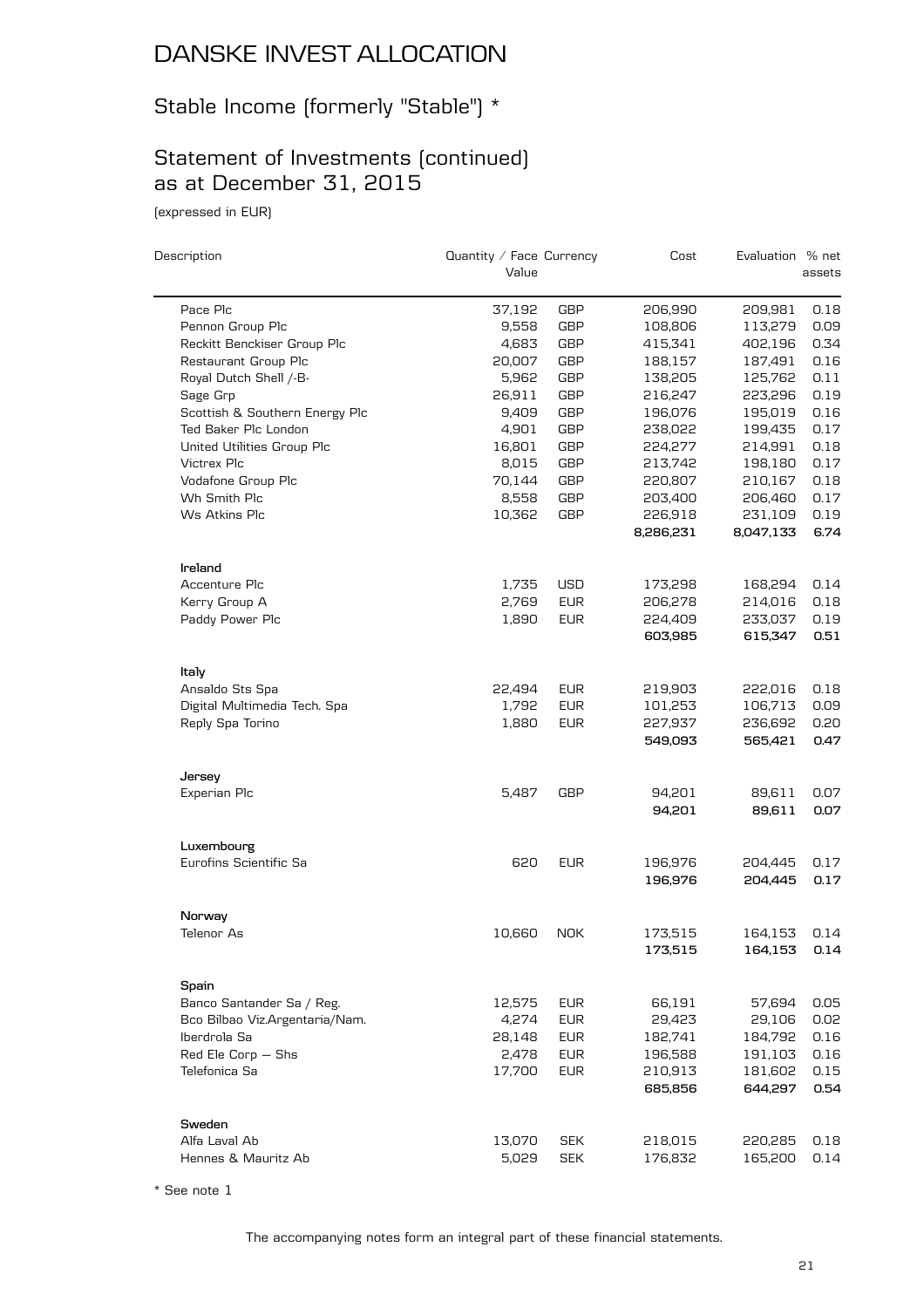# Stable Income (formerly "Stable") \*

# Statement of Investments (continued) as at December 31, 2015

(expressed in EUR)

| Description                     | Quantity / Face Currency |            | Cost      | Evaluation % net |        |
|---------------------------------|--------------------------|------------|-----------|------------------|--------|
|                                 | Value                    |            |           |                  | assets |
| Intrum Justitia Ab              | 5,938                    | <b>SEK</b> | 186,881   | 186,343          | 0.16   |
| Investor Ab B                   | 6,010                    | <b>SEK</b> | 208,905   | 204,287          | 0.17   |
| J.M.Ab                          | 7,872                    | <b>SEK</b> | 206,040   | 216,305          | 0.18   |
| Kinnevik Investments Ab -B-     | 7,112                    | <b>SEK</b> | 202,281   | 202,614          | 0.17   |
| Modern Times Group Ab B         | 7,622                    | <b>SEK</b> | 197,984   | 179,599          | 0.15   |
|                                 |                          |            | 1,396,938 | 1,374,633        | 1.15   |
| Switzerland                     |                          |            |           |                  |        |
| Barry Callebaut Ag /Nam.        | 103                      | <b>CHF</b> | 101,625   | 104,553          | 0.09   |
| Bqe.Cantonale Vaudoise /Nom.    | 433                      | <b>CHF</b> | 247,666   | 255,022          | 0.21   |
| Galenica Ag /Namenaktie         | 30                       | <b>CHF</b> | 42,777    | 43,694           | 0.04   |
| Geberit Ag/Namen-Aktien         | 658                      | <b>CHF</b> | 204,197   | 207,134          | 0.17   |
| Kuehne + Nagel International    | 1,642                    | <b>CHF</b> | 209,376   | 209,369          | 0.18   |
| Lindt & Spruengli / Reg         | 3                        | <b>CHF</b> | 203,281   | 207,142          | 0.17   |
| Nestle Sa                       | 3,236                    | <b>CHF</b> | 225,171   | 223,227          | 0.19   |
| Novartis Ag Basel / Nam.        | 2,399                    | <b>CHF</b> | 197,823   | 192,682          | 0.16   |
| Psp Swiss Property/Nam.         | 2,619                    | <b>CHF</b> | 206,895   | 213,260          | 0.18   |
| Roche Holding Ag / Genussschein | 1,643                    | <b>CHF</b> | 410,876   | 420,210          | 0.35   |
| Sonova Holding Ag / Nom.        | 1,665                    | <b>CHF</b> | 207,868   | 196,125          | 0.16   |
| Straumann Holding Ag/Nom.       | 833                      | <b>CHF</b> | 220,920   | 235,091          | 0.20   |
| Swiss Prime Site Ag /Nom.       | 2,955                    | <b>CHF</b> | 207,450   | 214,644          | 0.18   |
| Swisscom /Nam.                  | 444                      | <b>CHF</b> | 211,115   | 206,653          | 0.17   |
| Syngenta Ag                     | 571                      | <b>CHF</b> | 187,039   | 207,274          | 0.17   |
| Ubs Group Ag                    | 10,483                   | <b>CHF</b> | 190,657   | 189,346          | 0.16   |
| Zurich Insurance Group / Nam    | 732                      | <b>CHF</b> | 179,431   | 175,023          | 0.15   |
|                                 |                          |            | 3,454,167 | 3,500,449        | 2.93   |
| The Netherlands                 |                          |            |           |                  |        |
| Core Laboratories Nv            | 477                      | <b>USD</b> | 47,844    | 46,798           | 0.04   |
| Tnt Express-Shs                 | 20,695                   | <b>EUR</b> | 159,303   | 161,193          | 0.13   |
| Unilever Cert. of Shs           | 4,988                    | <b>EUR</b> | 205,698   | 201,740          | 0.17   |
|                                 |                          |            | 412,845   | 409,731          | 0.34   |
| <b>United States of America</b> |                          |            |           |                  |        |
| 3M Co                           | 1,186                    | <b>USD</b> | 173,632   | 165,085          | 0.14   |
| Altria Group                    | 3,078                    | <b>USD</b> | 165,541   | 165,837          | 0.14   |
| American Water Works Co Inc     | 1,776                    | <b>USD</b> | 95,513    | 98,373           | 0.08   |
| Amerisourcebergen Corp          | 1,000                    | <b>USD</b> | 92,848    | 96,229           | 0.08   |
| AT & T                          | 5,533                    | USD        | 173,503   | 176,127          | 0.15   |
| Autozone Inc                    | 251                      | USD        | 181,874   | 172,532          | 0.14   |
| <b>Bank of America Corp</b>     | 8,008                    | USD        | 130,318   | 125,108          | 0.10   |
| Bank of Ny Mellon Corp Shs      | 2,423                    | USD        | 94,545    | 91,649           | 0.08   |
| Bank Of The Ozarks Inc          | 391                      | <b>USD</b> | 18,588    | 17,975           | 0.02   |
| Bard (C.R.) Inc                 | 948                      | USD        | 164,715   | 165,643          | 0.14   |
| <b>Bb&amp;T</b> Corporation     | 2,178                    | <b>USD</b> | 76,801    | 76,176           | 0.06   |
| Cboe Holdings Inc               | 3,074                    | USD        | 201,899   | 185,001          | 0.15   |
| Charles Schwab Corp             | 3,012                    | USD        | 93,653    | 91,766           | 0.08   |
| Cheesecake Factory Inc          | 1,214                    | <b>USD</b> | 53,510    | 51,882           | 0.04   |
| Chipotle Mexican Grill Inc      | 160                      | USD        | 83,596    | 71,220           | 0.06   |
| Chubb Corp                      | 1,439                    | USD        | 176,273   | 176,251          | 0.15   |
| Cisco Systems Inc.              | 6,462                    | USD        | 163,701   | 163,008          | 0.14   |
|                                 |                          |            |           |                  |        |

<sup>\*</sup> See note 1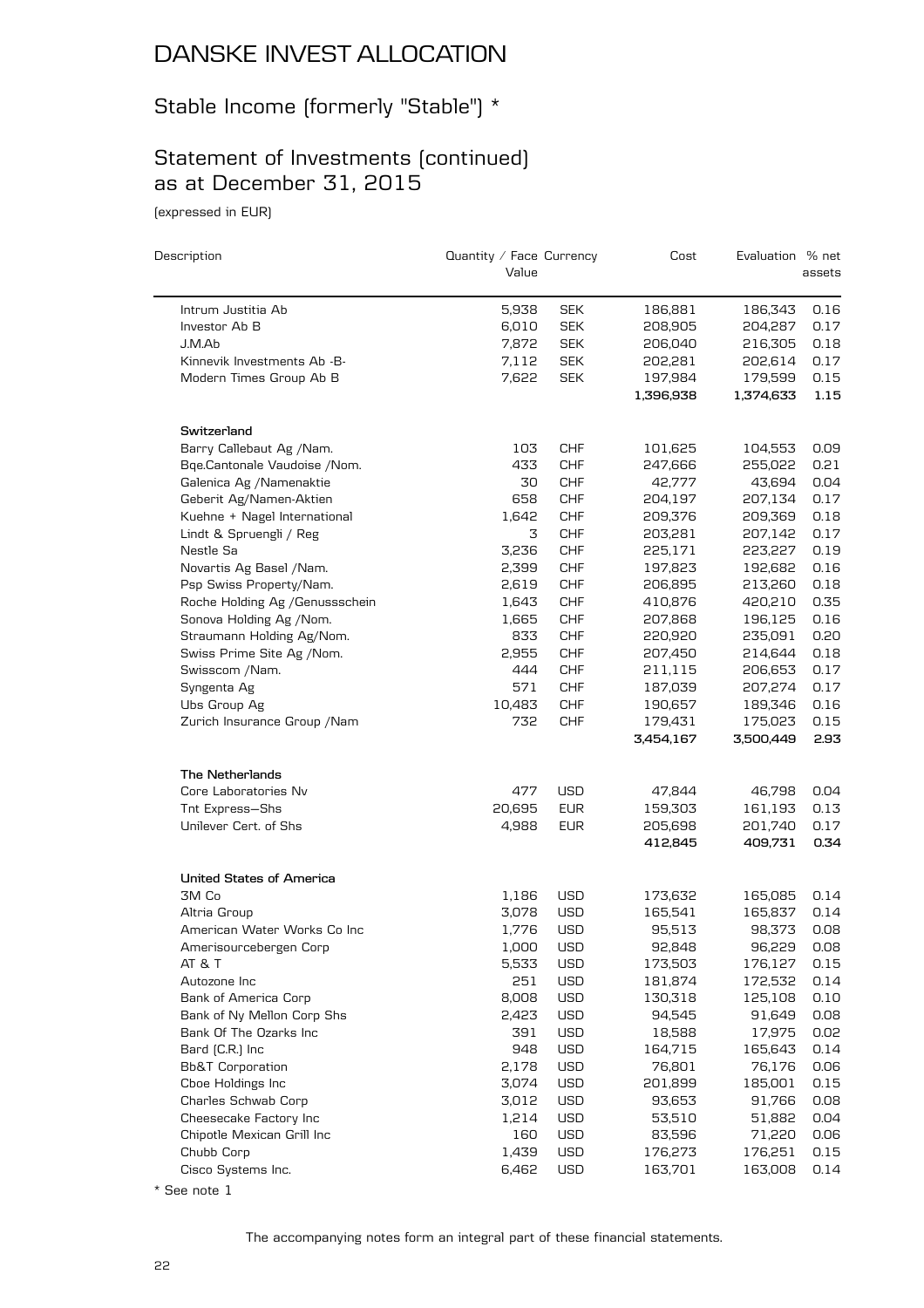# Stable Income (formerly "Stable") \*

### Statement of Investments (continued) as at December 31, 2015

(expressed in EUR)

 $\overline{a}$ 

| Description                                       | Quantity / Face Currency<br>Value |                          | Cost               | Evaluation % net   | assets       |
|---------------------------------------------------|-----------------------------------|--------------------------|--------------------|--------------------|--------------|
|                                                   |                                   |                          |                    |                    |              |
| Citigroup Inc<br>Coca-Cola Co.                    | 2,306<br>4,211                    | <b>USD</b><br><b>USD</b> | 113,993<br>170,166 | 110,509<br>168,116 | 0.09<br>0.14 |
|                                                   |                                   | <b>USD</b>               |                    | 118,929            | 0.10         |
| Colgate-Palmolive Co.<br>Consolidated Edison Inc. | 1,922                             | <b>USD</b>               | 119,857            |                    |              |
|                                                   | 1,699                             |                          | 99,420             | 101,580            | 0.09         |
| Cullen Frost Bankers Inc                          | 306                               | <b>USD</b>               | 17,790             | 17,109             | 0.01         |
| Davita Healthcare Partners Inc                    | 1,787                             | <b>USD</b>               | 121,615            | 114,652            | 0.10         |
| Dominion Resources Inc                            | 2,489                             | <b>USD</b>               | 156,917            | 156,636            | 0.13         |
| Dunkin Brands Group Inc                           | 715                               | <b>USD</b>               | 28,437             | 27,955             | 0.02         |
| E Trade Financial Corp                            | 3,352                             | USD                      | 93,989             | 91,836             | 0.08         |
| East-West Bancorp                                 | 706                               | USD                      | 27,645             | 27,125             | 0.02         |
| Eqt                                               | 1,070                             | <b>USD</b>               | 59,147             | 50,404             | 0.04         |
| <b>Express Scripts Hld</b>                        | 958                               | <b>USD</b>               | 77,006             | 77,133             | 0.06         |
| Exxon Mobil Corp                                  | 1,641                             | <b>USD</b>               | 124,144            | 117,450            | 0.10         |
| Fifth Third Bancorp                               | 2,936                             | <b>USD</b>               | 56,100             | 54,477             | 0.05         |
| First Niagara Financ.Group Inc                    | 2,018                             | USD                      | 20,110             | 20,192             | 0.02         |
| General Mills Inc                                 | 1,911                             | USD                      | 103,045            | 102,541            | 0.09         |
| Henry Jack & Associates Inc.                      | 1,995                             | <b>USD</b>               | 146,453            | 144,395            | 0.12         |
| Henry Schein Inc.                                 | 344                               | <b>USD</b>               | 49,790             | 50,405             | 0.04         |
| Huntington Bancshares Inc                         | 3,465                             | <b>USD</b>               | 35,860             | 35,464             | 0.03         |
| Ibm                                               | 1,332                             | <b>USD</b>               | 172,016            | 170,065            | 0.14         |
| Investors Bancorp Inc                             | 16,558                            | USD                      | 196,237            | 190,712            | 0.16         |
| Johnson & Johnson                                 | 1,783                             | USD                      | 170,862            | 169,551            | 0.14         |
| Jpmorgan Chase & Co.                              | 2,195                             | <b>USD</b>               | 136,239            | 133,930            | 0.11         |
| Kellogg Co                                        | 1,397                             | <b>USD</b>               | 89,473             | 93,688             | 0.08         |
| Keycorp                                           | 5,196                             | <b>USD</b>               | 63,703             | 63,084             | 0.05         |
| Kinder Morgan Inc                                 | 5,102                             | <b>USD</b>               | 109,360            | 67,974             | 0.06         |
| <b>M&amp;T Bank Corporation</b>                   | 483                               | <b>USD</b>               | 56,076             | 54,277             | 0.05         |
| Mastercard Inc. Shs-A-                            | 1,878                             | USD                      | 172,208            | 170,136            | 0.14         |
| Mc-Cormick&Co/N.Voting                            | 738                               | <b>USD</b>               | 59,078             | 58,561             | 0.05         |
| Mcdonald S Corp.                                  | 1,664                             | <b>USD</b>               | 178,359            | 182,097            | 0.15         |
| Mckesson Corp                                     | 847                               | <b>USD</b>               | 151,277            | 154,243            | 0.13         |
| New York Comm.Bancorp                             | 10,581                            | <b>USD</b>               | 158,206            | 159,682            | 0.13         |
| Newmont Mining Corp.                              | 9,517                             | USD                      | 159,214            | 154,961            | 0.13         |
| Northern Trust Corp                               | 1,492                             | USD                      | 101,676            | 99,567             | 0.08         |
| O Reilly Automotive Inc                           | 430                               | <b>USD</b>               | 106,753            | 101,520            | 0.09         |
| Pacwest Bancorp                                   | 449                               | <b>USD</b>               | 18,599             | 17,979             | 0.02         |
| Panera Bread -A-                                  | 1,087                             | <b>USD</b>               | 182,416            | 194,412            | 0.16         |
| Patterson Companies Inc                           | 2,517                             | <b>USD</b>               | 107,727            | 104,822            | 0.09         |
| Paychex Inc.                                      | 2,301                             | <b>USD</b>               | 115,601            | 113,390            | 0.09         |
| People S United Financial Inc                     | 10,888                            | USD                      | 167,302            | 163,118            | 0.14         |
| Pepco Holdings Inc                                | 1,611                             | USD                      | 38,142             | 38,631             | 0.03         |
| Pepsico Inc                                       | 1,840                             | <b>USD</b>               | 172,820            | 170,537            | 0.14         |
| Pfizer Inc.                                       | 1,599                             | USD                      | 47,429             | 47,984             | 0.04         |
| Philip Morris Int.                                | 2,100                             | USD                      | 170,264            | 171,217            | 0.14         |
| Pnc Financial Services Gp                         | 1,020                             | USD                      | 90,819             | 89,817             | 0.08         |
| Procter & Gamble Co.                              | 2,433                             | USD                      | 174,345            | 178,504            | 0.15         |
| Public Storage Inc.                               | 934                               | USD                      | 208,499            | 214,349            | 0.18         |
| Qualcomm Inc.                                     | 3,071                             | <b>USD</b>               | 141,359            | 141,851            | 0.12         |
| Regions Financial Corp                            | 5,995                             | USD                      | 54,809             | 53,009             | 0.04         |
| Republic Services Inc.                            | 1,262                             | USD                      | 51,082             | 51,505             | 0.04         |
| Reynolds American Inc                             | 2,404                             | USD                      | 104,560            | 102,804            | 0.09         |

\* See note 1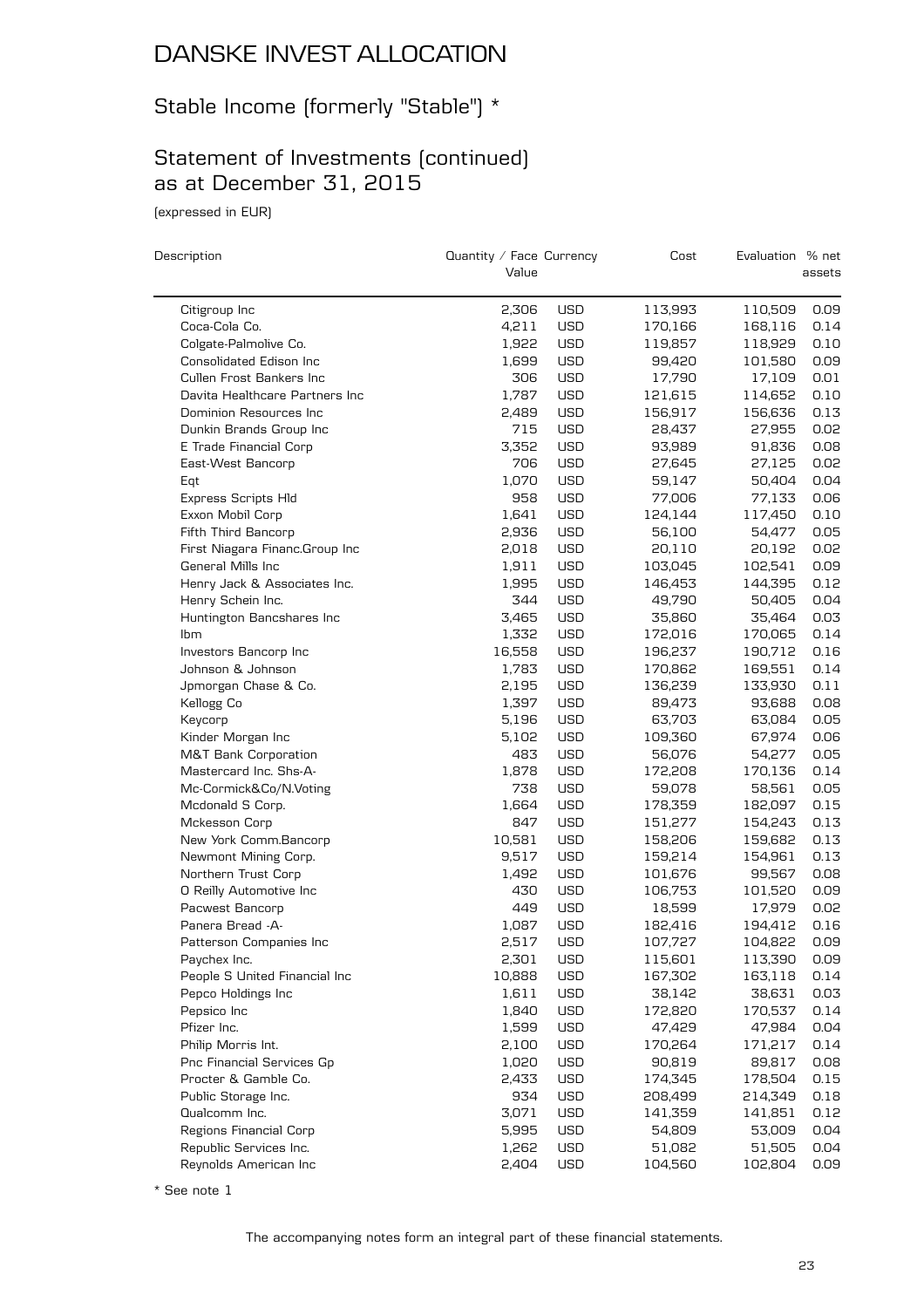### Stable Income (formerly "Stable") \*

### Statement of Investments (continued) as at December 31, 2015

(expressed in EUR)

| Description                                                                                                          | Quantity / Face Currency<br>Value |            | Cost                     | Evaluation % net                     | assets       |
|----------------------------------------------------------------------------------------------------------------------|-----------------------------------|------------|--------------------------|--------------------------------------|--------------|
| Royal Gold Inc                                                                                                       | 3,092                             | <b>USD</b> | 103,807                  | 101,796                              | 0.09         |
| Sempra Energy                                                                                                        | 1,763                             | <b>USD</b> | 164,065                  | 153,224                              | 0.13         |
| Signature Bank Ny                                                                                                    | 285                               | <b>USD</b> | 40,939                   | 40,300                               | 0.03         |
| Simon Property/Paired Shs                                                                                            | 324                               | <b>USD</b> | 57,079                   | 57,939                               | 0.05         |
| Southern co.                                                                                                         | 3,476                             | <b>USD</b> | 146,429                  | 150,557                              | 0.13         |
| <b>State Street Corp</b>                                                                                             | 1,533                             | <b>USD</b> | 96,005                   | 93,510                               | 0.08         |
| Stericycle Inc                                                                                                       | 1,555                             | <b>USD</b> | 177,876                  | 173,517                              | 0.15         |
| Suntrust Banks Inc.                                                                                                  | 1,950                             | <b>USD</b> | 78,870                   | 77,385                               | 0.06         |
| Svb Financial Group                                                                                                  | 345                               | <b>USD</b> | 39,540                   | 37,849                               | 0.03         |
| Synovus Financial Corp                                                                                               | 600                               | <b>USD</b> | 17,899                   | 17,983                               | 0.02         |
| T-Mobile Us Inc                                                                                                      | 2,614                             | <b>USD</b> | 94,096                   | 95,185                               | 0.08         |
| Td Ameritrade Holding Corp New                                                                                       | 2,999                             | <b>USD</b> | 98,321                   | 96,619                               | 0.08         |
| Texas Capital Bancshares Inc                                                                                         | 375                               | <b>USD</b> | 17,245                   | 17,081                               | 0.01         |
| The Hershey Co                                                                                                       | 1,007                             | <b>USD</b> | 81,367                   | 83,598                               | 0.07         |
| Us Bancorp                                                                                                           | 2,800                             | USD        | 113,966                  | 110,348                              | 0.09         |
| Utd Parcel Service Inc B                                                                                             | 1,710                             | <b>USD</b> | 163,983                  | 152,127                              | 0.13         |
| Verizon Communications Inc                                                                                           | 4,138                             | <b>USD</b> | 174,829                  | 177,335                              | 0.15         |
| Visa Inc -A                                                                                                          | 2,478                             | USD        | 184,009                  | 177,900                              | 0.15         |
| Vmware Inc                                                                                                           | 3,137                             | <b>USD</b> | 170,527                  | 163,928                              | 0.14         |
| Wal-Mart Stores Inc                                                                                                  | 924                               | <b>USD</b> | 52,192                   | 52,222                               | 0.04         |
| Walt Disney / Disney Ser                                                                                             | 732                               | <b>USD</b> | 80,011                   | 71,325                               | 0.06         |
| Waste Management Inc                                                                                                 | 3,660                             | <b>USD</b> | 184,083                  | 181,030                              | 0.15         |
| Webster Financial (Conn)                                                                                             | 526                               | <b>USD</b> | 18,649                   | 18,132                               | 0.02         |
| Wec Energy Group Inc                                                                                                 | 1,840                             | USD        | 85,663                   | 88,059                               | 0.07         |
| Wells Fargo & Co                                                                                                     | 2,627                             | <b>USD</b> | 134,592                  | 132,126                              | 0.11         |
| Zions Bancorp                                                                                                        | 1,493                             | <b>USD</b> | 38,642                   | 37,580                               | 0.03         |
|                                                                                                                      |                                   |            | 10,303,188               | 10,113,402                           | 8.47         |
| <b>Total - Shares</b>                                                                                                |                                   |            | 34,603,045               | 34,153,694 28.59                     |              |
| Total - Transferable securities admitted to an official stock exchange<br>listing                                    |                                   |            | 35,570,495               | 35,056,057 29.35                     |              |
| Open-ended collective investment scheme qualifying under article 41(1)[e) of the amended law of December 17,<br>2010 |                                   |            |                          |                                      |              |
| Investment Funds                                                                                                     |                                   |            |                          |                                      |              |
| <b>Denmark</b>                                                                                                       |                                   |            |                          |                                      |              |
| Di Eng Low Vola-Units-Eur/Cap**                                                                                      | 21,938                            | <b>EUR</b> | 3,962,113<br>3,962,113   | 3,890,046<br>3,890,046               | 3.26<br>3.26 |
| Ireland                                                                                                              |                                   |            |                          |                                      |              |
| FI GI Eq Rsk Pr Ls A Eur Cap                                                                                         | 128,435                           | <b>EUR</b> | 13,182,568<br>13,182,568 | 13,086,242 10.95<br>13,086,242 10.95 |              |
| Luxembourg                                                                                                           |                                   |            |                          |                                      |              |
| Danske I Eu Hyb-A-Cap**                                                                                              | 818,174                           | <b>EUR</b> | 9,555,456                | 9,409,001                            | 7.88         |

\*\* Related party fund (Note 3)

The accompanying notes form an integral part of these financial statements.

Danske I Eulsd Shs-I P-Cap\*\* 1,553,620 EUR 17,770,292 18,658,976 15.62

\* See note 1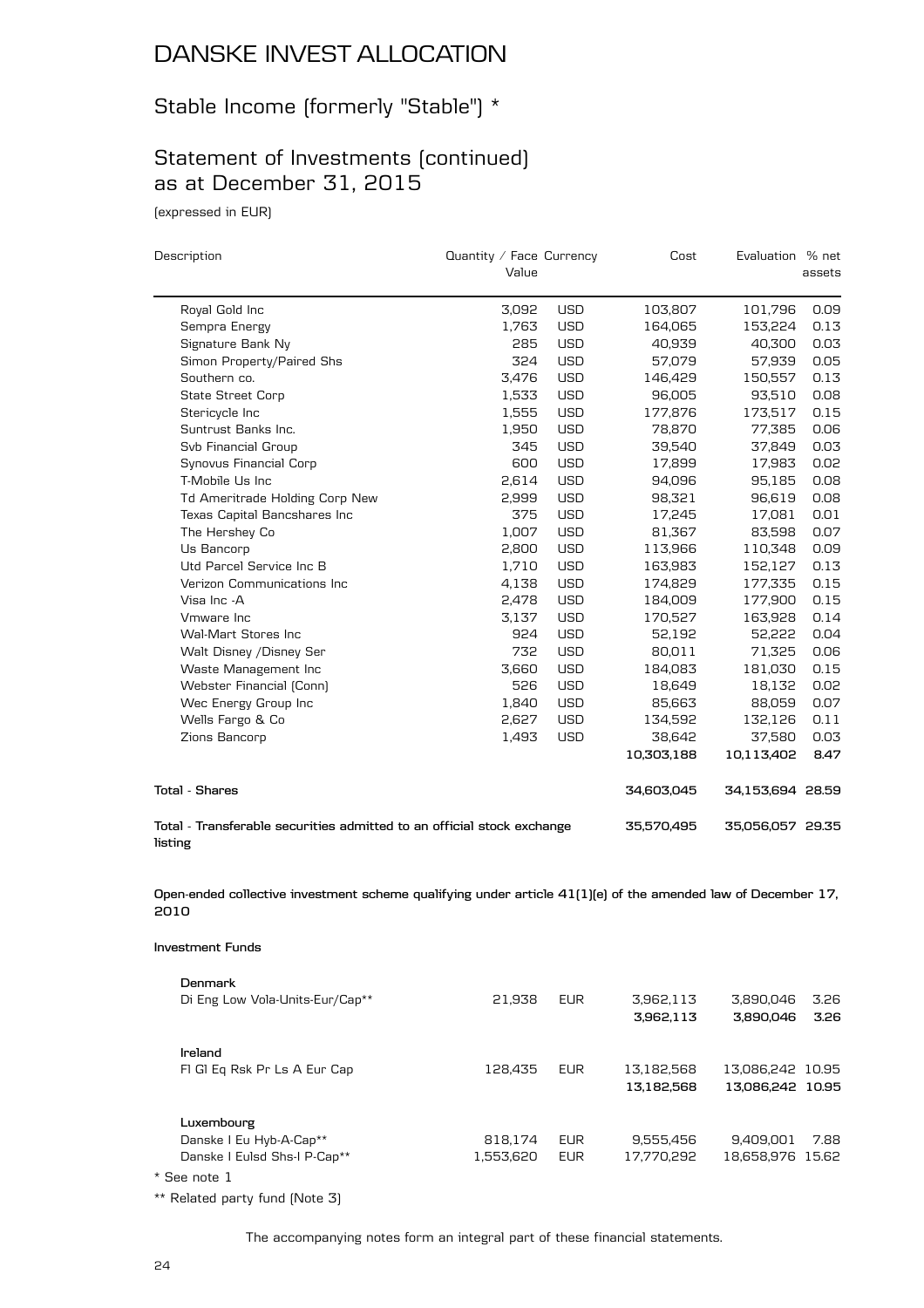# Stable Income (formerly "Stable") \*

### Statement of Investments (continued) as at December 31, 2015

(expressed in EUR)

| Description                                                                                                                   | Quantity / Face Currency<br>Value |            | Cost             | Evaluation % net  | assets |
|-------------------------------------------------------------------------------------------------------------------------------|-----------------------------------|------------|------------------|-------------------|--------|
| Danske Inv Nor Cb-I-Eur/Cap**                                                                                                 | 1,471,802                         | <b>EUR</b> | 15.055.033       | 14.669.451        | 12.28  |
| Danske Inv Sic Eu Abs-Ip-Eur/Cap**                                                                                            | 520.401                           | <b>EUR</b> | 6.833.738        | 7.375.644         | 6.17   |
| Danske Invest/High Dividend-I-/Cap**                                                                                          | 769.075                           | <b>EUR</b> | 10,242,393       | 10.723.986        | 8.98   |
|                                                                                                                               |                                   |            | 59,456,912       | 60.837.058 50.93  |        |
| Total - Investment Funds                                                                                                      |                                   |            | 76.601.593       | 77.813.346 65.14  |        |
| Total - Open-ended collective investment scheme qualifying under article<br>41(1) [e] of the amended law of December 17, 2010 |                                   | 76.601.593 | 77,813,346 65.14 |                   |        |
| TOTAL INVESTMENT PORTFOLIO                                                                                                    |                                   |            | 112.172.088      | 112,869,403 94,49 |        |

\*\* Related party fund (Note 3)

<sup>\*</sup> See note 1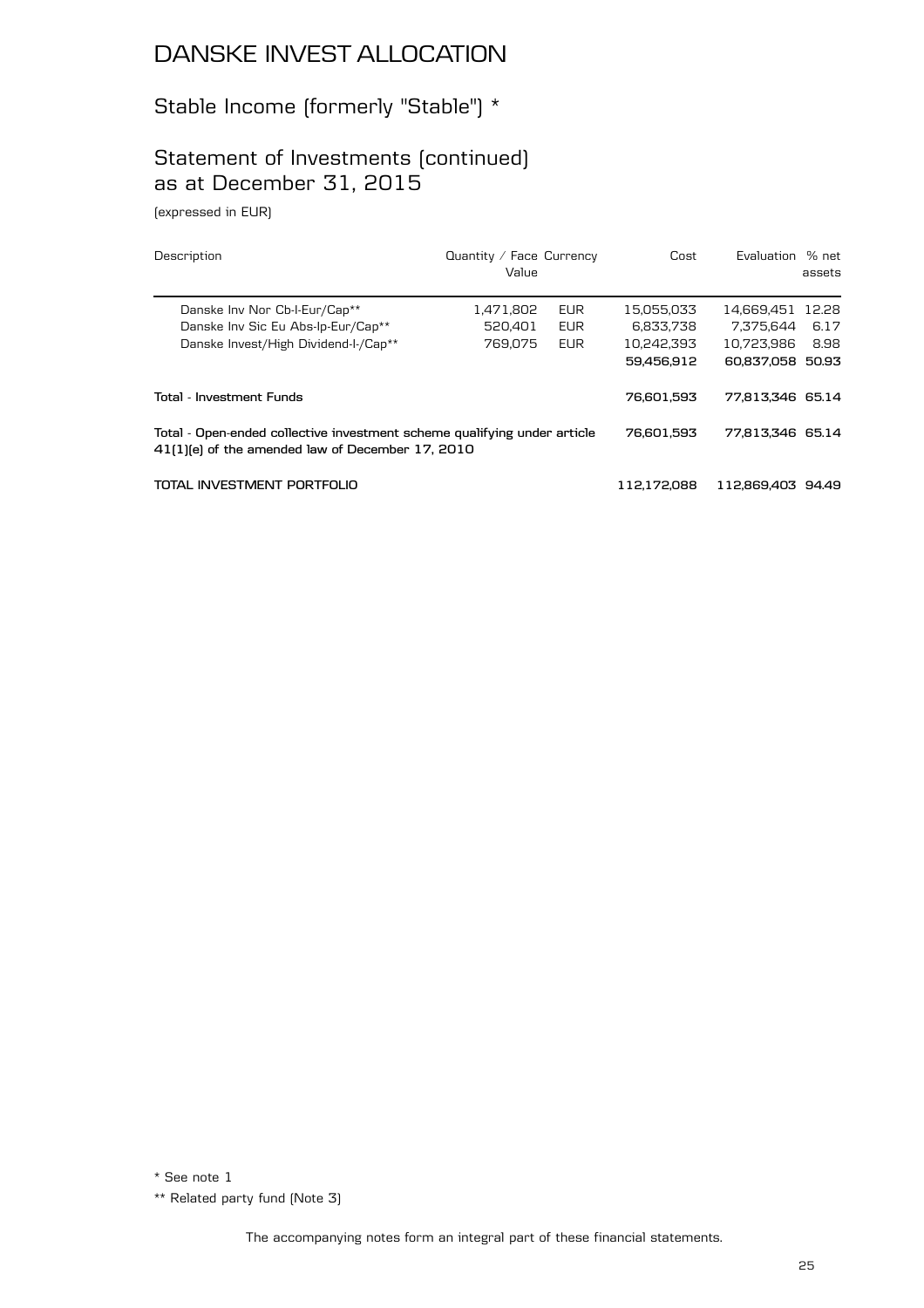# Stable Income (formerly "Stable") \*

### Geographical and Economic Portfolio Breakdowns as at December 31, 2015

(expressed as a percentage of net assets)

| Geographical breakdown   | %     |
|--------------------------|-------|
| Luxembourg               | 51.10 |
| Ireland                  | 11.46 |
| United States of America | 8.47  |
| Great Britain            | 6.74  |
| Denmark                  | 4.16  |
| Switzerland              | 2.93  |
| Germany                  | 2.34  |
| France                   | 1.93  |
| Sweden                   | 1.15  |
| The Netherlands          | 1.10  |
| Belgium                  | 1.03  |
| Bermuda Islands          | 0.73  |
| Spain                    | 0.54  |
| Italy                    | 0.47  |
| Norway                   | 0.14  |
| Curaçao                  | 0.13  |
| Jersey                   | 0.07  |
|                          | 94.49 |

| Economic breakdown                                | %     |
|---------------------------------------------------|-------|
| <b>Investment Funds</b>                           | 65.32 |
| <b>Pharmaceuticals and Cosmetics</b>              | 2.73  |
| <b>Holding and Finance Companies</b>              | 2.43  |
| Banks and Financial Institutions                  | 2.35  |
| <b>Food and Distilleries</b>                      | 2.12  |
| News Transmission                                 | 2.12  |
| <b>Public Services</b>                            | 1.54  |
| Insurance                                         | 1.43  |
| Petrol                                            | 1.37  |
| Retail                                            | 1.24  |
| <b>Tobacco and Spirits</b>                        | 1.23  |
| Consumer Goods                                    | 1.11  |
| Internet Software                                 | 1.09  |
| Other Services                                    | 1.02  |
| Transportation                                    | 0.94  |
| Chemicals                                         | 0.88  |
| Leisure                                           | 0.88  |
| Electronic Semiconductor                          | 0.73  |
| Mechanics, Machinery                              | 0.72  |
| Textile                                           | 0.59  |
| Construction, Building Material                   | 0.54  |
| Real Estate Companies                             | 0.41  |
| Graphic Art, Publishing                           | 0.38  |
| Environmental Services & Recycling                | 0.34  |
| Office Equipment, Computers                       | 0.28  |
| Precious Metals                                   | 0.22  |
| <b>Healthcare Education &amp; Social Services</b> | 0.18  |
| Automobile Industry                               | 0.17  |
| Electronics and Electrical Equipment              | 0.13  |
|                                                   | 94.49 |

\* See note 1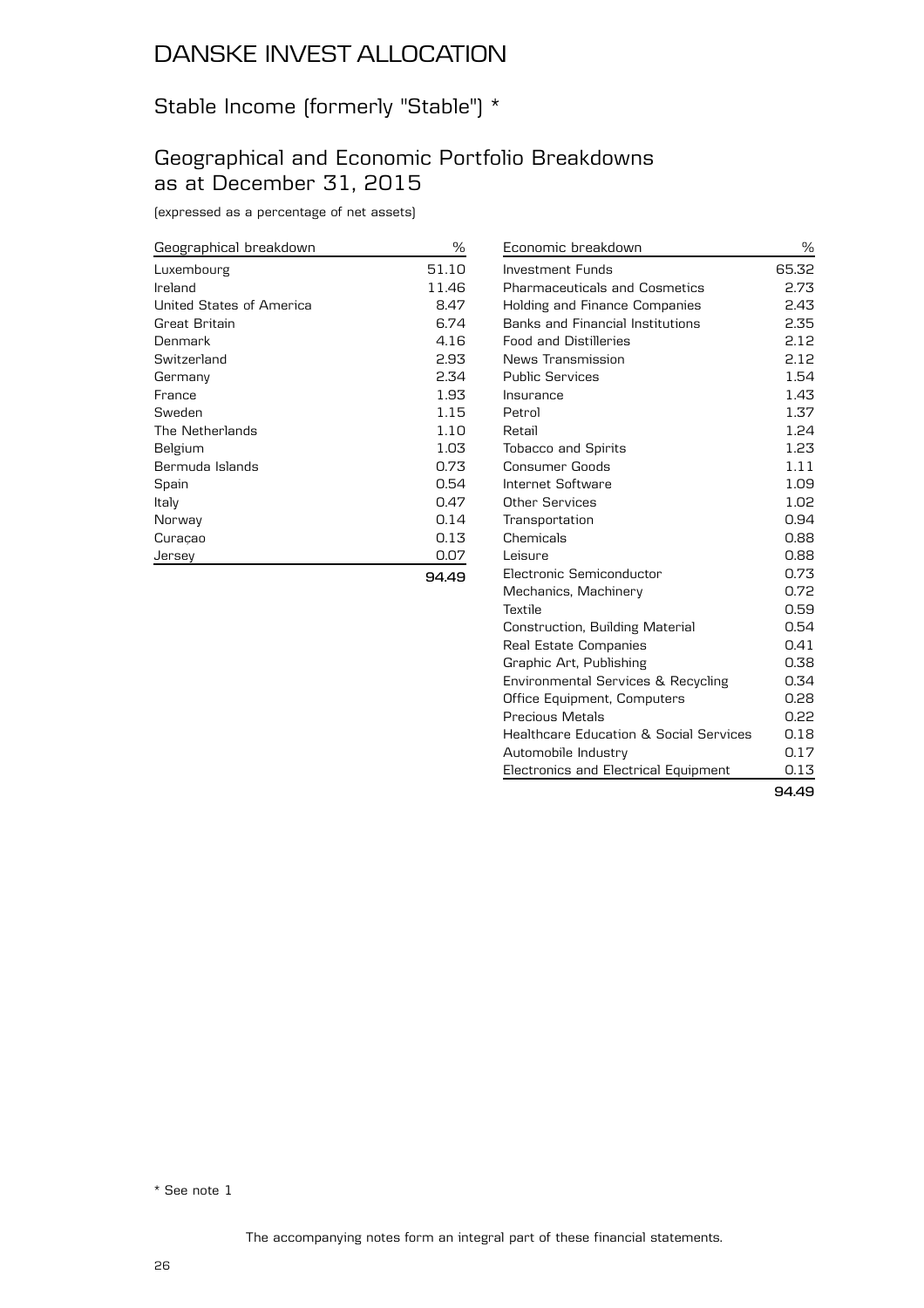### Dynamic

### Statement of Investments as at December 31, 2015

(expressed in EUR)

| Description                                                            | Quantity / Face Currency<br>Value | Cost | Evaluation % net | assets |
|------------------------------------------------------------------------|-----------------------------------|------|------------------|--------|
| Transferable securities admitted to an official stock exchange listing |                                   |      |                  |        |

#### **Bonds**

| Denmark                                                                           |           |            |           |                 |       |
|-----------------------------------------------------------------------------------|-----------|------------|-----------|-----------------|-------|
| Nykredit 2% 14-01.10.37                                                           | 5,635,392 | <b>DKK</b> | 729,276   | 729.553         | 2.52  |
| Nykredit Frn 15-01.07.26                                                          | 3.100.000 | <b>DKK</b> | 416,860   | 421.888         | 1.46  |
| Nykredit Tv 04-38 43d Cf 0a/Rbt                                                   | 4,111,583 | <b>DKK</b> | 575.695   | 579.945         | 2.00  |
| Realkrdt 2% 11-01.04.16                                                           | 2.400.000 | <b>DKK</b> | 327.145   | 322.844         | 1.12  |
| Realkrdt Frn 15-01.01.17                                                          | 9,959,757 | <b>DKK</b> | 1,342,213 | 1,339,835       | 4.63  |
| Realkredit 2% 11-01.04.18                                                         | 1,500,000 | <b>DKK</b> | 211.844   | 209.296         | 0.72  |
| Realkredit 3% 12-01.10.44/Rbt                                                     | 1,966,364 | <b>DKK</b> | 264,877   | 263.523         | 0.91  |
| Realkredit 3.5% 12-01.10.44/Rbt                                                   | 2,086,688 | <b>DKK</b> | 287,030   | 286.081         | 0.99  |
| Realkredit Danmark 4% 05-38 S.loh 0a/Rbt                                          | 467.185   | <b>DKK</b> | 65,332    | 66.304          | 0.23  |
|                                                                                   |           |            | 4.220.272 | 4.219.269       | 14.58 |
| Total - Bonds                                                                     |           |            | 4,220,272 | 4,219,269       | 14.58 |
| Total - Transferable securities admitted to an official stock exchange<br>listing |           |            | 4,220,272 | 4.219.269 14.58 |       |

**Open-ended collective investment scheme qualifying under article 41(1)(e) of the amended law of December 17, 2010**

#### **Investment Funds**

| Luxembourg                           |         |            |           |           |       |
|--------------------------------------|---------|------------|-----------|-----------|-------|
| Danske I Eu Hyb-A-Cap**              | 28,000  | <b>EUR</b> | 317,492   | 322,000   | 1.11  |
| Danske I Eu-I-Eur/Cap**              | 352.427 | <b>EUR</b> | 4.704.488 | 5.504.205 | 19.02 |
| Danske I Eulsd Shs-I P-Cap**         | 70,000  | <b>EUR</b> | 730,017   | 840.700   | 2.91  |
| Danske Inv Europe Small-I-/Cap**     | 32,300  | <b>EUR</b> | 486,982   | 614,120   | 2.12  |
| Danske Inv Gbl Em Mkt I/Cap**        | 20,148  | <b>USD</b> | 519,804   | 571.441   | 1.97  |
| Danske Inv Gbl Em Sm Cap**           | 4.696   | <b>USD</b> | 135.948   | 141,868   | 0.49  |
| Danske Inv GI Stockpick/-I-Cap**     | 342.964 | <b>EUR</b> | 4.188.886 | 5.405.115 | 18.68 |
| Danske Inv Sic Eu Abs-Ip-Eur/Cap**   | 56,000  | <b>EUR</b> | 703.968   | 793.688   | 2.74  |
| Danske Invest Japan A**              | 34.000  | <b>JPY</b> | 711,393   | 793.800   | 2.74  |
| Danske Invest/Europe-I-/Cap**        | 182,000 | <b>EUR</b> | 2.653.199 | 2,639,182 | 9.12  |
| Danske Invest/High Dividend-I-/Cap** | 144.118 | <b>EUR</b> | 1.536.928 | 2.009.585 | 6.94  |
| Fid America-Y-Usd/Cap                | 90.078  | <b>USD</b> | 998,922   | 1,451,849 | 5.02  |
| Gs Gr&Em Debt I Ac Eur-Hedg Cap      | 67,550  | <b>EUR</b> | 1,121,504 | 1,188,205 | 4.11  |
| Ing $L \, R \, Gl \, Hy-I-Hdg/Cap$   | 1,580   | <b>EUR</b> | 757.823   | 734.826   | 2.54  |
| Jpm Fl. /Us Sel. Equi. -C-Usd Cap    | 3,049   | <b>USD</b> | 426,384   | 732.026   | 2.53  |
|                                      |         |            |           |           |       |

\*\* Related party fund (Note 3)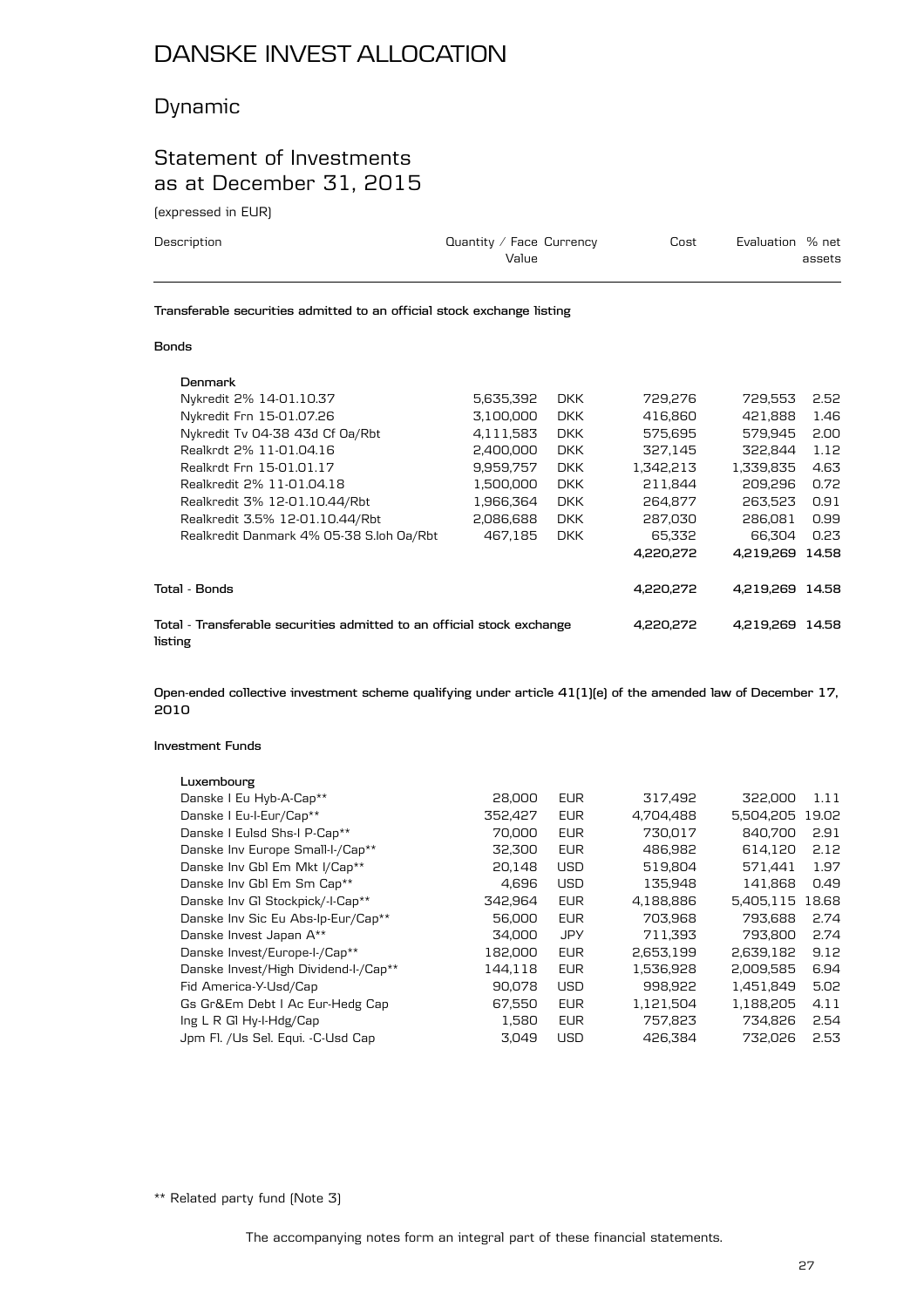### Dynamic

# Statement of Investments (continued) as at December 31, 2015

(expressed in EUR)

| Description                                                                                                                  | Quantity / Face Currency<br>Value |      | Cost       | Evaluation % net | assets |
|------------------------------------------------------------------------------------------------------------------------------|-----------------------------------|------|------------|------------------|--------|
| Trowe Glb Hi Yld Bd-Ah-Eur                                                                                                   | 29.405                            | EUR. | 477.120    | 592.220          | -2.05  |
|                                                                                                                              |                                   |      | 20.470.858 | 24,334,830 84,09 |        |
| Total - Investment Funds                                                                                                     |                                   |      | 20.470.858 | 24.334,830 84.09 |        |
| Total - Open-ended collective investment scheme qualifying under article<br>41(1)(e) of the amended law of December 17, 2010 |                                   |      | 20.470.858 | 24,334,830 84,09 |        |
| TOTAL INVESTMENT PORTFOLIO                                                                                                   |                                   |      | 24.691.130 | 28,554,099 98,67 |        |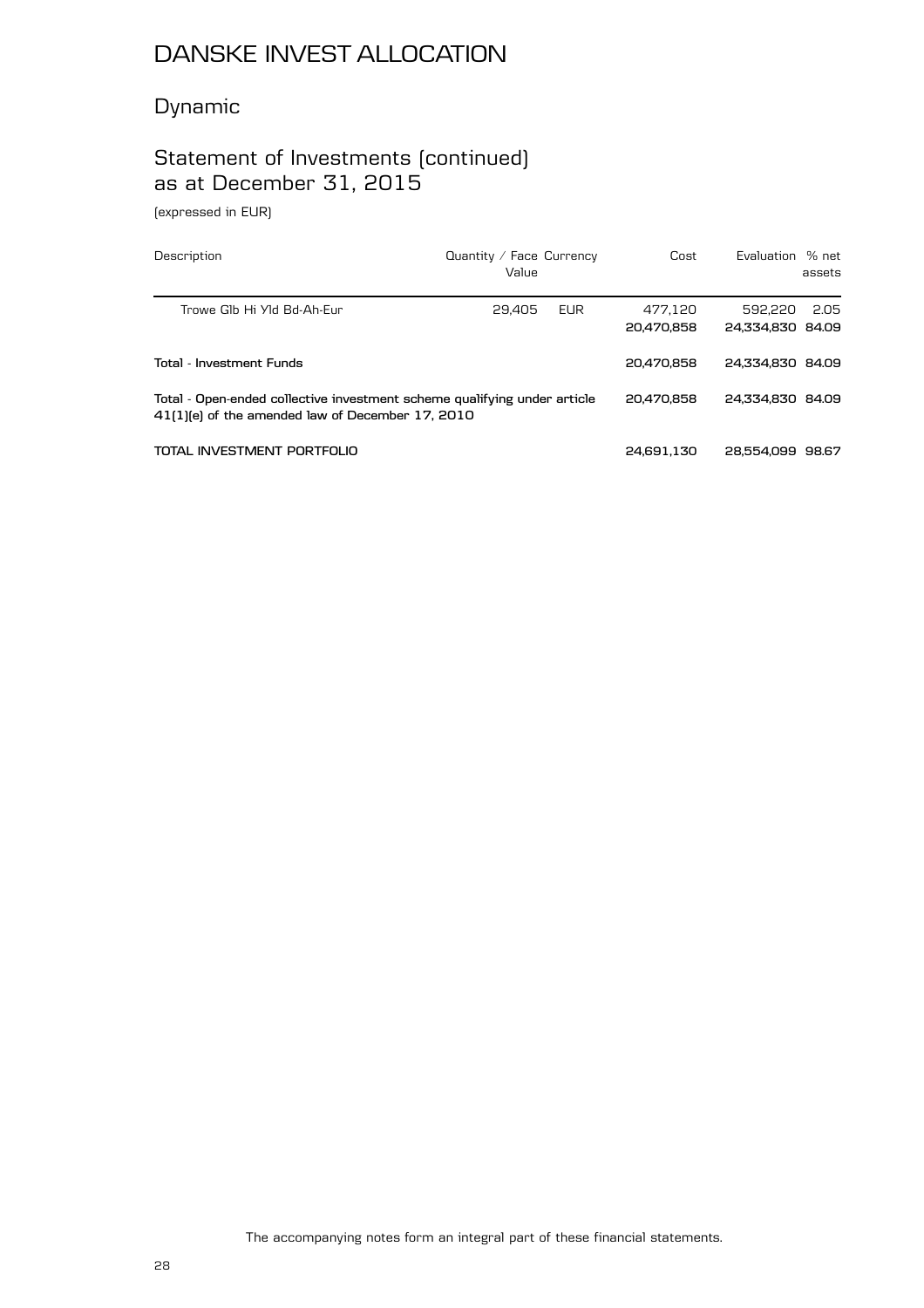### Dynamic

### Geographical and Economic Portfolio Breakdowns as at December 31, 2015

(expressed as a percentage of net assets)

| Geographical breakdown |       |
|------------------------|-------|
| Luxembourg             | 84.09 |
| Denmark                | 14.58 |
|                        | 98.67 |

| Economic breakdown                | %     |
|-----------------------------------|-------|
| Investment Funds                  | 84.09 |
| Mortgage and Funding Institutions | 14.58 |
|                                   | 98.67 |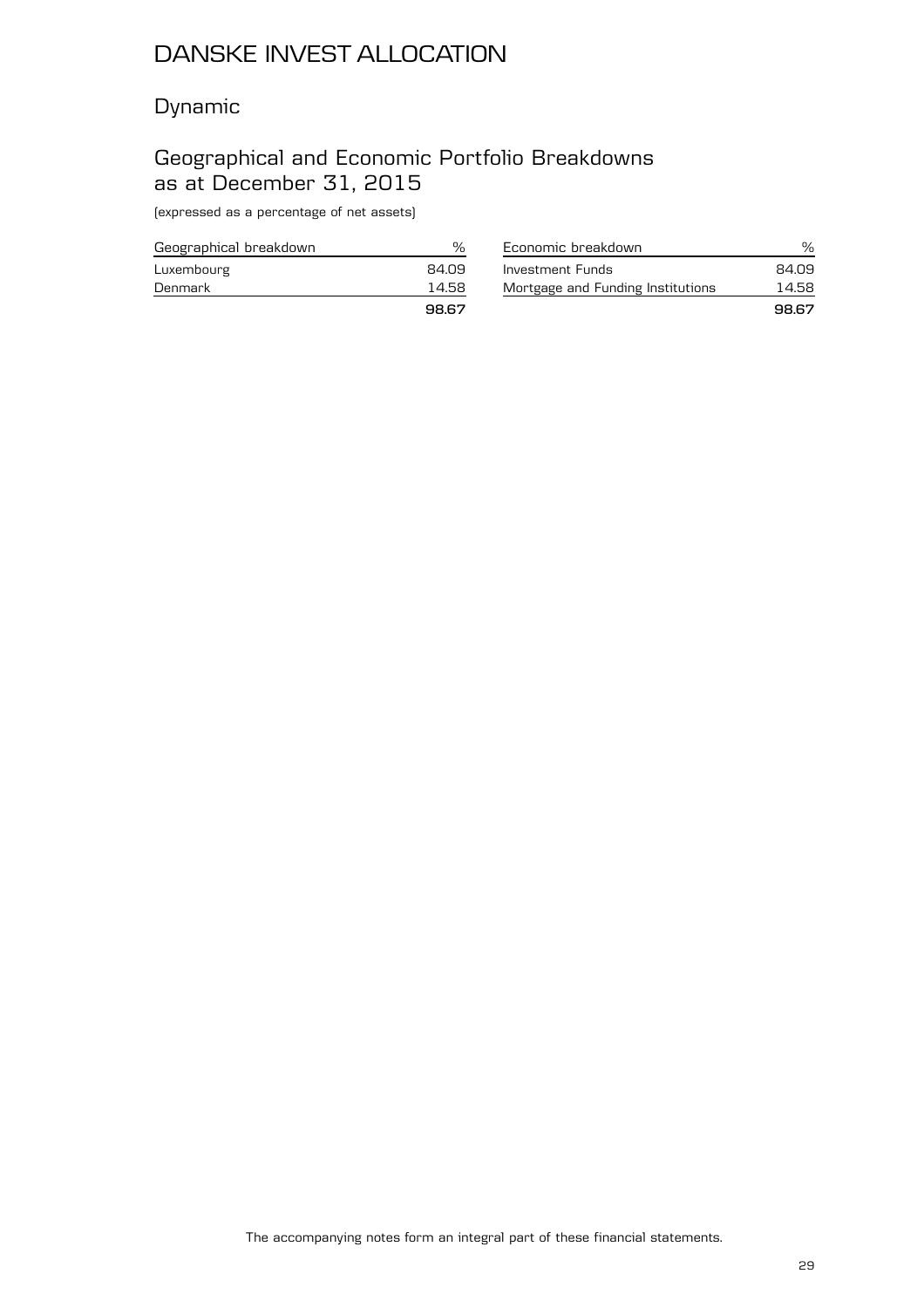# Equity Opportunities

### Statement of Investments as at December 31, 2015

(expressed in EUR)

| Description                                                                                                          | Quantity / Face Currency<br>Value |            | Cost       | Evaluation % net | assets |
|----------------------------------------------------------------------------------------------------------------------|-----------------------------------|------------|------------|------------------|--------|
| Open-ended collective investment scheme qualifying under article 41(1)(e) of the amended law of December 17,<br>2010 |                                   |            |            |                  |        |
| Luxembourg                                                                                                           |                                   |            |            |                  |        |
| Br Gf-European Fund/-D2-Cap                                                                                          | 20.269                            | <b>EUR</b> | 2.056.241  | 2.462.958 12.12  |        |
| Danske I Eu-I-Eur/Cap**                                                                                              | 249.630                           | <b>EUR</b> | 3,244,324  | 3.898.721 19.18  |        |
| Danske I Eulsd Shs-I P-Cap**                                                                                         | 51,000                            | <b>EUR</b> | 527,825    | 612.510          | 3.01   |
| Danske Inv Europe Small-I-/Cap**                                                                                     | 21.561                            | <b>EUR</b> | 245,730    | 409.946          | 2.02   |
| Danske Inv GI Stockpick/-I-Cap**                                                                                     | 247.771                           | <b>EUR</b> | 2.544.294  | 3.904.868        | 19.21  |
| Danske Inv Sic Eu Abs-Ip-Eur/Cap**                                                                                   | 40,000                            | <b>EUR</b> | 507,600    | 566.920          | 2.79   |
| Danske Invest / Europe - I-/ Cap**                                                                                   | 211,840                           | <b>EUR</b> | 3,084,661  | 3,071,892 15.11  |        |
| Danske Invest Japan A**                                                                                              | 15.000                            | <b>JPY</b> | 269,307    | 350.206          | 1.72   |
| Danske Invest/High Dividend-I-/Cap**                                                                                 | 208,308                           | <b>EUR</b> | 2,016,051  | 2.904.642 14.29  |        |
| Fid America-Y-Usd/Cap                                                                                                | 79,512                            | <b>USD</b> | 718,914    | 1,281,547        | 6.30   |
| Jpm Fl. /us Sel. Equi. -C-Usd Cap                                                                                    | 3,434                             | <b>USD</b> | 445,567    | 824.602          | 4.06   |
|                                                                                                                      |                                   |            | 15,660,514 | 20,288,812 99.81 |        |
| Total - Open-ended collective investment scheme qualifying under article                                             |                                   |            |            |                  |        |
| 41(1)(e) of the amended law of December 17, 2010                                                                     |                                   |            | 15,660,514 | 20,288,812 99.81 |        |
| TOTAL INVESTMENT PORTFOLIO                                                                                           |                                   |            | 15,660,514 | 20,288,812 99.81 |        |

\*\* Related party fund (Note 3)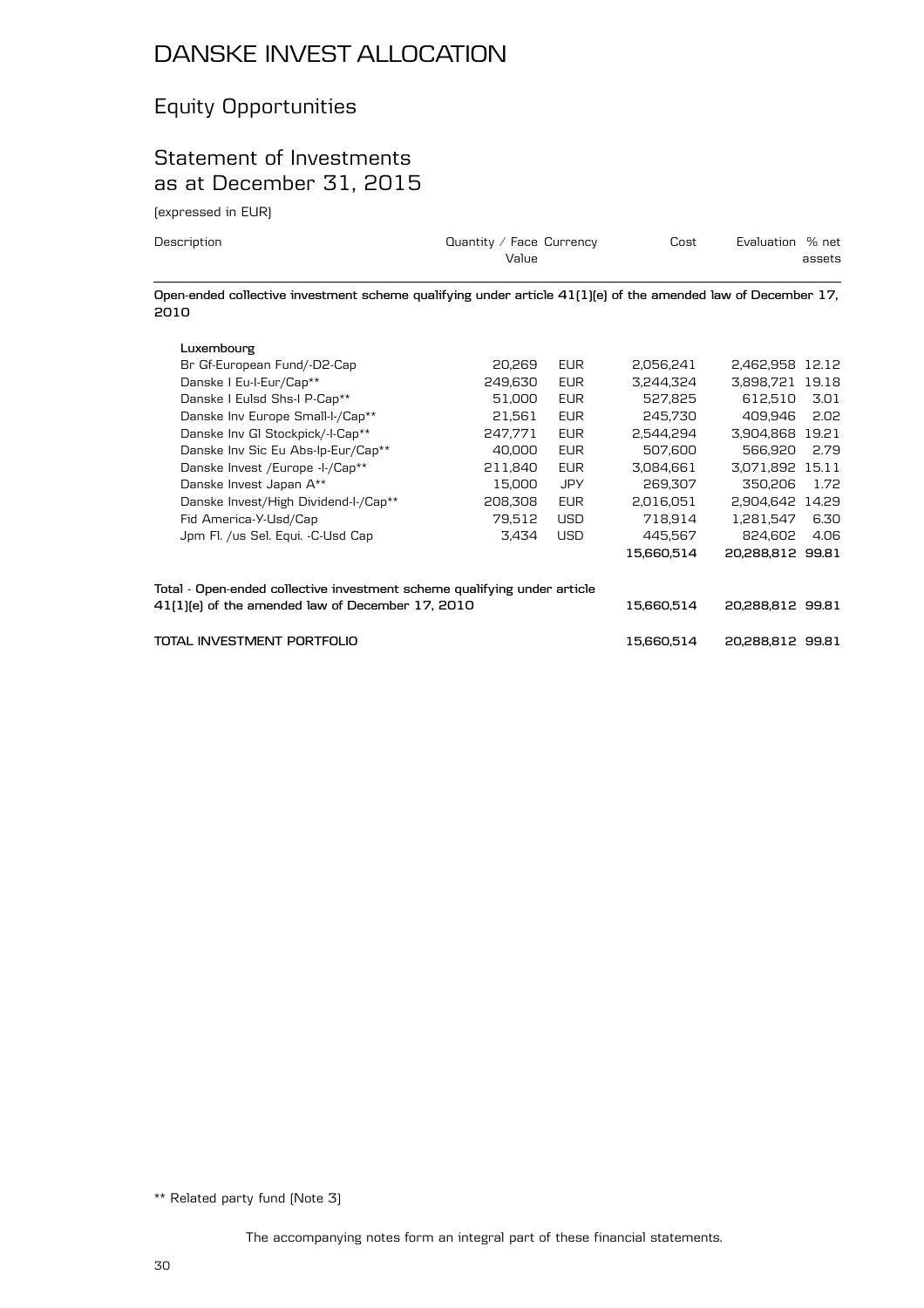# Equity Opportunities

### Geographical and Economic Portfolio Breakdowns as at December 31, 2015

(expressed as a percentage of net assets)

| Geographical breakdown |      |
|------------------------|------|
| Luxembourg             | 9981 |
|                        | 9981 |

| Economic breakdown |      |
|--------------------|------|
| Investment Funds   | 9981 |
|                    | 9981 |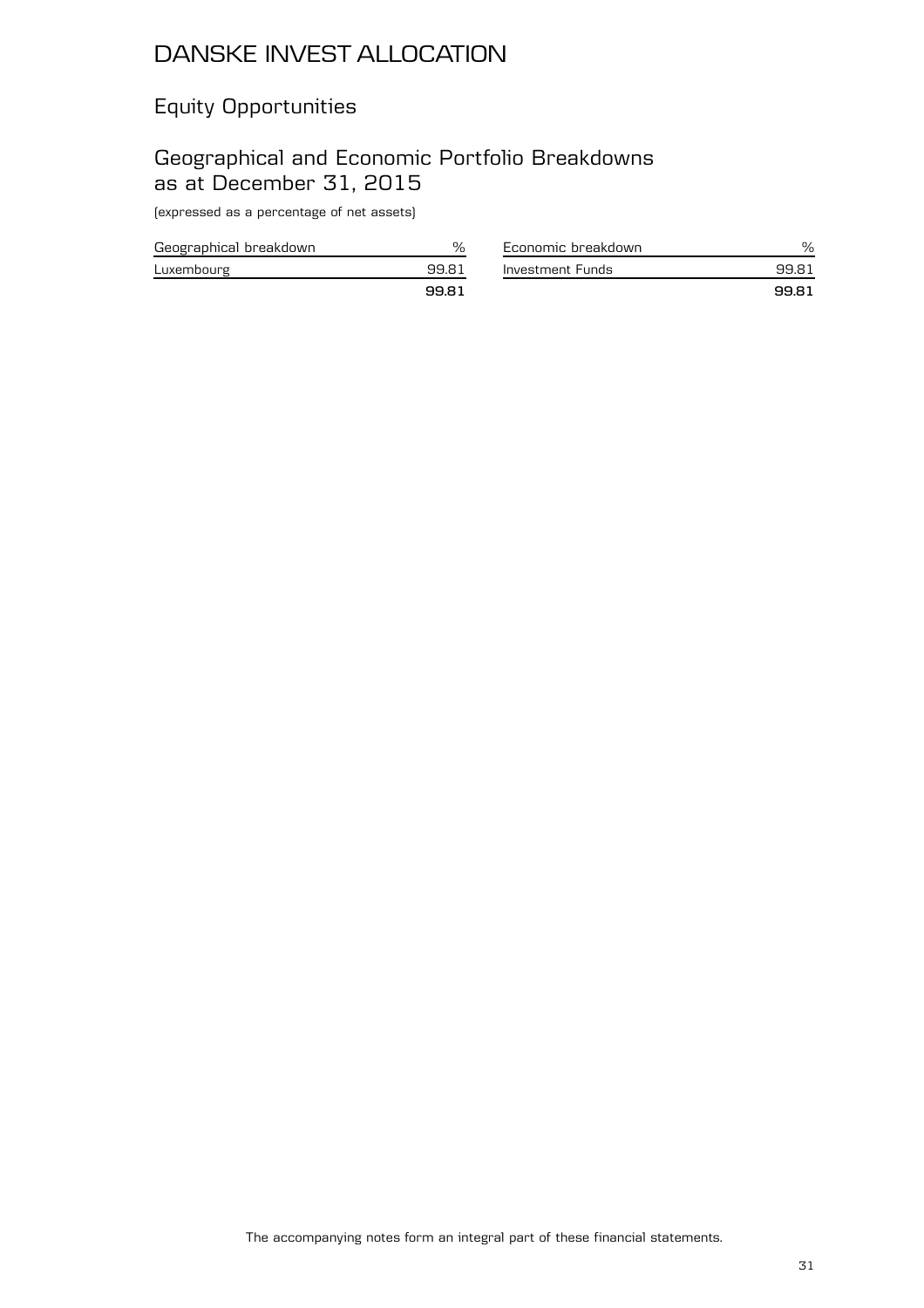### Notes to the Audited Financial Statements as at December 31, 2015

#### **NOTE 1 — GENERAL**

DANSKE INVEST ALLOCATION, (the "Fund"), is an undertaking for collective investment in transferable securities in the legal form of an investment company with variable capital (Société d'Investissement à Capital Variable, "SICAV"), subject to Part I of the amended Law of December 17, 2010 (the "2010 Law") transposing Directive 2009/65/EC relating to undertakings for collective investment ("UCITS").

The Fund was originally established under the designation of Firstnordic Allocation Fund on July 6, 2001 as a SICAV in accordance with Part II of the amended law dated March 30, 1988 relating to undertakings for collective investment. Thereafter the Fund was subjected to Part II of the amended law of December 20, 2002 relating to undertakings for collective investment and finaly changed its form to be subject to Part I of the 2010 Law on July 16, 2014.

The Articles were first published on August 10, 2001 in the *Mémorial C, Recueil des Sociétés et Associations* (the "Mémorial C"). They were amended on September 6, 2005, October 24, 2005, November 14, 2008 and July 16, 2014 and published in the Mémorial C on November 25, 2005, November 16, 2005, December 8, 2008 and October 8, 2014 respectively.

The Fund has appointed Danske Invest Management Company to serve as its designated management company under chapter 15 of the 2010 Law pursuant to an agreement as of July 16, 2014 (the "Management Company Agreement") for an unlimited duration, unless terminated by either party with six (6) months' prior written notice. The Management Company must at all time act honestly and fairly in conducting its activities in the best interest of the Shareholders and in conformity with the 2010 Law, the Prospectus and the Articles. The Management Company was incorporated on September 21, 1988 as a société anonyme under the laws of the Grand Duchy of Luxembourg. The Management Company is registered with the Luxembourg Registre de Commerce et des Sociétés under the number B-28945 and is approved as a management company under Chapter 15 of the 2010 Law. Danske Invest Management Company has also been appointed as Management Company for the following Investment Funds: Danske Invest, Danske Invest SICAV, Danske Fund of Funds and Danske Invest SICAV-SIF.

The registered office of the Fund is established at 13, rue Edward Steichen, L-2540 Luxembourg. The Fund is recorded at the Luxembourg Registre de Commerce et des Sociétés under the number B 82717.

The Fund is an umbrella fund and as such provides investors with the choice of investments in a range of Sub-Funds, each of which relates to a separate portfolio of liquid assets and other securities and assets permitted by the 2010 Law and the specific investment objectives as described in the relevant appendix to the prospectus.

On December 31, 2015, three Sub-Funds were operational:

- Stable Income (formerly "Stable")
- Dynamic
- Equity Opportunities

The Fund's purpose is to invest in all kinds of transferable securities, units or shares of UCITS or other UCIs, as well as derivatives on transferable securities and other financial instruments authorised by the 2010 Law.

Each Sub-Fund has a separate investment objective, which it pursues through separate investment policies as described in the relevant Appendix to the Prospectus. Unless otherwise specified in the relevant Appendix to the Prospectus, the Sub-Funds will be actively managed.

The investment objectives of each relevant Sub-Fund are as follows:

#### **Stable Income Sub-Fund (formerly Stable Sub Fund)**

Until November 1, 2015 the investment objective of the Sub-Fund is to obtain, through a conservative longterm investment policy, the highest possible return by way of investment primarily in units or shares of other open-ended UCITS and UCIs with the possibility of investing a portion of the portfolio directly in other transferable securities admitted to or dealt in on a Regulated Market and money market instruments in accordance with the following objective:

Between 40% and 100% of the portfolio of the Sub-Fund must be invested, through units or shares of openended UCIs or directly in transferable securities, in money market instruments, government bonds, mortgage bonds, corporate bonds and other debt instruments denominated in OECD currencies. With a view to improving the performance of the Sub-Fund, up to 20% of the portfolio may, for periods, be invested in bonds denominated in high yielding currencies. The total portfolio of bonds shall be invested in accordance with the following rules: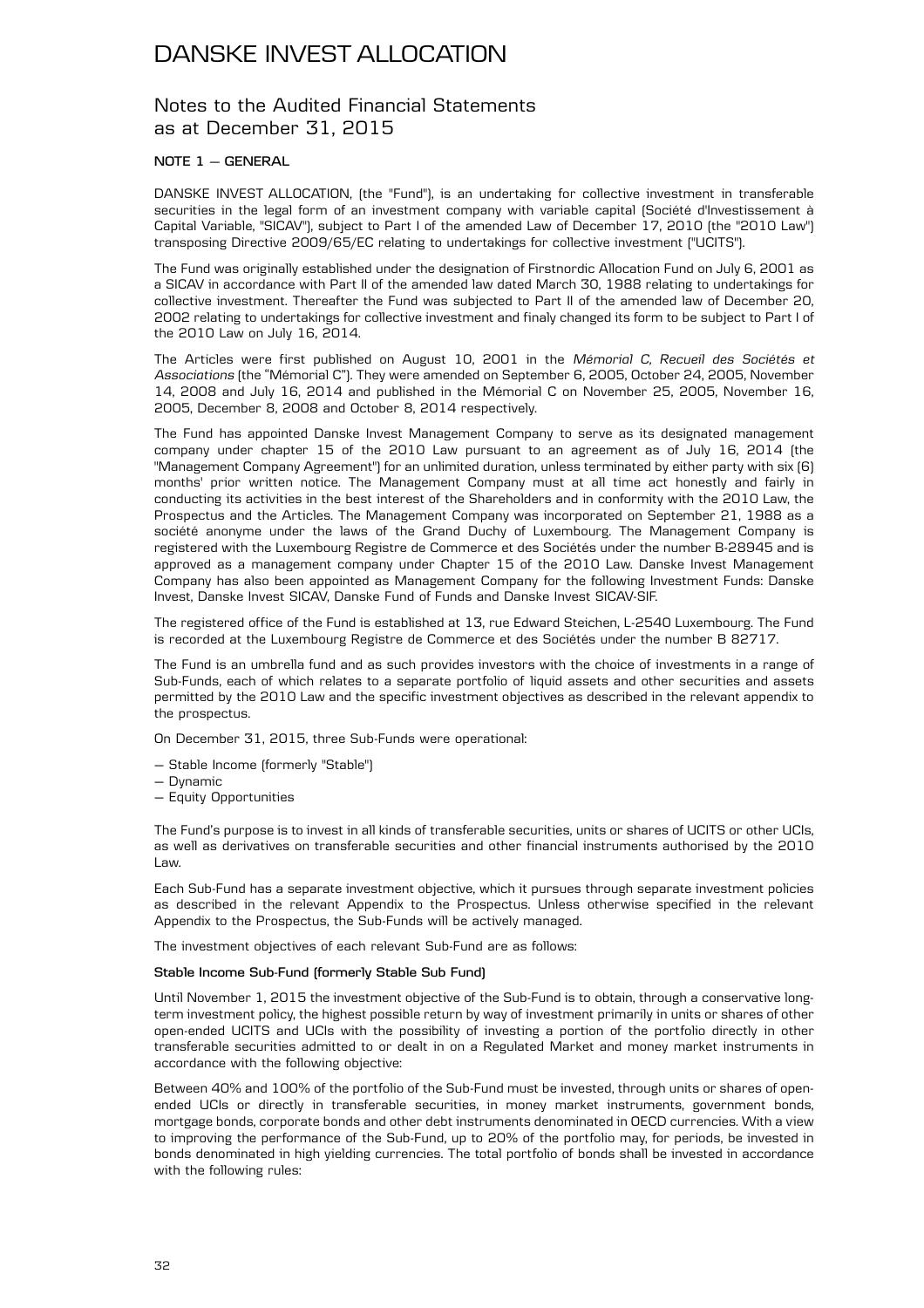### Notes to the Audited Financial Statements (continued) as at December 31, 2015

### **NOTE 1 — GENERAL (continued)**

- At least 50% of the bond portfolio must be invested in units or shares of other open-ended funds investing in debt instruments;

- Up to 50% of the bond portfolio may be invested directly in money market instruments, government bonds, mortgage bonds, corporate bonds and other debt instruments denominated in OECD currencies, provided that they are admitted or dealt in on a Regulated Market.

At any time, up to 40% of the total assets may be invested in funds investing in international equity markets.

As from 2 November 2015, the investment objective of the Stable Income Sub-Fund (formerly Stable Sub Fund) is as follows:

The investment objective of the Sub-Fund is to obtain, through a conservative long-term investment policy, a total return generated by income and capital appreciation from investments in a combination of equities and fixed income instruments. The portfolio construction is intended to generate stable income and capital appreciation sufficient for providing a total return in excess of what can be obtained by investing in the EURIBOR 3M money market rate. The Sub-Fund has no benchmark.

The Sub-Fund will be broadly diversified to minimize security and asset class specific risks.

The Sub-Fund seeks to obtain its investment objective through active investment management by taking long and short positions in equities and fixed income instruments. The Sub-Fund intends to be invested globally including emerging and frontier markets. Fixed income investments may include credit instruments with both investment grade and non-investment grade. Investments may include fixed income instruments with a credit rating below BBB-(Standard & Poor's) or Baa3-(Moody's).

### **Dynamic Sub-Fund**

The investment objective of the Sub-Fund is to obtain, through an active investment policy, the highest possible long-term return by way of investment primarily in units or shares of other open-ended UCITS and UCIs with the possibility of investing a portion of the portfolio directly in other transferable securities and money market instruments in accordance with the following objective:

Up to 80% of the portfolio of the Sub-Fund can be invested, through funds, in international equities.

With a view to improve the performance of the portfolio, a minor part up to 20% of the portfolio may, for periods, be invested in funds investing in emerging markets (including Russia) and sector funds. Sector funds consist of funds investing in international equities related to specific sectors, e.g. IT, Media, pharmaceutical and energy.

At any time, up to 50% of the total assets may be invested in international bonds either:

- through UCITS and UCIs investing in international bonds or

- direct investment in international bonds, mortgage bonds, money market instruments and corporate bonds, provided that they are admitted or dealt in on a Regulated Market.

#### **Equity Opportunities Sub-Fund**

The investment objective of the Sub-Fund is to obtain, through an active investment policy, the highest possible long-term return within the various equities markets by way of investment primarily in units or shares of other open-ended UCITS and UCIs with the possibility of investing a portion of the portfolio directly in other transferable securities, admitted to or dealt in on a Regulated Market, in accordance with the following objective:

At any time up to 100% of the portfolio of the Sub-Fund can be invested in international equities. The total portfolio of equities shall be invested in accordance with the following rules:

- At least 75% of the portfolio must be invested in units or shares of other open-ended funds investing in international equities;

- Up to 25% of the portfolio may be invested directly in transferable securities, consisting of international equities and related equity-based instruments.

With a view to improve the performance of the Sub-Fund, at any time, the Sub-Fund may have significant positions in funds involving a risk exceeding the market risk, e.g. emerging markets (including Russia) funds or sector funds. Sector funds consist of equities related to specific sectors, e.g. IT, media, pharmaceutical and energy.

Should the opportunity arise, and on ancillary basis only, the Sub-Fund may take positions up to 20% of the net assets of the Sub-Fund in a fund which specialize in IPOs (Initial Public Offers), or OTCs (Over The Counter) or make placements through funds which invest in private equity.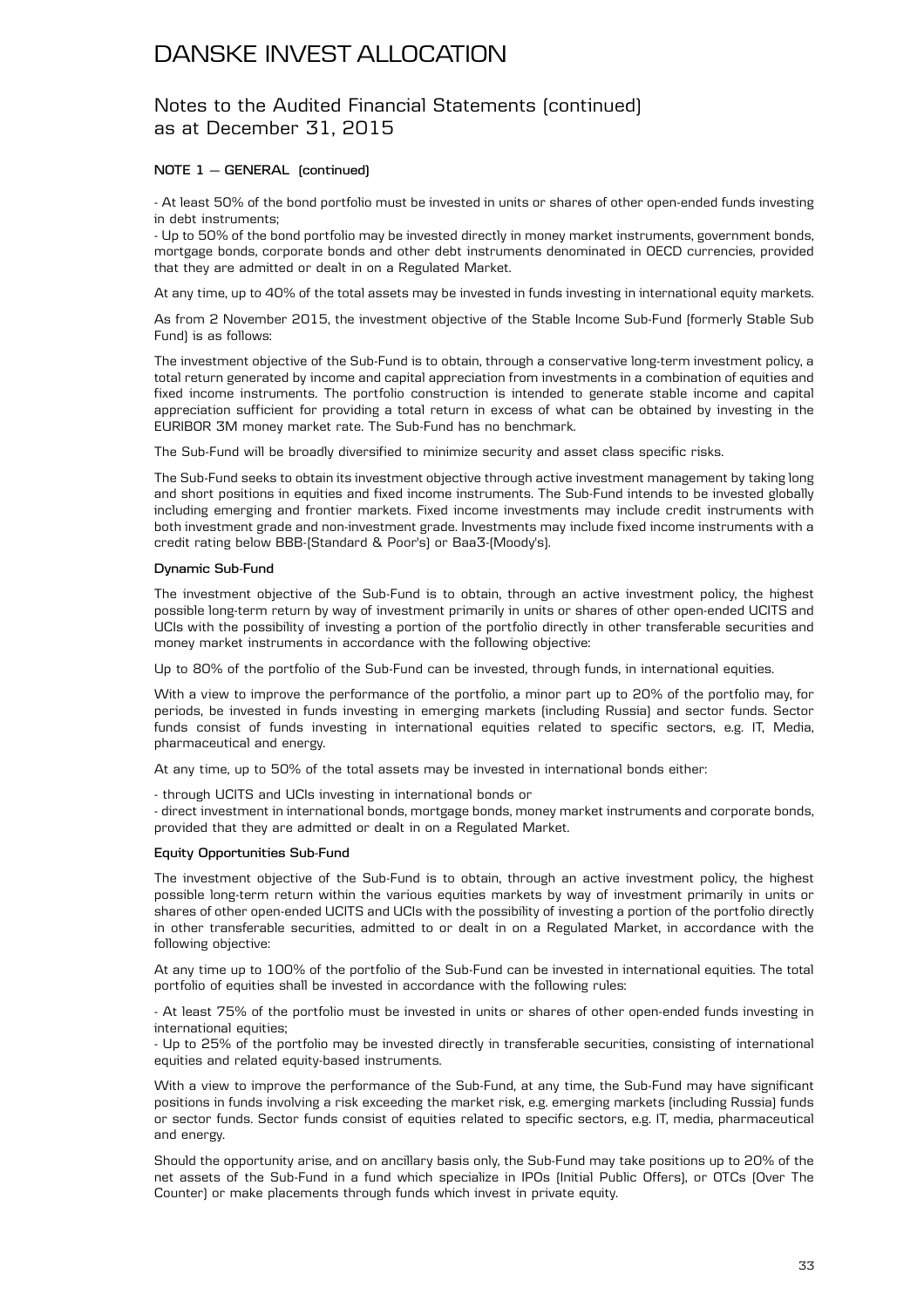### Notes to the Audited Financial Statements (continued) as at December 31, 2015

#### **NOTE 2 — SIGNIFICANT ACCOUNTING POLICIES**

The financial statements have been prepared in accordance with generally accepted accounting principles and in accordance with laws and regulations in force in the Grand Duchy of Luxembourg.

#### **a) Valuation of investments in portfolio**

(i) The value of any cash on hand or on deposit, bills and demand notes and accounts receivable, prepaid expenses, cash dividends and interest declared or accrued as aforesaid and not yet received is deemed to be the full amount thereof, unless in any case the same is unlikely to be paid or received in full, in which case the value thereof is arrived at after making such discount as may be considered appropriate in such case to reflect the true value thereof.

(ii) The value of assets which are listed or dealt in on any stock exchange is based on the last available price on the stock exchange which is normally the principal market for such assets.

(iii) The value of assets dealt in on any other Regulated Market is based on the last available price.

(iv) In the event that any assets are not listed or dealt in on any stock exchange or on any other Regulated Market, or if, with respect to assets listed or dealt in on any stock exchange, or other Regulated Market as aforesaid, the price as determined pursuant to sub-paragraph (ii) or (iii) is not representative of the fair market value of the relevant assets, the value of such assets will be based on the reasonably foreseeable sales price determined prudently and in good faith by the Board of Directors of the Fund.

(v) The liquidating value of option contracts not traded on exchanges or on other Regulated Markets shall mean their net liquidating value determined, pursuant to the policies established by the Board of Directors of the Fund, on a basis consistently applied for each different variety of contracts. The liquidating value of futures, forward or options contracts traded on exchanges or on other Regulated Markets shall be based upon the last available settlement prices of these contracts on exchanges and Regulated Markets on which the particular futures, forward or option contracts are traded by the Fund; provided that if a futures, forward or options contract could not be liquidated on the day with respect to which net assets are being determined, the basis for determining the liquidating value of such contract shall be such value as the Board of Directors of the Fund may deem fair and reasonable. Swaps other than CDS will be valued at their market value established by reference to the applicable interest rates' curve.

(vi) Units or shares of open-ended UCIs will be valued at their last determined and available net asset value or, if such price is not representative of the fair market value of such assets, then the price shall be determined by the Board of Directors on a fair and equitable basis.

(vii) All other securities and other assets will be valued at fair market value as determined in good faith pursuant to the procedures established by the Board of Directors of the Fund in accordance with the generally accepted valuation principles and procedures.

#### **b) Realised profits/(losses) on sale of investments**

Profits and losses on investments sold are computed on the basis of average cost.

#### **c) Foreign exchange conversion**

The net asset values of the Sub-Funds are expressed as follows:

- Stable Income Sub-Fund in Euro (formerly "Stable") \*
- Dynamic Sub-Fund in Euro
- Equity Opportunities Sub-Fund in Euro

All assets valued in a currency other than the base currency of the Sub-Fund are converted to the base currency at the exchange rates prevailing at December 31, 2015.

The exchange rates used as at December 31, 2015, are the following:

| 1            | AUD        | $=$ | 0.668209 | <b>EUR</b> |
|--------------|------------|-----|----------|------------|
| 1            | <b>CHF</b> | $=$ | 0.925318 | <b>EUR</b> |
| 1            | <b>DKK</b> | $=$ | 0.134016 | <b>EUR</b> |
| $\mathbf{1}$ | <b>GBP</b> | $=$ | 1.359142 | <b>EUR</b> |
| $\mathbf{1}$ | <b>JPY</b> | $=$ | 0.007600 | <b>EUR</b> |
| 1            | NOK        | $=$ | 0.103837 | <b>EUR</b> |
| 1            | <b>SEK</b> | $=$ | 0.108737 | <b>EUR</b> |
| 1            | USD        | $=$ | 0.916296 | <b>EUR</b> |

\* See note 1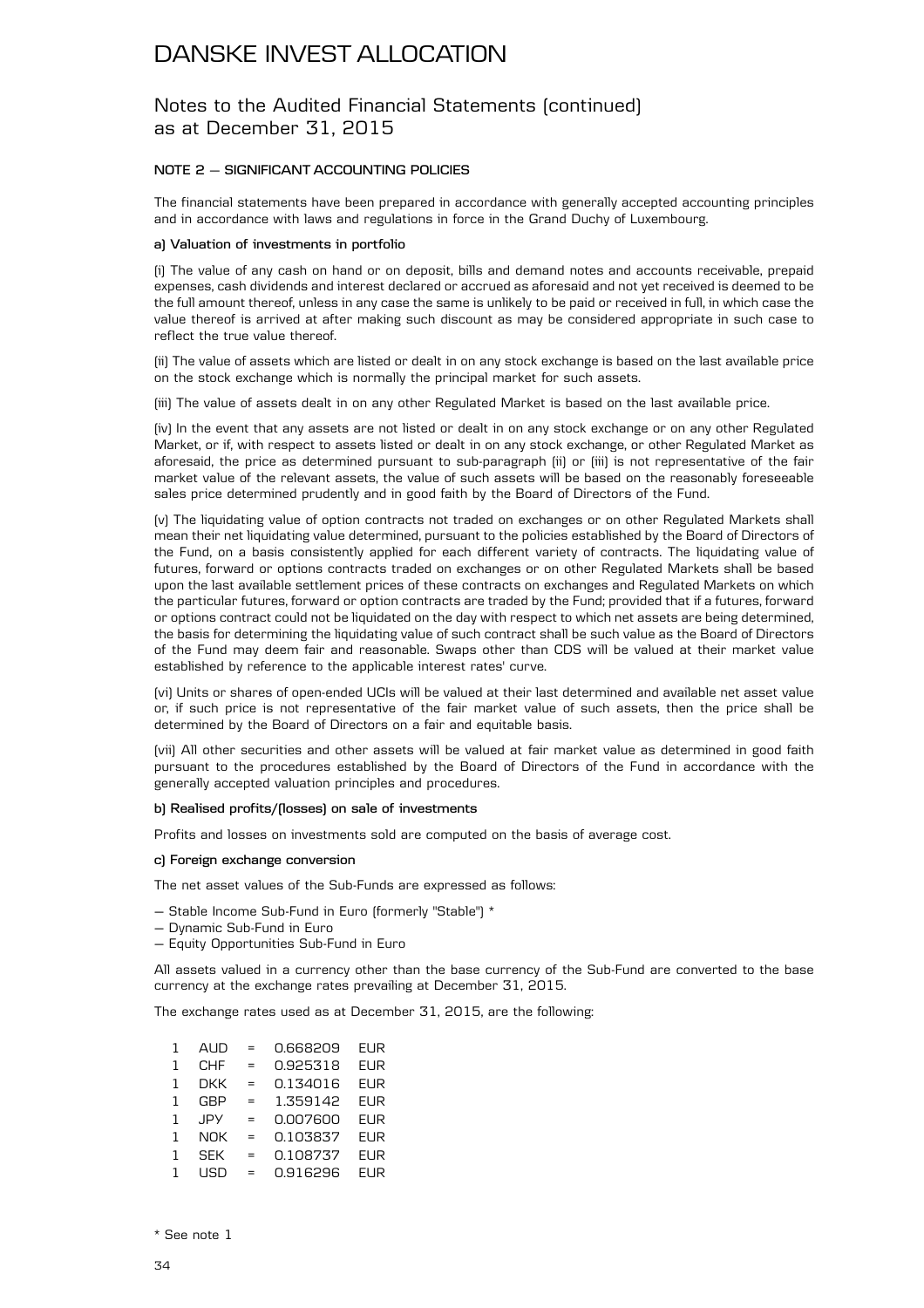### Notes to the Audited Financial Statements (continued) as at December 31, 2015

### **NOTE 2 — SIGNIFICANT ACCOUNTING POLICIES (continued)**

Income and expenses derived in a currency other than the base currency of the Sub-Fund are converted at the applicable exchange rate prevailing at the transaction date.

#### **d) Cost of investments**

The acquisition cost of investments in each Sub-Fund deriving in currencies other than the currency of denomination is converted to the base currency at the exchange rates prevailing at the purchase date.

#### **e) Combined financial statements of the Fund**

The combined financial statements of the Fund are expressed in EUR. The combined statements of net assets equals the sum of the corresponding items in the financial statements of each Sub-Fund converted to EUR at the exchange rates prevailing at the closing date.

#### **f) Income from investments**

Dividends are recognized as income on the date the securities are first quoted ex-dividend, to the extent information thereon is reasonably available to the Fund. Interest is accrued for each net asset valuation.

### **g) Cost of target Funds**

When the Sub-Funds invest in other UCIs which are not managed directly or by delegation by the same Management Company or by any other company to which the management company is linked by common management, the Sub-Funds may be liable to transaction costs such as sales charges and redemption charges as well as to investment management fees.

#### **h) RBT securities**

In the Statements of Investments the Danish bonds that are repaid by instalments and are subject to drawing are called "RBT"securities - the instalments are drawn from the bondholders in exchange for the instalments paid by the borrower. When the borrowers pay instalments, the same amount of the bond series is drawn pro rata from the bondholders, and they will receive the par value of the drawn bonds.

### **NOTE 3 — MANAGEMENT FEES**

The Fund pays the Management Company a management fee amounting to a percentage of maximum 3.5% per annum of the Net Asset Value as determined in respect of each Sub-Fund.

Currently, the Management Company receives from each Sub-Fund an annual fee determined as follows: — 0.60% of the Net Asset Value (until November 1, 2015) of Class A in Stable Income and 0.65% of the Net Asset Value (as of November 2, 2015) of Class AP and Class A sek Hp in Stable Income (formerly Stable)\*

— 0.90% of the Net Asset Value in Dynamic Sub-Fund

- 1.60% of the Net Asset Value in Equity Opportunities Sub-Fund (Class A)
- 0.50% of the Nat Asset Value in Equity Opportunities Sub-Fund (Class PM)

The fees are payable quarterly in arrears and are calculated on the Net Asset Value of each Sub-Fund on each valuation date during the relevant quarter.

In respect of a Sub-Fund's investments in UCITS and other UCIs whether managed or not by the Management Company or any other company linked to the Management Company, the total management fee (excluding any performance fee, if any and taking into account net amount of possible rebates from the other UCITS and/or UCIs in which the Sub-Fund invests in) charged to such Sub-Fund itself and the other UCITS and/or other UCIs concerned shall not exceed:

— 1.60% of the Net Asset Value in Stable Income Sub-Fund (formerly "Stable") \* until Novemebr 1, 2015. From November 2, 2015 for the purpose of maintaining a fixed ongoing charge, the Stable Income Sub-Fund shall, when investing in units or shares of other open-ended UCITS, only invest in units or shares of other open -ended UCITS with a fixed ongoing charge.

- 2.25% of the Net Asset Value in Dynamic Sub-Fund
- 2.75% of the Net Asset Value in Equity Opportunities Sub-Fund (Class A)
- 1.65% of the Nat Asset Value in Equity Opportunities Sub-Fund (Class PM)

If the Fund invests in the units of other UCITS and/or other UCIs that are managed, directly or by delegation, by the same Management Company or by any other company to which the Management Company is linked by common management or control or by a substantial direct or indirect holding, that management company or other company may not charge subscription or redemption fees on account of the Fund's investment in the units of other UCITS and/or other UCI.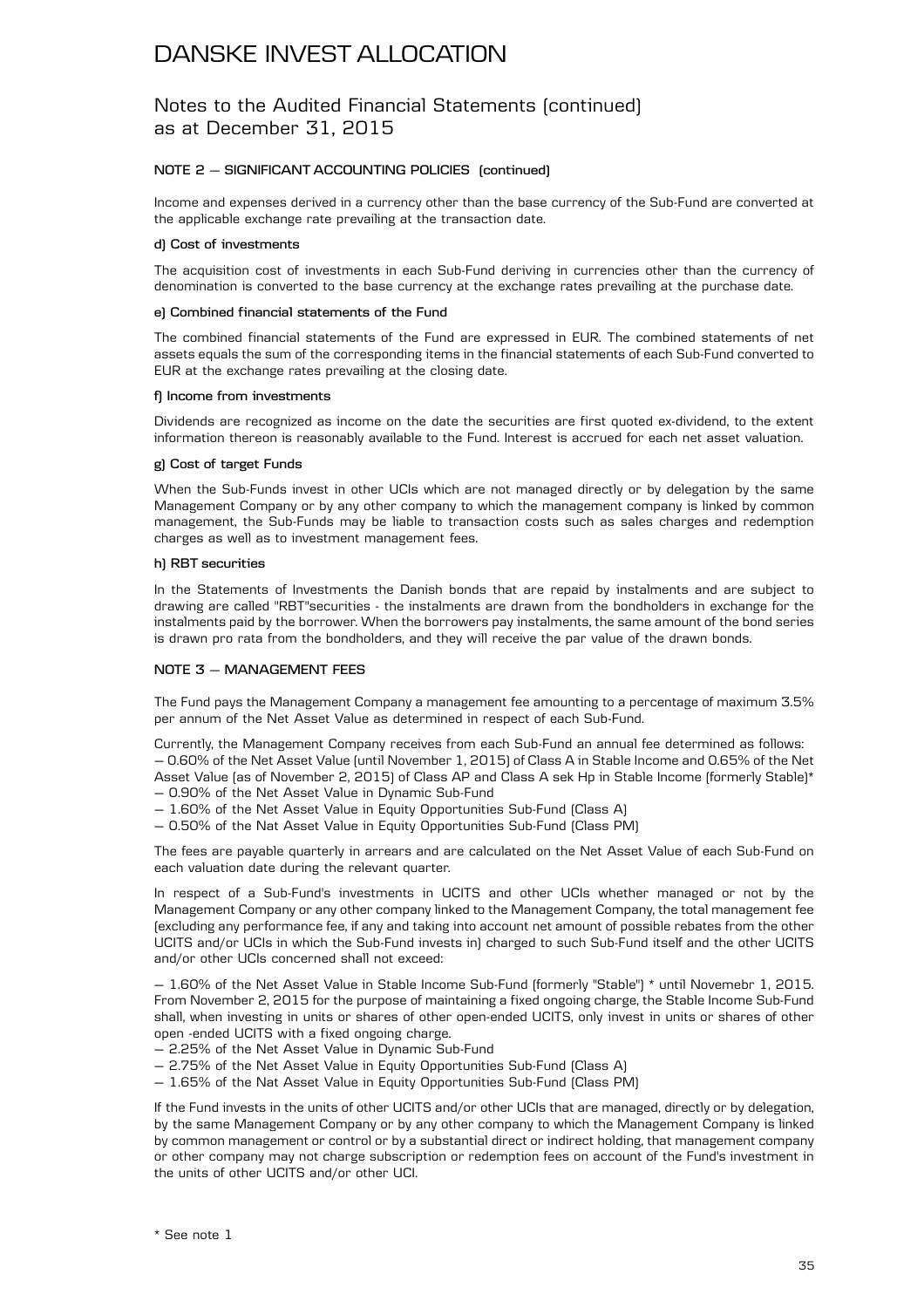### Notes to the Audited Financial Statements (continued) as at December 31, 2015

### **NOTE 4 — ADMINISTRATIVE FEES**

The Sub-Funds Dynamic and Equity Opportunities pay the Management Company an annual fee of 0.15% payable quarterly in arrears and calculated on the net asset value of each Sub-Fund on each valuation date during the relevant quarter. The Management Company shall pay out of the Administrative fees the fees to the Custodian and the Central Administration for the two Sub-Funds.

For the Sub-Fund Stable Income (formally known as "Stable")\* the following applies:

Until November 1, 2015 the Sub-Fund pays the Management Company an annual fee of 0.15% payable quarterly in arrears and calculated on the net asset value of each Sub-Fund on each valuation date during the relevant quarter. The Management Company shall pay out of the Administrative fees the fees to the Custodian and the Central Administration for the Sub-Fund.

From November 2, 2015 the Stable Income Sub-Fund (formally known as "Stable")\* has implemented a Fixed Total Expense Ratio with an Operating and Administrative Expenses accrual of 0.25% which is paid to the Management Company and which replaces the Administrative Fees of 0.15%. The Management Company shall pay all fees and expenses out of the Operating and Administrative Expenses. (See note 8 for more information)

#### **NOTE 5 — CENTRAL ADMINISTRATION, CUSTODIAN FEES, REGISTRAR AND TRANSFER AGENT FEES AND COMPLIANCE FEES**

#### **Central Administration Fees:**

The Management Company has appointed RBC Investor Services Bank S.A. as its central administration (the Central Administration Agent) pursuant to an agreement as of July 16, 2014 (the Administration Agency Agreement) for an unlimited duration, unless terminated by either part with ninety (90) days prior written notice. The Sub-Funds Dynamic and Equity Opportunities are not subject to central administration as described above in note 4.

For the Sub-Fund Stable Income (formally known as "Stable")\* the following applies:

Until November 1, 2015 the Sub-Fund was not subject to central administration fees as described above in note 4.

From November 2, 2015 these central administration fees are paid by the Management Company out of the Operating and Administrative Expenses accrual. (See note 8.)

### **Custodian Fees:**

The Fund has appointed RBC Investor Services Bank S.A. as its Custodian and Paying Agent agreement (the Custodian and Paying Agent) pursuant to an agreement as of July 16, 2014 for an unlimited term unless terminated by either part with ninety (90) days prior written notice. The Sub-Funds Dynamic and Equity Opportunities are not subject to custodian fees as described above in note 4.

For the Sub-Fund Stable Income (formally known as "Stable")\* the following applies:

Until November 1, 2015 the Sub-Fund was not subject to custodian fees as described above in note 4.

From November 2, 2015 these custodian fees are paid by the Management Company out of the Operating and Administrative Expenses accrual. (See note 8.)

#### **Registrar and Transfer Agent Fees:**

In accordance with the agreement dated July 16, 2014, RBC investor Services Bank S.A. provides registrar and transfer agency services to the Fund. For the Sub-Funds Dynamic and Equities Opportunities the fees related to these services are paid by each Sub-Fund.

For the Sub-Fund Stable Income (formally known as "Stable")\* the following applies:

Until November 1, 2015 the fees related to these services are paid by the Sub-Fund.

From November 2, 2015 these registrar and transfer agency fees are paid by the Management Company out of the Operating and Administrative Expenses accrual. (See note 8.)

### **Compliance Fees:**

In accordance with the Compliance Monitoring Agreement dated July 16, 2014 RBC Investor Services Bank S.A. provides compliance monitoring services to the Fund. The fees related to these services are accrued (0.40 basis points) and are paid by both the Dynamic and Equity Opportunities Sub-Funds.

\* See note 1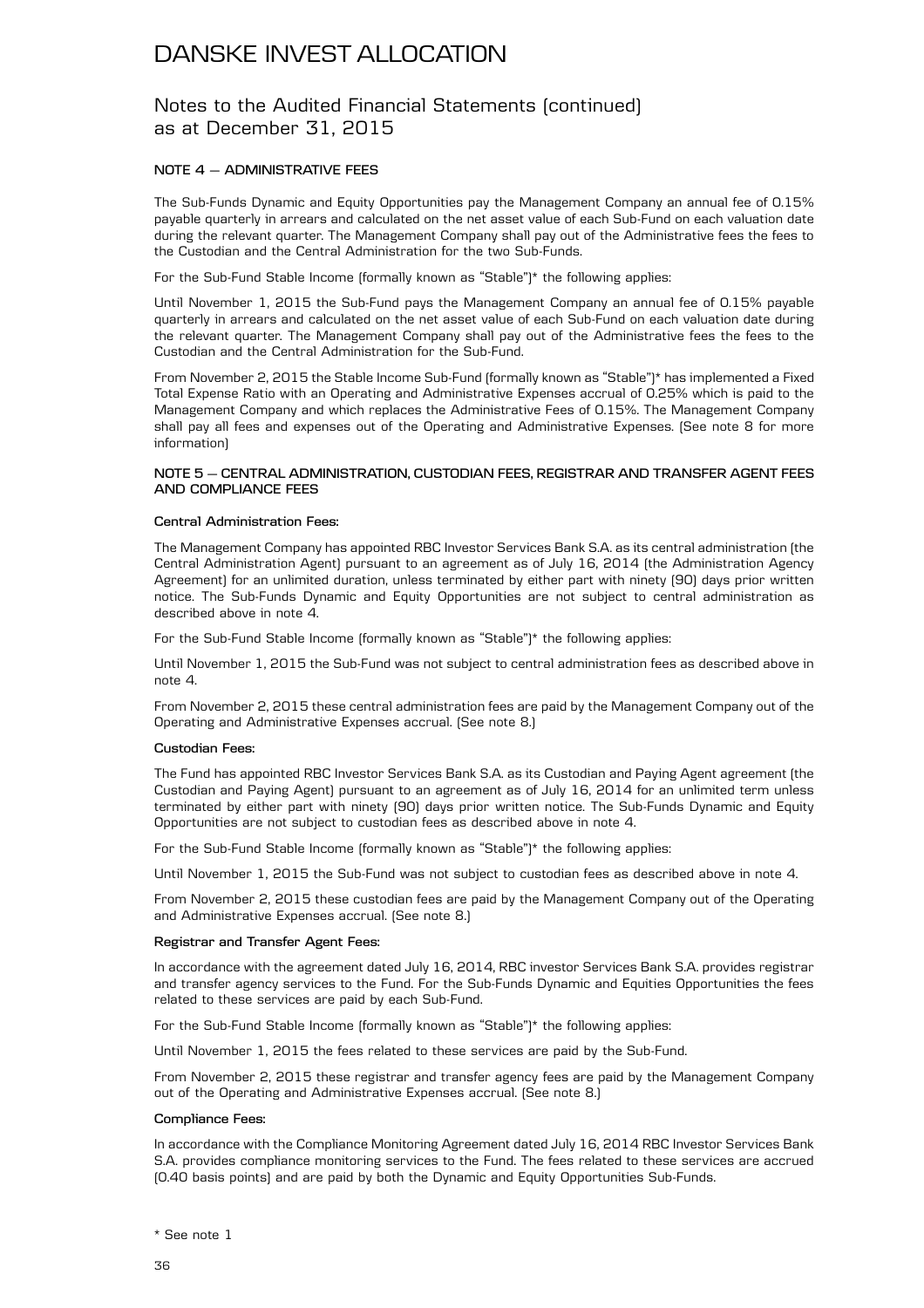### Notes to the Audited Financial Statements (continued) as at December 31, 2015

### **NOTE 5 — CENTRAL ADMINISTRATION, CUSTODIAN FEES, REGISTRAR AND TRANSFER AGENT FEES AND COMPLIANCE FEES (continued)**

For the Sub-Fund Stable Income (formally known as "Stable")\* the following applies:

Until November 1, 2015 the fees related to these services are accrued (0.40 basis points) and are paid by the Sub-Fund.

From November 2, 2015 these compliance monitoring fees are paid by the Management Company out of the Operating and Administrative Expenses accrual. (See note 8.)

### **NOTE 6 — SUBSCRIPTION TAX**

Under present Luxembourg law, the Fund is subject only to a subscription tax (Taxe d' Abonnement) at the annual rate of 0.05% calculated and payable quarterly on the net asset value of the Sub-Fund at the end of each quarter.

The subscription tax (Taxe d' Abonnement) fees are accrued and are paid by both the Dynamic and Equity Opportunities Sub-Funds.

For the Sub-Fund Stable Income (formally known as "Stable")\* the following applies:

Until November 1, 2015 the subscription tax (Taxe d' Abonnement) fees are accrued and are paid by the Sub-Fund.

From November 2, 2015 the subscription tax (Taxe d' Abonnement) fees are paid by the Management Company out of the Operating and Administrative Expenses accrual. (See note 8.)

In case some Sub-Funds are invested in other Luxembourg investment funds, which in turn are subject to the subscription tax, no subscription tax is due from the Sub-funds on the portion of assets invested therein.

### **NOTE 7 — MARKETING FEE**

As from November 2, 2015 the Stable Income Sub-Fund (formally known as "Stable") has implemented a marketing fee (the "Marketing Fee") amounting to a percentage of maximum 0.10% per annum of the Net Asset Value determined in respect of each class except for the I sub-classes where the marketing fee is not charged.

### **NOTE 8 — OPERATING AND ADMINISTRATIVE FEES (Stable Income Sub-Fund only)**

As from November 2, 2015 the Stable Income Sub-Fund (formally known as "Stable") pays the Management Company operating and administrative expenses (the "Operating and Administrative Expenses") amounting to a percentage of 0.25% p.a. of the Net Asset Value as determined in respect of each Sub-Fund and/or Share Class in the relevant Appendix.

The Operating and Administrative Expenses are fixed. This means that the Management Company shall bear the excess in actual expenses to any Operating and Administrative Expenses charged to the Sub-Fund and/ or Share Class. On the other hand the Management Company is entitled to retain any amount of the Operating and Administrative Expenses charged to the Sub-Fund and/or Share Class which exceeds the actual related expenses incurred by the respective Sub-Fund and/or Share Class.

The Operating and Administrative Expenses covers the administration and safe-keeping of assets and in addition other ongoing operating and administrative expenses as follows:

(a) Remuneration of the Custodian and its transaction charges and such part of any fees or charges of a local correspondent as may exceed the Custodian's remuneration; remuneration of the Central Administration; remuneration of the Registrar Agent; remuneration of the Principal Paying Agent and of any paying agent. The fees and reasonable out-of-pocket expenses incurred by the Board of Directors (no fees are paid to directors who are also employees of the Danske Bank group) as well as auditors' fees and expenses;

(b) A fund servicing fee, remaining part of the Operating and Administrative Expenses after deduction of the expenses detailed under paragraph (a) above, paid to the Management Company for administrative and related services including but limited to:

- . the cost of ordinary legal advice received by the Management Company, the Custodian, the Central Administration or the Registrar Agent when acting in the interest of the Shareholders;
- . the costs of printing, preparing, translating and distributing financial reports, KIIDs, and Prospectus;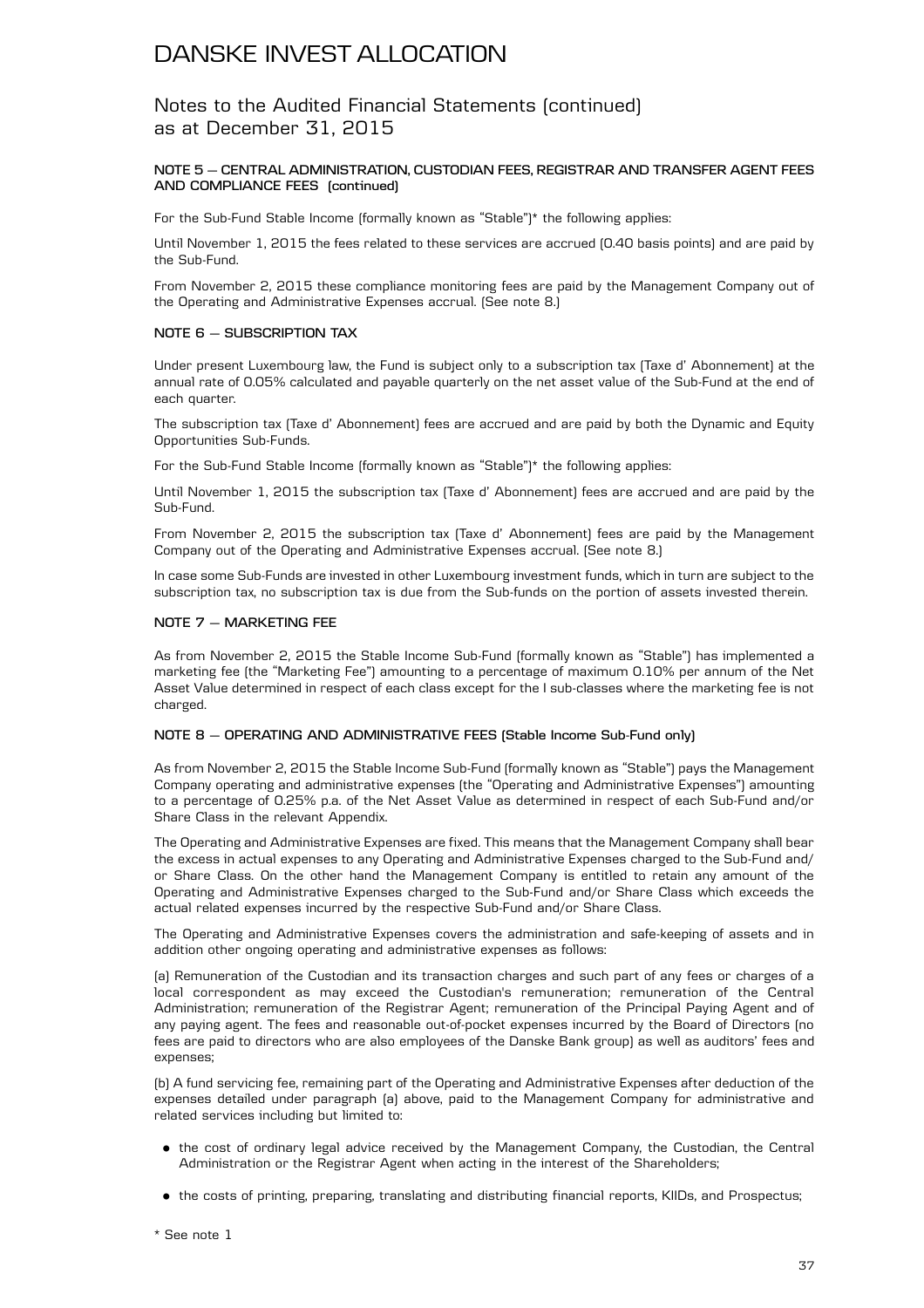### Notes to the Audited Financial Statements (continued) as at December 31, 2015

### **NOTE 8 — OPERATING AND ADMINISTRATIVE FEES (Stable Income Sub-Fund only) (continued)**

- . any fees of registration of the Sub-Funds in different jurisdictions including fees due to the supervisory authorities in such countries;
- . the cost of publishing the Offer Price and Redemption Price and publishing and/or sending any notices to Shareholders;
- . other customary administration and publication expenses arising from the Fund's operations;
- . risk and compliance monitoring support;
- . operational support relating to securities lending;
- . the costs and expenses incurred in connection with the formation of the Fund and/or Sub-Fund and the initial issue of Shares by the relevant Sub-Fund; and
- . the payment of the Luxembourg taxe d'abonnement, subscription tax.

In case a portion of the above mentioned fees of the Service Providers is paid directly from the assets of the Sub-Fund and/or Share Class, the Operating and Administrative Expenses due to the Management Company is reduced accordingly. The Operating and Administrative Expenses do not include the following fees and expenses, which are payable by the relevant Sub-Fund:

- . brokerage fees and commissions;
- . interest and bank charges or other transaction related expenses such as taxes payable in relation to the transaction;
- . extraordinary expenses such as litigation expenses and any tax, levy duty or similar charge and any unforeseen charges imposed on the Sub-Fund or its assets that would not be considered as ordinary expenses.

### **NOTE 9 — PERFORMANCE COMMISSION**

The performance fee is collected by the Management Company from the respective Sub-Funds' assets and passed on to the Investment Manager. As at December 31, 2015 the performance fees amounted respectively to EUR 737,530 for the Stable Income (formerly "Stable") Sub-Fund and EUR 578,455 for the Dynamic Sub-Fund.

### Until November 1, 2015

In the Sub-Funds Stable Income (formerly Stable) and Dynamic, the Investment Manager is entitled to receive a performance fee accrued and locked on each Valuation Day and paid annually in arrears on or after the last Valuation Day in each financial year. If a performance fee is payable in relation to a relevant Class, the performance fee shall be an amount equal respectively to 10% of the Outperformance of the Stable Sub-Fund and 15% of the Outperformance of the Dynamic Sub-Fund as more fully described in the Prospectus dated September 2015.

In March 2015 the Investment Manager for the Stable Income Sub-Fund (formerly Stable) made adjustments to the investments in the Sub-Fund within the current investment objective and at the same time it was agreed to temporarily suspend as per March 24, 2015 the performance fee calculation in the Stable Sub-Fund only.

From November 2, 2015 it was decided to reactivate the performance fee calculation in the Stable Income Sub-Fund to be an amount equal to 20% of the outperformance as described in the Prospectus dated September 2015. No changes were made to the performance fee rate in the Dynamic Sub-Fund.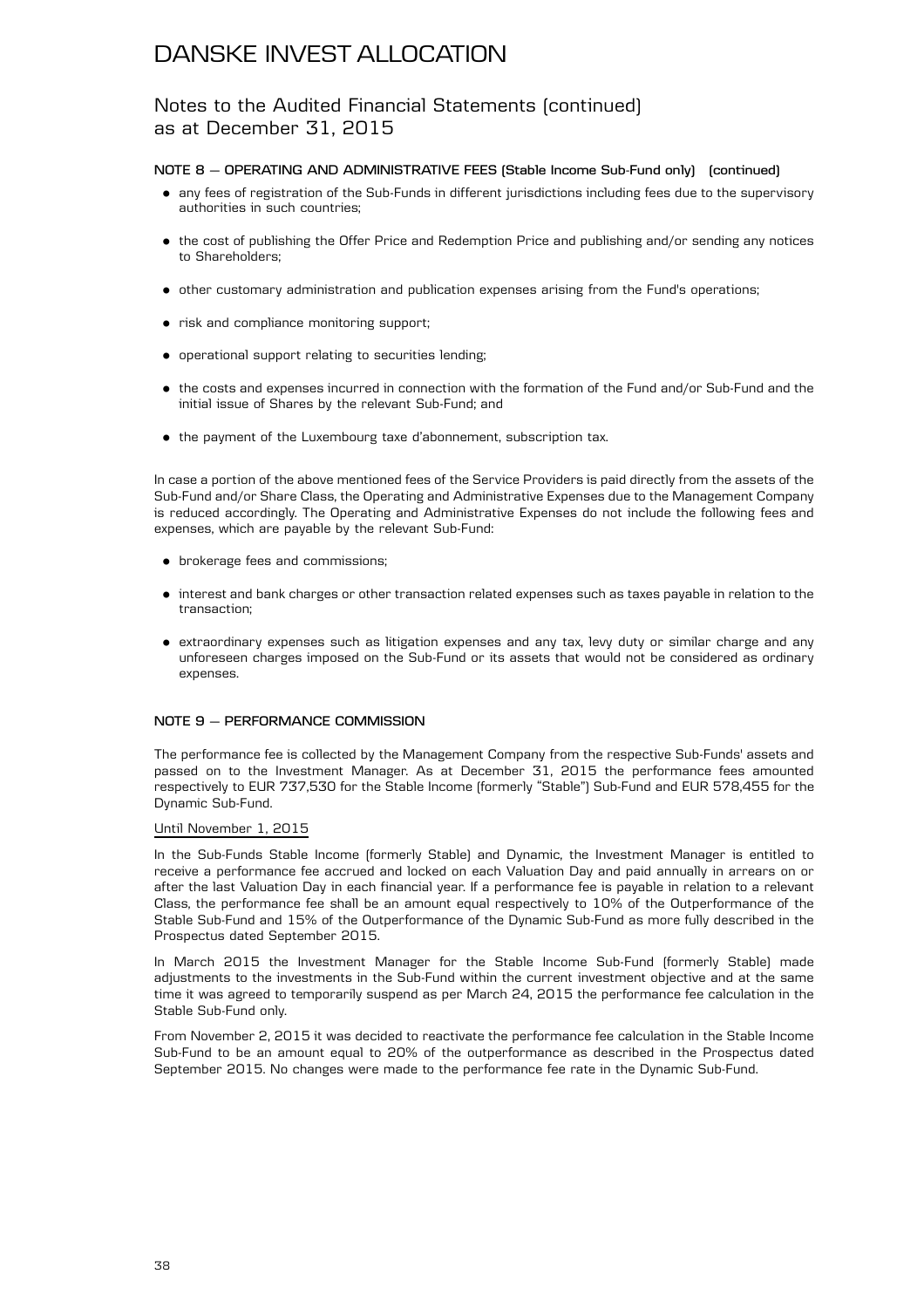### Notes to the Audited Financial Statements (continued) as at December 31, 2015

### **NOTE 10 — TAXES AND EXPENSES PAYABLE**

For the year ended December 31, 2015, the following accrued expenses were charged to the statement of net assets:

|                                             | <b>Stable</b><br>Income<br>(formerly<br>"Stable") * | Dynamic    | Equity<br>Opportunities |  |
|---------------------------------------------|-----------------------------------------------------|------------|-------------------------|--|
|                                             | <b>EUR</b>                                          | <b>EUR</b> | <b>EUR</b>              |  |
| Subscription tax payable (Note 6)           | 1.026                                               | 1.341      | 43                      |  |
| Administrative, domiciliary, compliance,    |                                                     |            |                         |  |
| Operating & Administrative Fees and         |                                                     |            |                         |  |
| marketing fee payable (Notes 4, 5, 7 and 8) | 32,345                                              | 3.944      | 2,953                   |  |
| Audit Fees payable                          | 8,439                                               | 3,143      | 2,639                   |  |
|                                             | 41.810                                              | 8.428      | 5.635                   |  |

### **NOTE 11 — FORWARD FOREIGN EXCHANGE CONTRACTS**

For the year ended December 31, 2015, the following forward foreign exchange contracts were outstanding:

### **Stable Income (formerly "Stable") \***

No collateral has been received in relation with the Forward Foreign Exchange contracts.

|            |            |            |             |            |            | Unrealised<br>gain/(loss) |
|------------|------------|------------|-------------|------------|------------|---------------------------|
|            | Purchase   |            | Sale        | Maturity   |            | (EUR)                     |
| <b>CHF</b> | 586,000    | <b>EUR</b> | 538,831     | 08/01/2016 | <b>EUR</b> | 3,478                     |
| <b>DKK</b> | 1,241,618  | <b>CHF</b> | 180,000     | 08/01/2016 | <b>EUR</b> | (169)                     |
| <b>DKK</b> | 1,982,794  | USD        | 288,000     | 08/01/2016 | <b>EUR</b> | 1,893                     |
| <b>DKK</b> | 3,778,087  | <b>SEK</b> | 4,700,000   | 08/01/2016 | <b>EUR</b> | (4,714)                   |
| <b>DKK</b> | 542,818    | <b>NOK</b> | 670,000     | 08/01/2016 | <b>EUR</b> | 3,201                     |
| <b>DKK</b> | 55,923,424 | <b>EUR</b> | 7,500,094   | 08/01/2016 | <b>EUR</b> | (4, 841)                  |
| <b>EUR</b> | 14,779,118 | <b>DKK</b> | 110,199,733 | 08/01/2016 | <b>EUR</b> | 9,369                     |
| <b>EUR</b> | 549,008    | <b>NOK</b> | 5,162,000   | 08/01/2016 | <b>EUR</b> | 13,146                    |
| <b>EUR</b> | 6,671,646  | <b>CHF</b> | 7,236,000   | 08/01/2016 | <b>EUR</b> | [24,860]                  |
| <b>EUR</b> | 18,214,333 | <b>GBP</b> | 13,095,000  | 08/01/2016 | <b>EUR</b> | 419,451                   |
| <b>EUR</b> | 2,343,682  | <b>SEK</b> | 21,735,000  | 08/01/2016 | <b>EUR</b> | (19, 790)                 |
| <b>EUR</b> | 20,549,600 | <b>USD</b> | 22,028,000  | 08/01/2016 | <b>EUR</b> | 368,136                   |
| <b>GBP</b> | 3,865,000  | <b>EUR</b> | 5,417,837   | 08/01/2016 | <b>EUR</b> | (165, 643)                |
| <b>NOK</b> | 1,424,000  | <b>EUR</b> | 153,895     | 08/01/2016 | <b>EUR</b> | [6,070]                   |
| <b>SEK</b> | 6,697,000  | <b>EUR</b> | 722,541     | 08/01/2016 | <b>EUR</b> | 5,693                     |
| <b>USD</b> | 116,348    | <b>DKK</b> | 810,000     | 08/01/2016 | <b>EUR</b> | (1,967)                   |
| <b>USD</b> | 158,133    | <b>CHF</b> | 160,000     | 08/01/2016 | <b>EUR</b> | (3, 193)                  |
| <b>USD</b> | 8,776,000  | <b>EUR</b> | 8,166,525   | 08/01/2016 | <b>EUR</b> | (126, 170)                |
| <b>USD</b> | 40,647     | NOK.       | 350,000     | 08/01/2016 | <b>EUR</b> | 906                       |
| <b>USD</b> | 471,108    | <b>SEK</b> | 4,080,000   | 08/01/2016 | <b>EUR</b> | (12,045)                  |
|            |            |            |             |            |            | 455,811                   |

The counterparties linked to the forward foreign exchange contracts are:

- RBC I&TS Luxembourg

- Danske Bank Copenhagen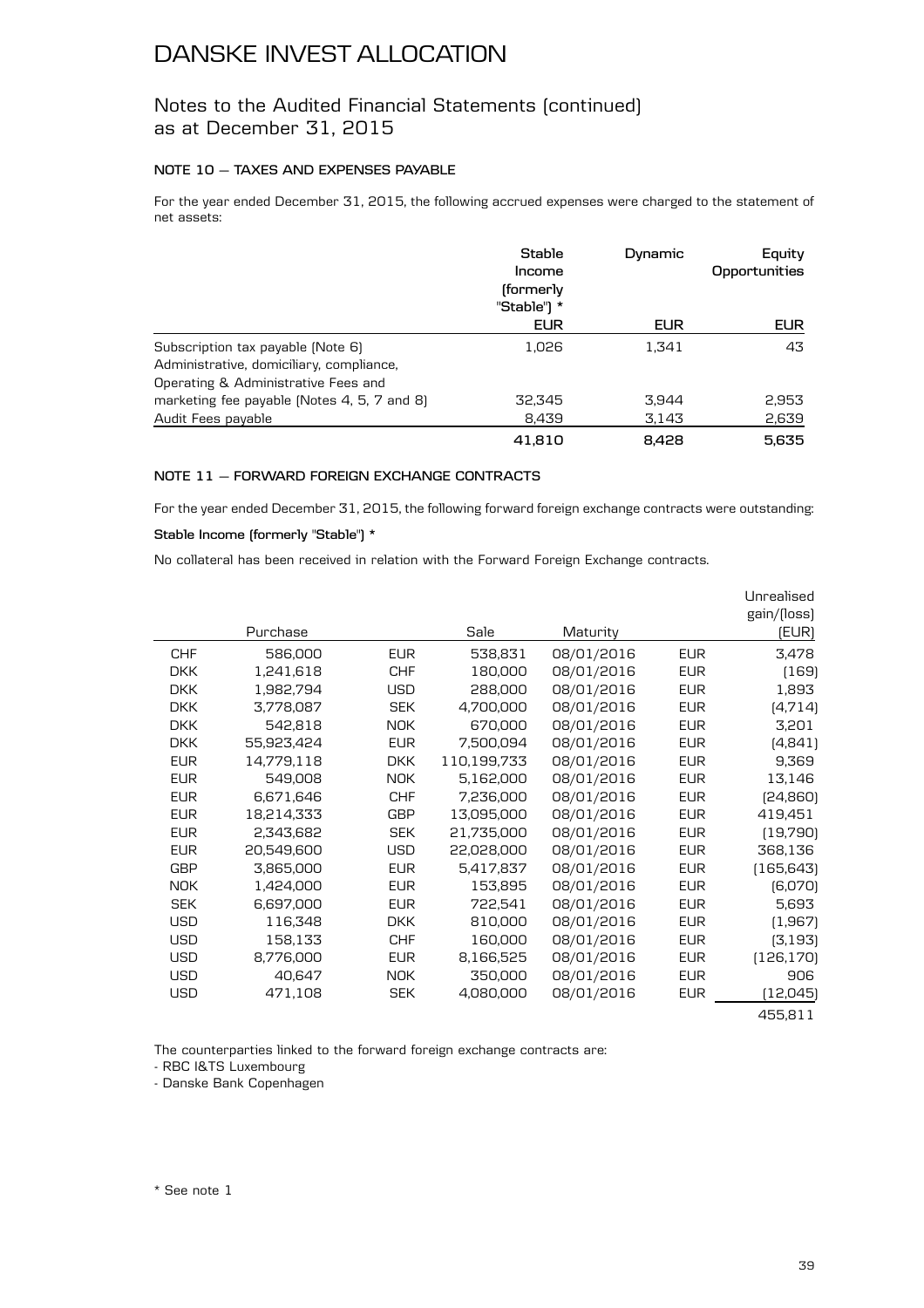### Notes to the Audited Financial Statements (continued) as at December 31, 2015

### **NOTE 12 — FUTURES CONTRACTS**

As at December 31, 2015, the following Sub-Fund was committed in the following futures contracts:

### **Stable Income (formerly "Stable") \***

No collateral has been received in relation with the Futures contracts.

|             | Contracts       | Currency   | Number of<br>contracts | Commitment<br>(EUR) | Maturity<br>date | Unrealised<br>loss<br>(EUR) |
|-------------|-----------------|------------|------------------------|---------------------|------------------|-----------------------------|
| <b>SALE</b> | DOW JONES STOXX | <b>EUR</b> | (1.396)                | (24,934,370)        | 18/03/2016       | [591,490]                   |
|             | 600 PRICE IX    |            |                        |                     |                  |                             |
| <b>SALE</b> | EURO BOBL       | <b>EUR</b> | 1001                   | [13,049,000]        | 08/03/2016       | (18,000)                    |
| SALE        | S&P 500 INDICES | USD        | (27                    | [12, 435, 241]      | 17/03/2016       | [272, 461]                  |
|             |                 |            |                        |                     |                  | (881,951)                   |

The counterparties linked to the financial futures contracts are:

- RBC I&TS Luxembourg

- Danske Bank Copenhagen

### **NOTE 13 — SECURITIES LENDING**

The Fund had entered into fully collateralized securities lending agreements through a high quality financial institution as described in the prospectus.

On December 31, 2015, no security has been lent.

### **NOTE 14 — TRANSACTION COSTS**

For the year ended December 31, 2015, the Fund incurred transaction costs relating to purchase or sale of securities as follows:

- Stable Income (formerly "Stable") \* : 64,946 EUR
- Dynamic : 450 EUR
- Equity Opportunities : 0 EUR

These transaction costs are composed of brokerage costs and are included in cost of securities. The transaction costs included under the heading "Bank charges and correspondent fees" in the "Combined Statement of Operations and Changes in Net Assets" are composed amongst other transaction fees and are not included in the table above.

### **NOTE 15 — OTHER INCOME**

For the year ended December 31, 2015, the trailer fees were charged to the combined statement of operations and changes in net assets under the heading other income.

### **NOTE 16 — REBATE FEES**

As at December 31, 2015, "Other Assets" mostly includes rebate fees from underlying investments in target funds for the Sub-Funds. Rebate fee agreements have been negotiated by the Investment Manager when the initial investments were made in the target fund. The rebate fees receivable are recorded as "other assets" in the Combined Statement of Net Assets.

### **NOTE 17 — RISK EXPOSURE**

The Management Company uses a risk management procedure for the Fund in accordance with the 2010 Law and other applicable regulations, in particular CSSF Circular 11/512. This risk management procedure provides for the measurement and control of the overall risk of all funds using the commitment approach or the Value at Risk approach. The methodology used in order to calculate the Global Exposure is the commitment approach for all the sub-funds of the Fund, but as from November 2, 2015 the Stable Income Sub-Fund ( formally known as "Stable") uses a VaR approach.

<sup>\*</sup> See note 1